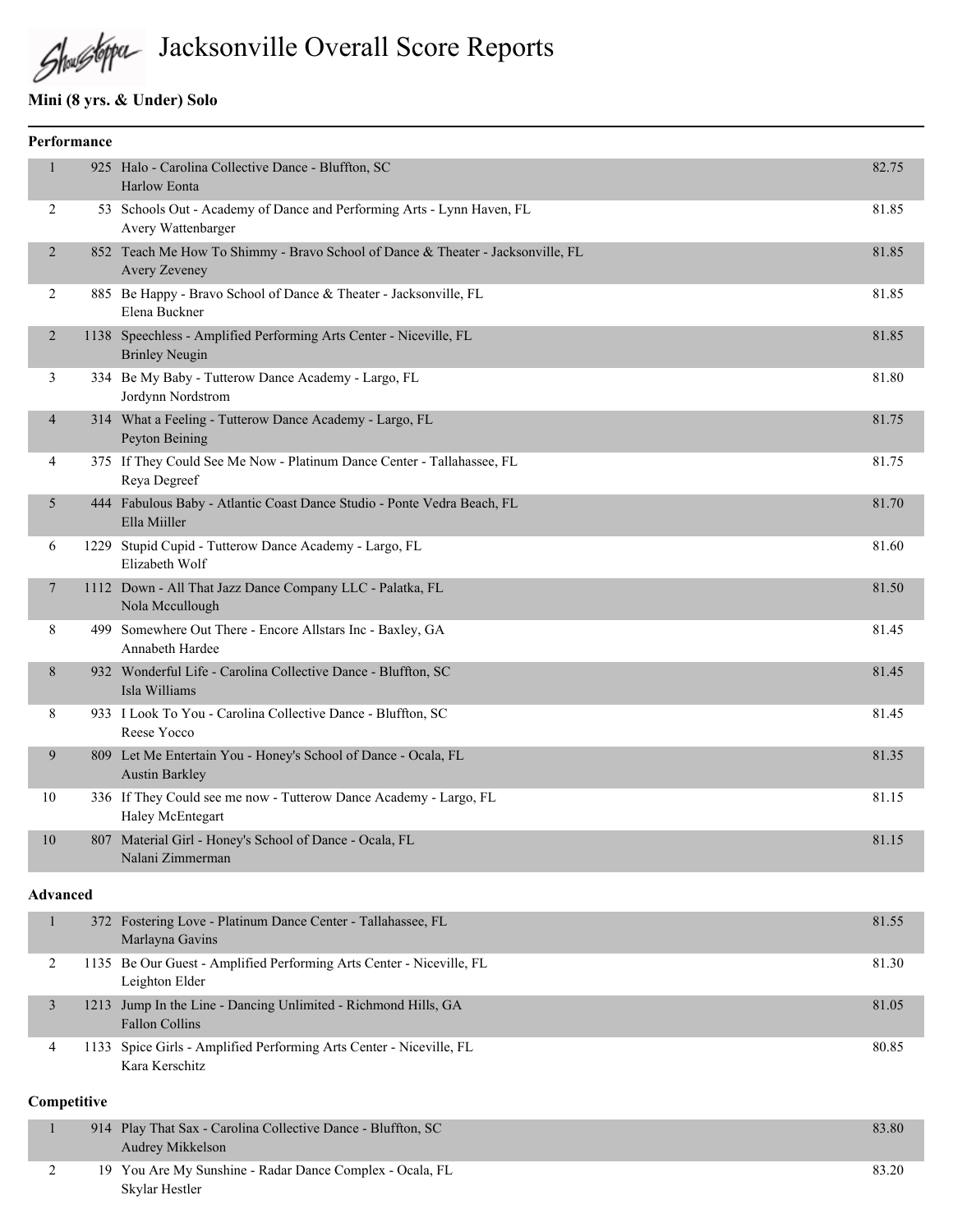# **Mini (8 yrs. & Under) Duet/Trio**

| Performance             |                                                                                                                              |       |
|-------------------------|------------------------------------------------------------------------------------------------------------------------------|-------|
| $\mathbf{1}$            | 187 Here With Us - Tallahassee Dance Academy - Tallahassee, FL<br>Carter Rae Hollar, Avery Jarvis, Sally Ashlyn Inserra      | 81.70 |
| 2                       | 1043 Baby I am a Star! - River City Fine Arts Academy - Jacksonville, FL<br>Willow Hodge, Chelsea Nejal, Emily Price         | 81.55 |
| $\overline{\mathbf{3}}$ | 188 Somewhere Over The Rainbow - Tallahassee Dance Academy - Tallahassee, FL<br>Jessie Hollar, Olivia Mincy, Olivia Jackson  | 81.15 |
| 4                       | 50 River Deep - Academy of Dance and Performing Arts - Lynn Haven, FL<br>Avery Wattenbarger, Alexandra Gibson, Adelynn Crowe | 81.10 |
| 4                       | 808 Once Upon A Dream - Honey's School of Dance - Ocala, FL<br>Nalani Zimmerman, Emma Lucas                                  | 81.10 |
| 5                       | 270 Kite Like Girl - First Coast Center for the Arts - Atlantic Beach, FL<br>Hailey Hodgens, Chrisann Herbison               | 80.95 |
| 5                       | 937 Brave - Carolina Collective Dance - Bluffton, SC<br>Leelyn Furby, Reese Yocco, Isla Williams                             | 80.95 |
| 6                       | 186 Rio - Tallahassee Dance Academy - Tallahassee, FL<br>Ashlynn Bruce, Julia-Hight Sasson                                   | 80.75 |
| 6                       | 225 Ease on Down the Road - Tallahassee Dance Academy - Tallahassee, FL<br>Emerson Clark, McKenzie Grace Dobak               | 80.75 |
| 7                       | 48 Don't Go Breaking My Heart - Academy of Dance and Performing Arts - Lynn Haven, FL<br>Scarlet Aldridge, Everett Morris    | 80.70 |
| $\overline{7}$          | 419 Last Day, Best Day - Center Stage Studio, LLC - Waycross, GA<br>Anslee Dill, Aubree Buck, Audrey Keen                    | 80.70 |
| 7                       | 962 Mean Girls - Carolina Dance Studio - Aiken, SC<br>Braelynn Crosby, Ally Perez                                            | 80.70 |
| 8                       | 41 Million Dreams - Academy of Dance and Performing Arts - Lynn Haven, FL<br>Lydia Morris, Avery Wattenbarger                | 80.60 |
| 9                       | 189 If Only - Tallahassee Dance Academy - Tallahassee, FL<br>Anna Lykens, Carter Folmar, Delaney Hickman                     | 80.55 |
| 10                      | 27 Pencil Case - Studio B Dance Academy - Orange City, FL<br>Hayden Santana, Alexis Villanueva                               | 80.25 |
| <b>Advanced</b>         |                                                                                                                              |       |
| 1                       | 791 Dinero - North Florida Dance Center - Green Cove Springs, fl<br>Caleb Beck, Micaela Reliz                                | 81.55 |
| $\overline{2}$          | 981 Mercy is a Song - Carolina Dance Studio - Aiken, SC<br>Braelynn Crosby, Ellie Rodriguez, Elysia Sadsad                   | 81.25 |
| Competitive             |                                                                                                                              |       |
| $\mathbf{1}$            | 25 Queen Bee - Radar Dance Complex - Ocala, FL<br>Skylar Hestler, Melanie Butler                                             | 82.15 |
|                         |                                                                                                                              |       |

## **Mini (8 yrs. & Under) Small**

#### **Performance**

|  | 301 Sound of Silence - Tutterow Dance Academy - Largo, FL                                       | 111.50 |
|--|-------------------------------------------------------------------------------------------------|--------|
|  | Raylynn Kyle, Peyton Beining, Jordynn Nordstrom, Evangeline Upham, Claire Hyc, Addison Weinburg |        |
|  | 1058 Rich Girl - Xtreme Dance Studio - Sanford, FL                                              | 110.65 |
|  | Grace Sutherland, Lauren Ellis, Willow Goldthwait, Payton Jaques, Ella Dinisio                  |        |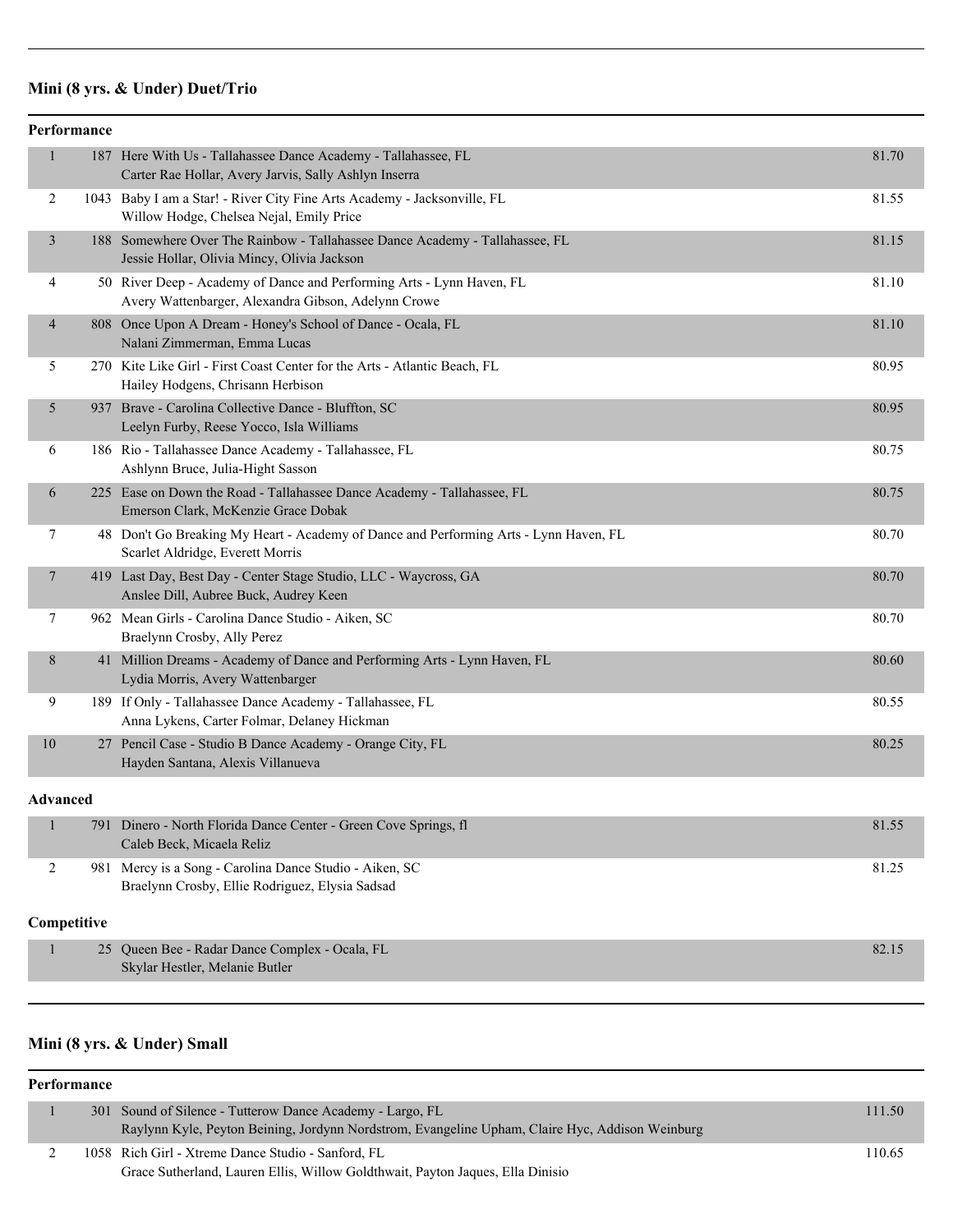| $\overline{3}$ | 538 Hair - Winnersville Elite Cheer and Dance - Valdosta, GA<br>Charleigh Hines, Joely Daugherty, Kenzi Nin, Kylee Brinson, Olivia Stem, Alyssa Hanks, Gwen<br>Daughtrey                               | 110.30 |
|----------------|--------------------------------------------------------------------------------------------------------------------------------------------------------------------------------------------------------|--------|
| 4              | 300 Word Up - Tutterow Dance Academy - Largo, FL<br>Raylynn Kyle, Peyton Beining, Jordynn Nordstrom, Evangeline Upham, Claire Hyc, Addison Weinburg                                                    | 110.15 |
| 5              | 952 Getting Good At Being Bad - Carolina Collective Dance - Bluffton, SC<br>Emma Grace Leiti, Katherine Yocco, Neely Miller, Harlow Eonta, Cadence Pitman                                              | 109.90 |
| 6              | 732 L.O.V.E. - Academy of Dance - Jacksonville, FL<br>Quinn Brennan, Chloe DeLashmutt, Myriah Drake, Addrionna Durham, Ellie Parker, Hannah Parker,<br>Harper Patzwald, Ellie Riquelme, Amelia Stewart | 109.80 |
| $\tau$         | 1148 Cars That Go Boom - Amplified Performing Arts Center - Niceville, FL<br>Brinley Neugin, Charlotte Eason, Chesney Franklin, Scarlett Hastings, Sutton Carpenter, Emma Leary                        | 109.35 |
| 8              | 953 The Days - Carolina Collective Dance - Bluffton, SC<br>Emma Grace Leiti, Harlow Eonta, Katherine Yocco, Neely Miller, Cadence Pitman                                                               | 109.30 |
| 9              | 38 Jazzercise - Academy of Dance and Performing Arts - Lynn Haven, FL<br>Lydia Morris, Avery Wattenbarger, Alexandra Gibson, Adelynn Crowe                                                             | 109.15 |
| 9              | 367 I Like to Fuss - Platinum Dance Center - Tallahassee, FL<br>Anslee Franklin, Audrey Hinojosa, Hadley Gavins, Lacey Amiss, Reya Degreef                                                             | 109.15 |
| 10             | 368 Forever Young - Platinum Dance Center - Tallahassee, FL<br>Audrey Hinojosa, Lacey Amiss, Reva Degreef, Hadley Gavins                                                                               | 109.10 |
| Advanced       |                                                                                                                                                                                                        |        |
|                | 1147 Wild Hearts - Amplified Performing Arts Center - Niceville, FL<br>Brinley Neugin, Adelyn McDonald, Mary-Grace Dodson, Reese Davis                                                                 | 109.20 |

## **Mini (8 yrs. & Under) Large**

#### **Performance**

| $\mathbf{1}$    |     | 198 Swagger Jagger - Tallahassee Dance Academy - Tallahassee, FL<br>Anna Lykens, Ashlynn Bruce, Avery Jarvis, Brylee Henry, Carter Folmar, Carter Rae Hollar, Delaney<br>Hickman, Emerson Clark, Emma Knippel, Jessie Hollar, Mary Davis Lindsay, McKenzie Grace Dobak,<br>Olivia Mincy, Olivia Jackson | 109.10 |
|-----------------|-----|---------------------------------------------------------------------------------------------------------------------------------------------------------------------------------------------------------------------------------------------------------------------------------------------------------|--------|
| 2               |     | 224 Zero To Hero - Tallahassee Dance Academy - Tallahassee, FL<br>Ashlynn Bruce, Avery Jarvis, Brylee Henry, Carter Rae Hollar, Jessie Hollar, Julia-Hight Sasson, Melanie<br>Mahler, Olivia Jackson, Olivia Mincy, Nolyn Leserra, Sally Ashlyn Inserra                                                 | 108.95 |
| 3               | 223 | Never Enough - Tallahassee Dance Academy - Tallahassee, FL<br>Melanie Mahler, Nolyn LeSerra, Ashlynn Bruce, Brylee Henry, Jessie Hollar, Carter Rae Hollar, Sally<br>Ashlyn Inserra, Olivia Jackson, Avery Jarvis, Olivia Mincy, Julia-Hight Sasson                                                     | 108.85 |
| 4               |     | 221 The Kite - Tallahassee Dance Academy - Tallahassee, FL<br>Anna Lykens, Brinkley Pellegrino, Carson Wise, Carter Folmar, Delaney Hickman, Elyse Spicer, Emerson<br>Clark, Emma Knippel, Kenzie Ann Jaap, Mary Davis Lindsay, McKenzie Grace Dobak, Parker Grace<br><b>Brafford</b>                   | 108.60 |
| 5               | 391 | Hair Up - Platinum Dance Center - Tallahassee, FL<br>AJ Camper, Alexa Paul, Anslee Franklin, Audrey Hinojosa, Emma Clare Ansola-Crowley, Hadley Gavins,<br>Kennedy Morrell, Lacey Amiss, Lainey Gavins, Piper Rippee, London Horton, Reya Degreef, Scarlett<br>Litherland                               | 107.90 |
| 6               |     | 222 Candy Man - Tallahassee Dance Academy - Tallahassee, FL<br>Anna Lykens, Brinkley Pellegrino, Carson Wise, Carter Folmar, Delaney Hickman, Elyse Spicer, Emerson<br>Clark, Emma Knippel, Kenzie Ann Jaap, Mary Davis Lindsay, McKenzie Grace Dobak, Parker Grace<br><b>Brafford</b>                  | 107.85 |
| <b>Advanced</b> |     |                                                                                                                                                                                                                                                                                                         |        |
| $\mathbf{1}$    |     | 641 Mini Coed - Ultimateallstars - Port Saint Lucie, FL<br>Ellie Johnson, Catalina Lopez, Gage Giordano, Ryann Miller, Jordynn Pearce, Amelia Pichardo, Antonia<br>Russillo, Camden Saavedra, Jer'Sarah Williams, Jer'Terria Williams, Jayce Catalano                                                   | 112.05 |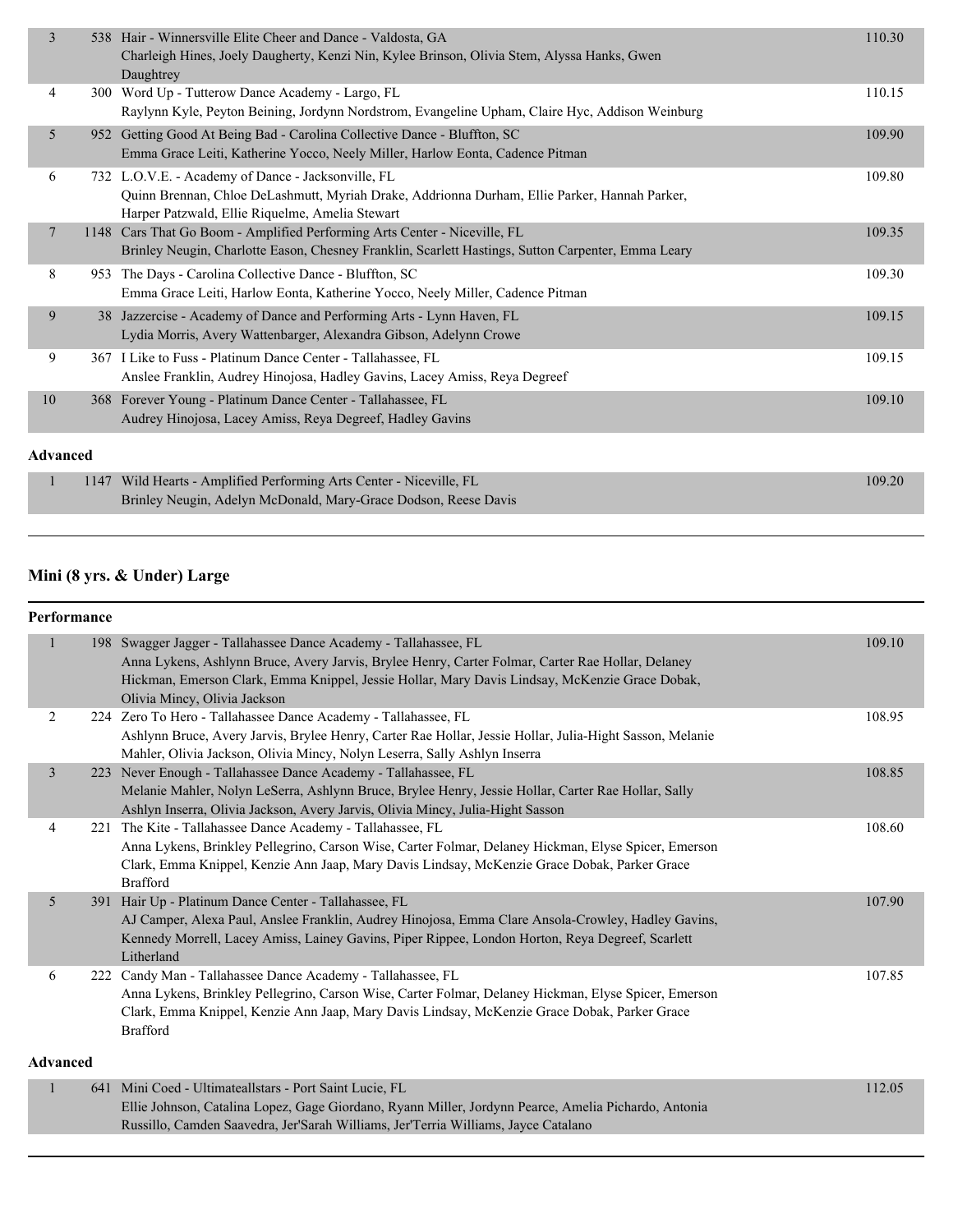## **Junior (9 - 11 yrs.) Solo**

|                 | Performance |                                                                                                        |       |
|-----------------|-------------|--------------------------------------------------------------------------------------------------------|-------|
|                 |             | 59 Walking on Sunshine - Academy of Dance and Performing Arts - Lynn Haven, FL<br>Alexandra Gibson     | 83.75 |
| 2               |             | 650 Baliar - Encore Allstars Inc - Baxley, GA<br><b>Emily Emory</b>                                    | 83.65 |
| 3               |             | 60 Big Bang - Academy of Dance and Performing Arts - Lynn Haven, FL<br>Clara Morris                    | 83.55 |
| 4               |             | 335 Go the Distance - Tutterow Dance Academy - Largo, FL<br>Grayson Melis                              | 83.50 |
| 5               |             | 617 Elastic Heart - Star Quality Dance & Cheer Center - Keystone Heights, FL<br>Zoey Gill              | 83.35 |
| 6               |             | 47 It's Oh So Quiet - Academy of Dance and Performing Arts - Lynn Haven, FL<br>Lydia Morris            | 83.25 |
| 6               |             | 781 Get Dat - North Florida Dance Center - Green Cove Springs, fl<br>Kinsley Kelly                     | 83.25 |
| 7               |             | 1176 Strut - Relevé Academy of Dance - Orange Park, FL<br>Ella Moore                                   | 83.05 |
| 7               |             | 1226 Look Up Child - Dancemania - Jacksonville, FL<br>Sloane Wise                                      | 83.05 |
| 8               |             | 927 Gravity - Carolina Collective Dance - Bluffton, SC<br>Katherine Yocco                              | 83.00 |
| 9               |             | 67 Man I Feel like a Woman - Academy of Dance and Performing Arts - Lynn Haven, FL<br>Abigail Aldridge | 82.95 |
| 10              |             | 144 Rescue - Tallahassee Dance Academy - Tallahassee, FL<br>Sidney Harvard                             | 82.90 |
| <b>Advanced</b> |             |                                                                                                        |       |
| $\mathbf{1}$    |             | 435 Look - Atlantic Coast Dance Studio - Ponte Vedra Beach, FL<br>Riley Edenfield                      | 85.40 |
| 2               |             | 847 Le Jazz Hot - Bravo School of Dance & Theater - Jacksonville, FL<br>Kennedy Ross                   | 84.95 |
| 3               |             | 1150 Never See Me Again - Amplified Performing Arts Center - Niceville, FL<br>Gavin Webb               | 84.90 |
| 4               |             | 486 I Enjoy Being A Girl - Atlantic Coast Dance Studio - Ponte Vedra Beach, FL<br>Savanna Wilson       | 84.80 |
| 4               |             | 784 Withered Bloom - North Florida Dance Center - Green Cove Springs, fl<br>Sophia Lubinsky            | 84.80 |
| 4               |             | 1008 Circus - Dancing Unlimited - Richmond Hills, GA<br>Zoie Campbell                                  | 84.80 |
| 5               |             | 1005 Sweet Child of Mine - Dancing Unlimited - Richmond Hills, GA<br>Jamison Lindsay                   | 84.55 |
| 6               |             | 1004 Heart Cry - Dancing Unlimited - Richmond Hills, GA<br>Ellie Sikes                                 | 84.50 |
| 7               |             | 446 Cover Girl - Atlantic Coast Dance Studio - Ponte Vedra Beach, FL<br>Sydney Saltman                 | 84.40 |
| 7               |             | 919 Bring On The Rain - Carolina Collective Dance - Bluffton, SC<br><b>Brooklyn Harris</b>             | 84.40 |
| 8               |             | 320 Take Me Home - Tutterow Dance Academy - Largo, FL<br>Mara Blanchard                                | 84.35 |
| 9               |             | 432 Egyptian Gift - Atlantic Coast Dance Studio - Ponte Vedra Beach, FL<br><b>Tristynn Collins</b>     | 84.30 |
| $10\,$          |             | 1052 Painting In the Rain - Oceanway School of Dance & Performing Arts - Jacksonville, FL              | 84.25 |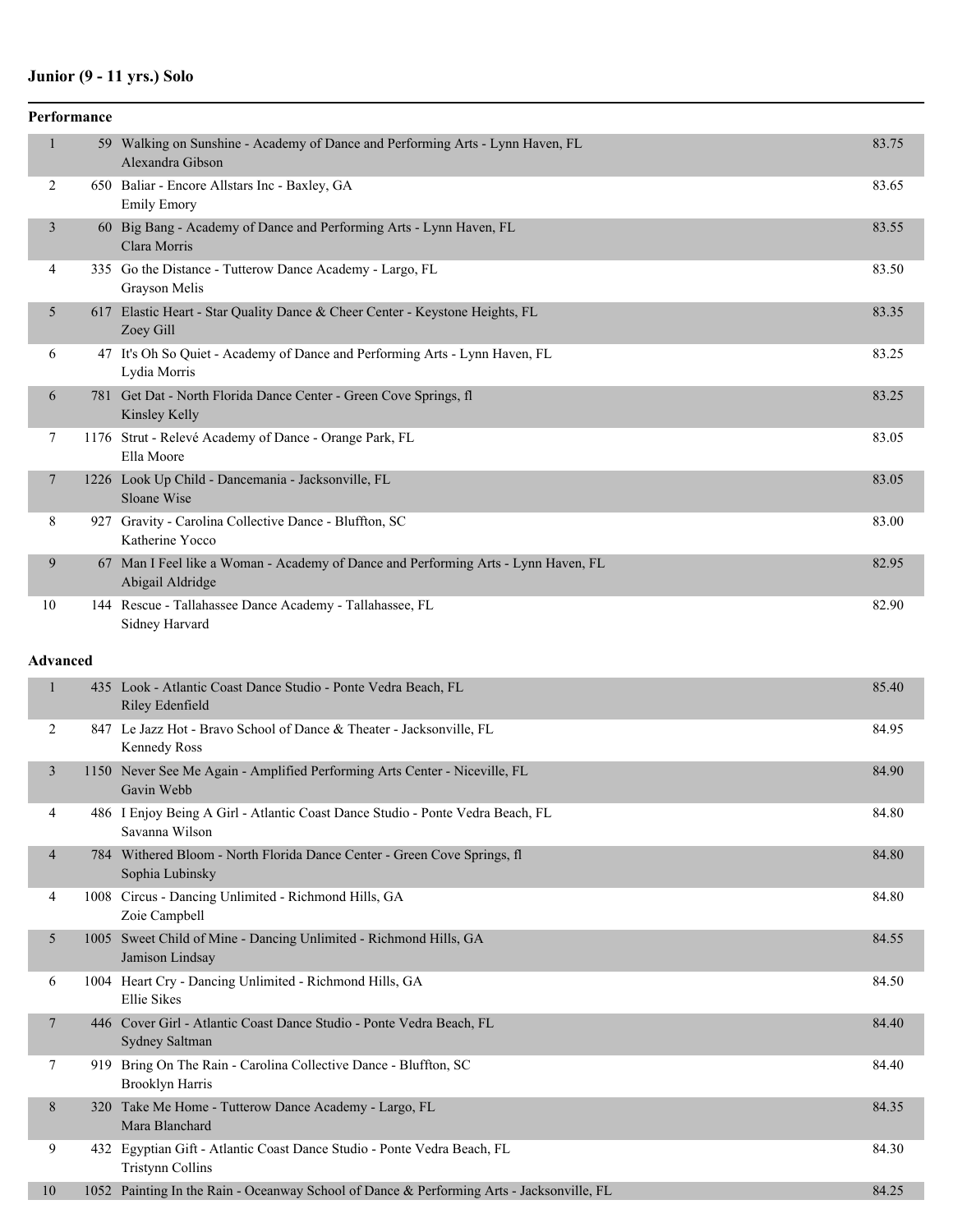| 10<br>1207 The Most Beautiful Things - Dancing Unlimited - Richmond Hills, GA<br>84.25<br>Kynlee MacMillan<br>Competitive<br>$\mathbf{1}$<br>913 The Widow - Carolina Collective Dance - Bluffton, SC<br>86.50<br>Savy Luechtefeld<br>1066 I Did It - Xtreme Dance Studio - Sanford, FL<br>85.55<br>2<br><b>Blake Metcalf</b><br>886 The Clock - Bravo School of Dance & Theater - Jacksonville, FL<br>85.00<br>3<br><b>Zion Lockett</b><br>1027 Melodrama - River City Fine Arts Academy - Jacksonville, FL<br>3<br>85.00<br>Lillian Suter<br>1072 Strange Delight - Xtreme Dance Studio - Sanford, FL<br>84.75<br>$\overline{\mathcal{A}}$<br>Hailey Cage |  |
|-------------------------------------------------------------------------------------------------------------------------------------------------------------------------------------------------------------------------------------------------------------------------------------------------------------------------------------------------------------------------------------------------------------------------------------------------------------------------------------------------------------------------------------------------------------------------------------------------------------------------------------------------------------|--|
|                                                                                                                                                                                                                                                                                                                                                                                                                                                                                                                                                                                                                                                             |  |
|                                                                                                                                                                                                                                                                                                                                                                                                                                                                                                                                                                                                                                                             |  |
|                                                                                                                                                                                                                                                                                                                                                                                                                                                                                                                                                                                                                                                             |  |
|                                                                                                                                                                                                                                                                                                                                                                                                                                                                                                                                                                                                                                                             |  |
|                                                                                                                                                                                                                                                                                                                                                                                                                                                                                                                                                                                                                                                             |  |
|                                                                                                                                                                                                                                                                                                                                                                                                                                                                                                                                                                                                                                                             |  |
|                                                                                                                                                                                                                                                                                                                                                                                                                                                                                                                                                                                                                                                             |  |
| 1107 With Love - Carolina Collective Dance - Bluffton, SC<br>84.75<br>4<br>Lyrah Atkins                                                                                                                                                                                                                                                                                                                                                                                                                                                                                                                                                                     |  |
| 579 Survivor - The World of Dance - Jacksonville, FL<br>84.60<br>5<br>Isla Barrera                                                                                                                                                                                                                                                                                                                                                                                                                                                                                                                                                                          |  |
| 5<br>917 Fall For You - Carolina Collective Dance - Bluffton, SC<br>84.60<br>Ainsley Wilson                                                                                                                                                                                                                                                                                                                                                                                                                                                                                                                                                                 |  |
| 1017 You Raise Me Up - River City Fine Arts Academy - Jacksonville, FL<br>84.50<br>6<br>Charlotte Fey                                                                                                                                                                                                                                                                                                                                                                                                                                                                                                                                                       |  |
| 7<br>568 Black and Gold - The World of Dance - Jacksonville, FL<br>84.40<br>Olivia Stanciu                                                                                                                                                                                                                                                                                                                                                                                                                                                                                                                                                                  |  |
| 918 Not About Angels - Carolina Collective Dance - Bluffton, SC<br>84.40<br>7<br>Eliza Flores                                                                                                                                                                                                                                                                                                                                                                                                                                                                                                                                                               |  |
| 921 California Rain - Carolina Collective Dance - Bluffton, SC<br>7<br>84.40<br>Layla Morgan                                                                                                                                                                                                                                                                                                                                                                                                                                                                                                                                                                |  |
| 580 Beautiful - The World of Dance - Jacksonville, FL<br>8<br>83.60<br>Arianna Davis                                                                                                                                                                                                                                                                                                                                                                                                                                                                                                                                                                        |  |

# **Junior (9 - 11 yrs.) Duet/Trio**

|                | <b>Performance</b> |                                                                                                                             |       |
|----------------|--------------------|-----------------------------------------------------------------------------------------------------------------------------|-------|
|                |                    | 56 Footloose - Academy of Dance and Performing Arts - Lynn Haven, FL<br>Abigail Aldridge, Alexandra Gibson                  | 83.80 |
| 2              |                    | 451 Running After You - Atlantic Coast Dance Studio - Ponte Vedra Beach, FL<br>Morlee Carey, Sarah Jacobson, Siena Sullivan | 83.00 |
| 3              |                    | 247 Let's Have Fun - South Florida Dance Company - Port St Lucie, FL<br>Samantha Gallagher, Catherine Rasmussen             | 82.65 |
| $\overline{4}$ |                    | 1215 Are You With Me? - Dancemania - Jacksonville, FL<br>Janiyah Griffin, Jakayla Griffin                                   | 82.35 |
| 5              |                    | 64 Fever - Academy of Dance and Performing Arts - Lynn Haven, FL<br>Lacey McSwane, Ciara Holland                            | 82.25 |
| 6              | 628                | Growing Pains - The Arts District - Bellview, FL<br>Sarah Sanders, Amber Bean, Gabriella Sanchez                            | 82.15 |
| 7              | 970                | Juicy Wiggle - Carolina Dance Studio - Aiken, SC<br>Caroline Busbee, Sophie Busbee                                          | 81.95 |
| 8              |                    | 654 Chanitily Lace - Encore Allstars Inc - Baxley, GA<br>Anna Watts, Haleigh Maxey                                          | 81.90 |
| 8              | 795.               | Safe And Sound - North Florida Dance Center - Green Cove Springs, fl<br>Ellie Heric, Erin Larson                            | 81.90 |
| 9              |                    | 629 Tea Party - The Arts District - Bellview, FL                                                                            | 81.75 |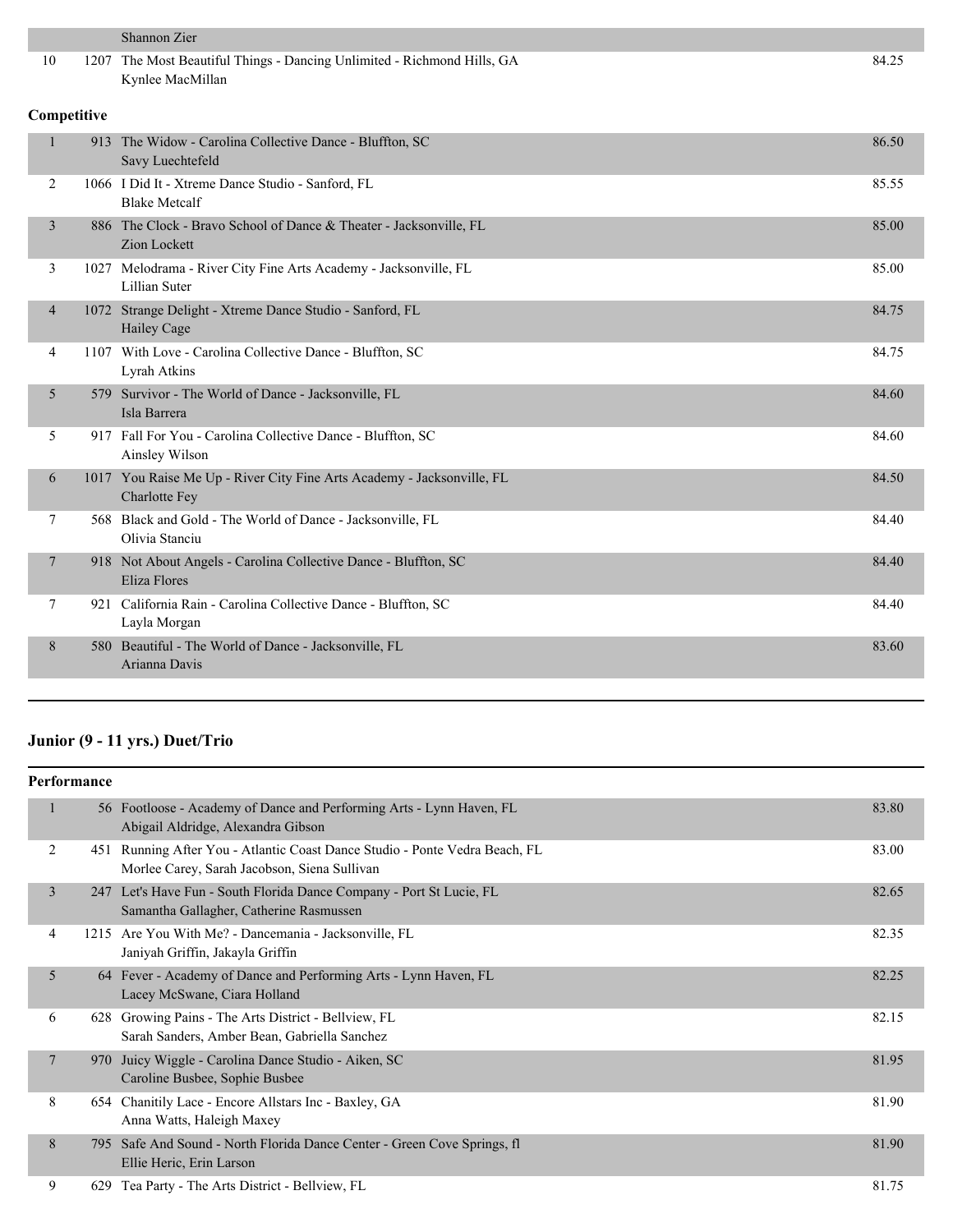Sarah Sanders, Amber Bean, Gabriella Sanchez

| 214 Fly - Tallahassee Dance Academy - Tallahassee, FL | 81.65 |
|-------------------------------------------------------|-------|
| Emily Roberts, Madison Folmar, Emalynn Hart           |       |

#### **Advanced**

|                |     | 304 Bom Bom - Tutterow Dance Academy - Largo, FL<br>Delaney Day, Lily McGrath                                                  | 84.40 |
|----------------|-----|--------------------------------------------------------------------------------------------------------------------------------|-------|
| 2              |     | 1091 Love it - Xtreme Dance Studio - Sanford, FL<br>Jada Bond, Jordyn Forte, Jillian Malec                                     | 83.95 |
| $\overline{3}$ | 179 | Size - Tallahassee Dance Academy - Tallahassee, FL<br>Emma Lee Grauer, Ellie Witters, Payton McIver                            | 83.60 |
| 3              |     | 931 You Gotta Be - Carolina Collective Dance - Bluffton, SC<br>Amelia Thomas, Sophia Lombardo                                  | 83.60 |
| $\overline{4}$ |     | 178 Light Me Up - Tallahassee Dance Academy - Tallahassee, FL<br>Charley Rae Powell, Jenna McCausland, Caroline Edwards        | 83.55 |
| 5              | 453 | Yeah Hoo - Atlantic Coast Dance Studio - Ponte Vedra Beach, FL<br>Tristynn Collins, Ella DeLuca, Savanna Wilson                | 83.35 |
| 6              |     | 1046 Give You The Moon - Oceanway School of Dance & Performing Arts - Jacksonville, FL<br>Rylan Daly, Shannon Zier             | 83.30 |
| 7              |     | 1090 Stand By Me - Xtreme Dance Studio - Sanford, FL<br>Emma Ilgenfritz, Isabela Kovalski, Emma Sutherland                     | 83.25 |
| 8              |     | 384 Stepsisters Lament - Platinum Dance Center - Tallahassee, FL<br>Brynn Jacobson, Marlayna Gavins, Ruthe Hurd                | 83.15 |
| 9              |     | 1199 Lost and Found - Oceanway School of Dance & Performing Arts - Jacksonville, FL<br>Kady Delay, Jasmine Ponder, Seanna Mead | 83.10 |
| 10             |     | 848 Emergency - Bravo School of Dance & Theater - Jacksonville, FL<br>Tyla Powell, Juessa Mae Santos                           | 83.00 |

#### **Competitive**

|  | 939 Never Alone - Carolina Collective Dance - Bluffton, SC<br>Audrey Mikkelson, Mollie Mikkelson                  | 83.95 |
|--|-------------------------------------------------------------------------------------------------------------------|-------|
|  | 940 I'll Be There - Carolina Collective Dance - Bluffton, SC<br>Brooklyn Harris, Aubrey McDuffie                  | 83.45 |
|  | 1204 The Sun is Rising - The World of Dance - Jacksonville, FL<br>Ryann Ellison Renk, Isla Barrera, Savana Quiles | 82.50 |
|  | 575 PowerPuff Girlz - The World of Dance - Jacksonville, FL<br>Ryann Ellison Renk, Arianna Davis, Isla Barrera    | 82.30 |

# **Junior (9 - 11 yrs.) Small**

|                | Performance |                                                                                                                                                                                                  |        |  |  |
|----------------|-------------|--------------------------------------------------------------------------------------------------------------------------------------------------------------------------------------------------|--------|--|--|
|                |             | 237 Monsters - South Florida Dance Company - Port St Lucie, FL<br>Olivia Valdez, Samantha Gallagher, Hailey Cameron, Giana Spector, Cecelia Biglin, Catherine<br>Rasmussen, Cameron Hinote       | 111.85 |  |  |
| 2              |             | 236 The Prayer - South Florida Dance Company - Port St Lucie, FL<br>Catherine Rasmussen, Cameron Hinote, Cecelia Biglin, Giana Spector, Hailey Cameron, Samantha<br>Gallagher, Olivia Valdez     | 111.45 |  |  |
| 3              |             | 648 Bandstand Boogie - Encore Allstars Inc - Baxley, GA<br>Laney Nencioni, Haleigh Maxey, Anna Watts, Emily Emory, Kenlee Ardery, Bristol Bagley                                                 | 111.00 |  |  |
| $\overline{4}$ |             | 1113 Howling at the moon - All That Jazz Dance Company LLC - Palatka, FL<br>Brooke Ward, Ariana Cruz, Jade Evans, Abi Brauman                                                                    | 109.90 |  |  |
| 5              |             | 775 Girls, Girls, Girls - North Florida Dance Center - Green Cove Springs, fl<br>Alexis Fuhrman, Micaela Reliz, Kinsley Kelly, Ellie Heric, Jillian King, Westleigh Frazier, Cadence<br>Reynolds | 109.80 |  |  |
| 6              |             | 55 September 11 - Academy of Dance and Performing Arts - Lynn Haven, FL                                                                                                                          | 109.60 |  |  |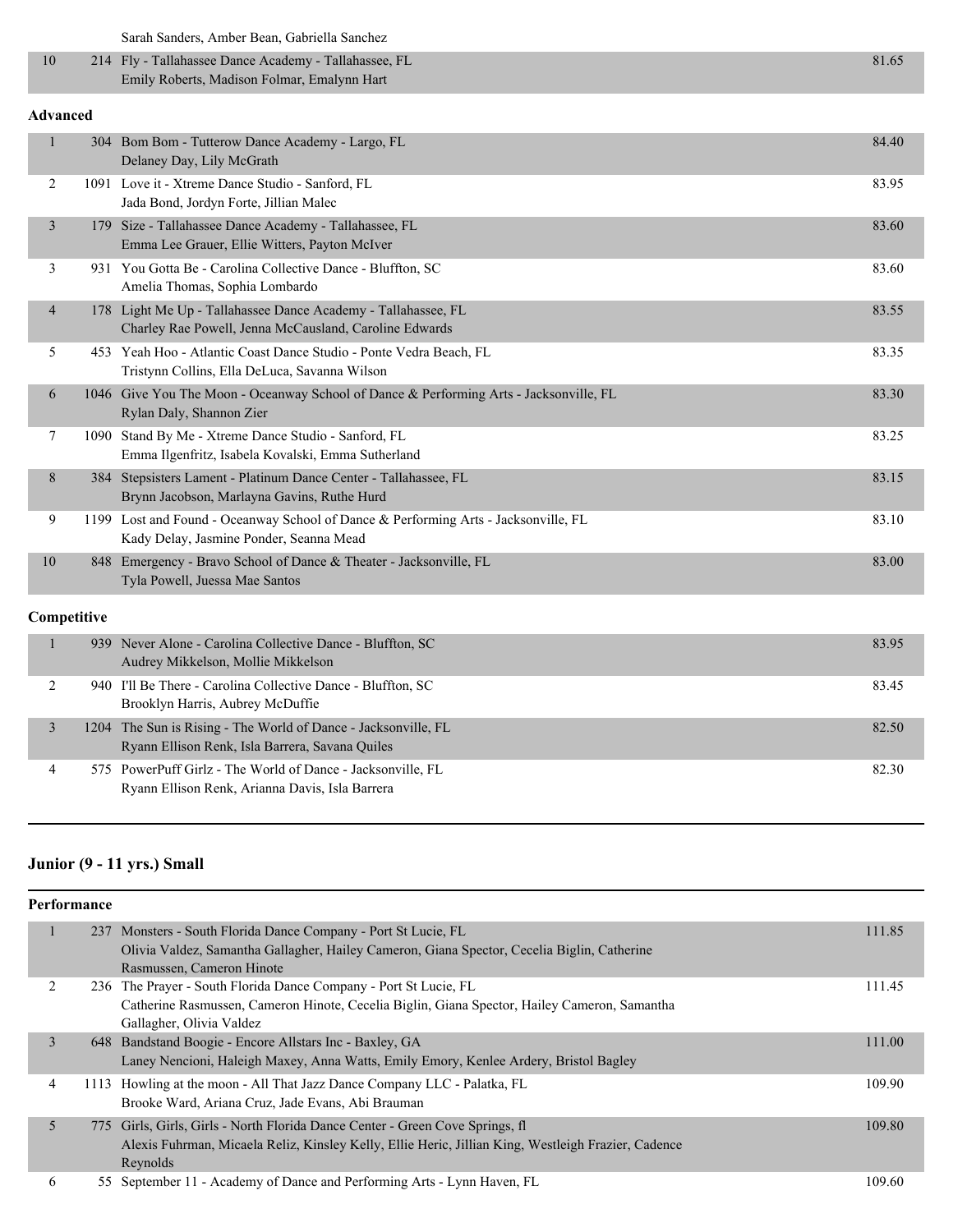|                 | Faith Wirrick, Anslie Harland, Kaelyn Alford, Ellie Batyski, Clara Morris, Alexandra Gibson, Adelynn                                                                                                         |        |
|-----------------|--------------------------------------------------------------------------------------------------------------------------------------------------------------------------------------------------------------|--------|
|                 | Crowe, Lydia Morris                                                                                                                                                                                          |        |
| $\overline{7}$  | 647 It Dont Mean A Thing - Encore Allstars Inc - Baxley, GA<br>Laney Nencioni, Haleigh Maxey, Anna Watts, Emily Emory, Kenlee Ardery, Bristol Bagley                                                         | 109.55 |
| 8               | 1188 Breathe - Oceanway School of Dance & Performing Arts - Jacksonville, FL<br>Brianna Adams, Reaghan Strickland, Shelby Woodward, Harper Herring, Hope Green, Keelan Goss                                  | 109.30 |
| 9               | 774 The Thief and The Moon - North Florida Dance Center - Green Cove Springs, fl<br>Westleigh Frazier, Alexis Fuhrman, Kinsley Kelly, Jillian King, Micaela Reliz, Cadence Reynolds                          | 109.25 |
| 10              | 213 Pump It - Tallahassee Dance Academy - Tallahassee, FL<br>Blakely Bayliss, Emalynn Hart, Emily Roberts, Layson Thornton, Macy Pararo, Madison Folmar, Marina<br>Allard, Mia Bella Pellino, Reilee LeSerra | 109.20 |
| <b>Advanced</b> |                                                                                                                                                                                                              |        |
| $\mathbf{1}$    | 541 Church - Winnersville Elite Cheer and Dance - Valdosta, GA<br>Adleigh Greene, Caroline White, Gracie Stalvey, Molly Merriman, Carsyn Hines, Pauletta Bivins                                              | 113.55 |
| 2               | 296 My Guy - Tutterow Dance Academy - Largo, FL<br>Callia Garcia, Haidyn Sfura, Addison McEntegart, Sierra Newton, Lily Audibert, Delaney Day, Lily<br>McGrath, Mara Blanchard                               | 113.50 |
| $\mathfrak{Z}$  | 295 Prayer - Tutterow Dance Academy - Largo, FL<br>Callia Garcia, Addison McEntegart, Sierra Newton, Lily Audibert, Delaney Day, Mara Blanchard                                                              | 113.15 |
| 3               | 458 Not Lovin' It - Atlantic Coast Dance Studio - Ponte Vedra Beach, FL<br>Riley Edenfield, Ella DeLuca, Kennedi Clinton, Tristynn Collins, Anna Valenti                                                     | 113.15 |
| $\mathfrak{Z}$  | 1208 Ride - Dancing Unlimited - Richmond Hills, GA<br>Timara McMillian, Presley Hambrick, Kynlee MacMillan, Jamison Lindsay, Eva Kate Holliday, Brooklyn<br>English                                          | 113.15 |
| 4               | 1003 Wonderland - Dancing Unlimited - Richmond Hills, GA<br>Skyler Thomas, Kynlee MacMillan, Eva Kate Holliday, Brooklyn English, Zoie Campbell, Jamison<br>Lindsay, Ellie Sikes                             | 113.10 |
| 5               | 1000 Secrets - Dancing Unlimited - Richmond Hills, GA<br>Eva Kate Holliday, Skyler Thomas, Jamison Lindsay, Kynlee MacMillan, Brooklyn English, Ellie Sikes,<br>Zoie Campbell                                | 112.90 |
| 6               | 1002 Olaf - Dancing Unlimited - Richmond Hills, GA<br>Skyler Thomas, Kynlee MacMillan, Eva Kate Holliday, Brooklyn English, Zoie Campbell, Jamison<br>Lindsay, Ellie Sikes                                   | 112.85 |
| 7               | 539 Fancy - Winnersville Elite Cheer and Dance - Valdosta, GA<br>Adleigh Greene, Caroline White, Carsyn Hines, Gracie Stalvey, Molly Merriman, Pauletta Bivins                                               | 112.75 |
| 8               | 540 What A Feeling - Winnersville Elite Cheer and Dance - Valdosta, GA<br>Adleigh Greene, Caroline White, Carsyn Hines, Gracie Stalvey, Molly Merriman, Pauletta Bivins                                      | 112.70 |
| 9               | 460 When I Grow Up - Atlantic Coast Dance Studio - Ponte Vedra Beach, FL<br>Tristynn Collins, Scarlett Davidsen, Abigail Ferreira, Sydney Saltman, Savanna Wilson                                            | 112.45 |
| 9               | 760 Knock on Wood - Academy of Dance - Jacksonville, FL<br>Olivia Stewart, Jillian Melody, Kaylee Schwinghammer, Ella Homsky, Sanaa McKenzie, Addisyn<br>Durham, Annabelle Mortimer, Corinthia Smith         | 112.45 |
| $10\,$          | 362 Bang Bang - Platinum Dance Center - Tallahassee, FL<br>Avery Thompson, Bryce Pursell, Juniper Degreef, Sydney Kilgore                                                                                    | 112.25 |
| Competitive     |                                                                                                                                                                                                              |        |
| $\mathbf{1}$    | 948 They're Haunting You - Carolina Collective Dance - Bluffton, SC                                                                                                                                          |        |
|                 | Audrey Mikkelson, Layla Morgan, Eliza Flores, Ainsley Wilson, Savy Luechtefeld, Aubrey McDuffie,<br>Mollie Mikkelson                                                                                         | 113.50 |
| 2               | 947 Greatest Love Of All - Carolina Collective Dance - Bluffton, SC<br>Audrey Mikkelson, Layla Morgan, Eliza Flores, Ainsley Wilson, Savy Luechtefeld, Aubrey McDuffie,<br>Mollie Mikkelson                  | 113.35 |
| $\mathfrak{Z}$  | 550 Cyborgs - The World of Dance - Jacksonville, FL<br>Ryann Ellison Renk, Arianna Davis, Karleigh Venable, Olivia Stanciu, Isla Barrera                                                                     | 112.00 |

4 593 Happy Purging - The World of Dance - Jacksonville, FL 110.80

5 557 Blood in the Water - The World of Dance - Jacksonville, FL 110.60

Ryann Ellison Renk, Arianna Davis, Noelis Jimenez, Josie Robertson, Isla Barrera, Kayla Kosowski,

Haley Phillips, Kendall Sorrells, Olivia Stanciu

Ryann Ellison Renk, Arianna Davis, Isla Barrera, Olivia Stanciu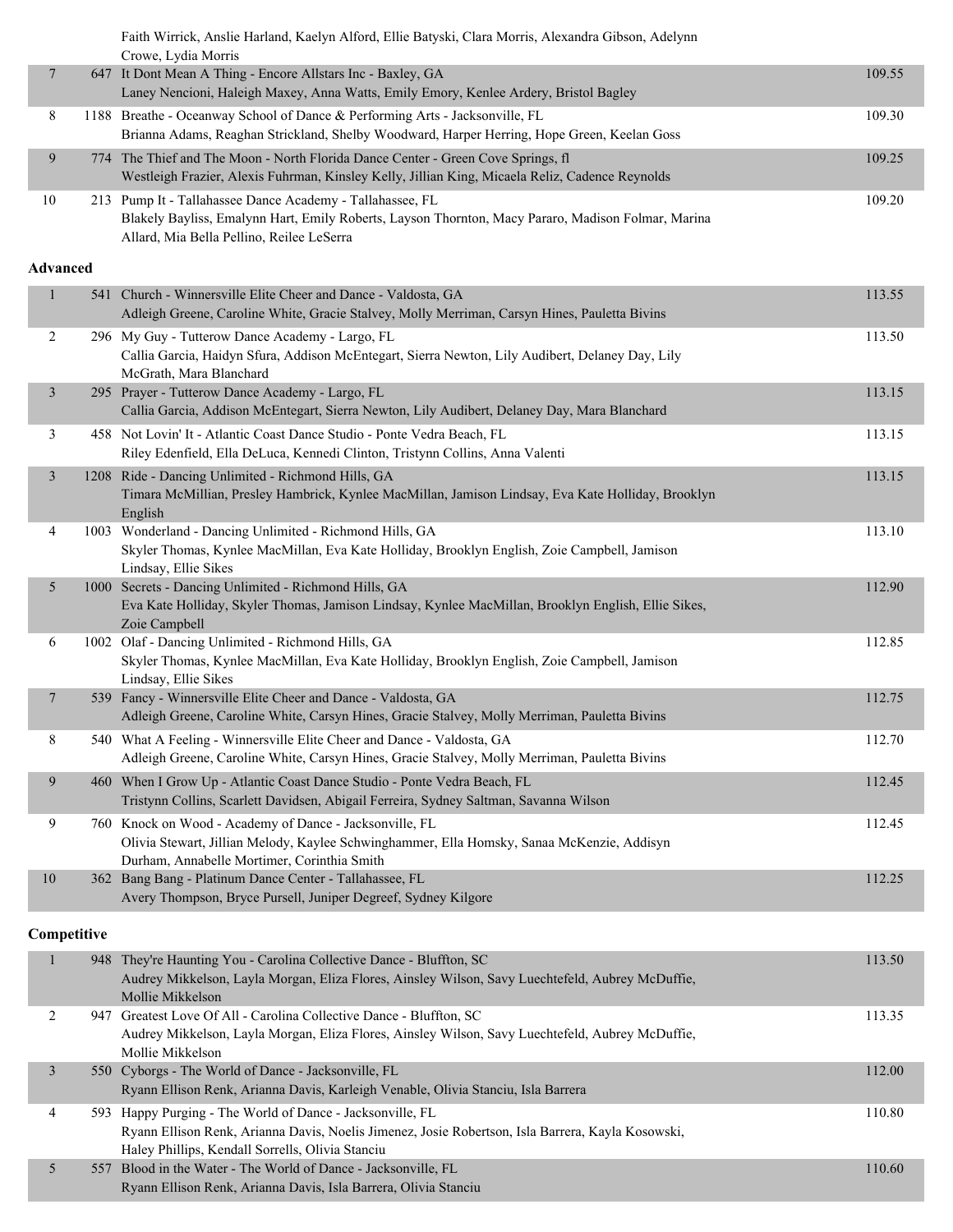| $\sigma$ | 978 I Can't Ouit - Carolina Dance Studio - Aiken, SC                                             | 110.15 |
|----------|--------------------------------------------------------------------------------------------------|--------|
|          | Morenci Bacon, Lily Godbee, Sophie Busbee, Kyla Cloud, Jacob Luther, Mia Masse, Reagan           |        |
|          | Quattlebaum, Natalie Hendrix, Savannah Gaines                                                    |        |
|          | 594 Lemons - The World of Dance - Jacksonville, FL                                               | 110.10 |
|          | Amelia Bigelow, Quinn Borden, Chloe Lane, Finn Dumouchel, Arianna Galarza, Selena Olivan, Rachel |        |
|          | Pastrana, Alexandra Taylor                                                                       |        |

## **Junior (9 - 11 yrs.) Large**

| Performance     |                                                                                                       |                                                                                                                                                                                                                                                                                                                                                                                                                                                                                                                                                                                                                                                                                                                                                                                                                                                                                                                                                                                                                                                                                                                                                                                                                                                                                                                                                                                                                                                                                                                                                                                                                                                                                                                                                                                                                                                                                                                                                                                                                                                                                                                                                                                                                                                                                                                                                                                                                                                                                                                                                                                                                                                                                                                                                                                                                                                                                                                                                                                                                                                                                                                                                                                                   |
|-----------------|-------------------------------------------------------------------------------------------------------|---------------------------------------------------------------------------------------------------------------------------------------------------------------------------------------------------------------------------------------------------------------------------------------------------------------------------------------------------------------------------------------------------------------------------------------------------------------------------------------------------------------------------------------------------------------------------------------------------------------------------------------------------------------------------------------------------------------------------------------------------------------------------------------------------------------------------------------------------------------------------------------------------------------------------------------------------------------------------------------------------------------------------------------------------------------------------------------------------------------------------------------------------------------------------------------------------------------------------------------------------------------------------------------------------------------------------------------------------------------------------------------------------------------------------------------------------------------------------------------------------------------------------------------------------------------------------------------------------------------------------------------------------------------------------------------------------------------------------------------------------------------------------------------------------------------------------------------------------------------------------------------------------------------------------------------------------------------------------------------------------------------------------------------------------------------------------------------------------------------------------------------------------------------------------------------------------------------------------------------------------------------------------------------------------------------------------------------------------------------------------------------------------------------------------------------------------------------------------------------------------------------------------------------------------------------------------------------------------------------------------------------------------------------------------------------------------------------------------------------------------------------------------------------------------------------------------------------------------------------------------------------------------------------------------------------------------------------------------------------------------------------------------------------------------------------------------------------------------------------------------------------------------------------------------------------------------|
|                 |                                                                                                       | 110.60                                                                                                                                                                                                                                                                                                                                                                                                                                                                                                                                                                                                                                                                                                                                                                                                                                                                                                                                                                                                                                                                                                                                                                                                                                                                                                                                                                                                                                                                                                                                                                                                                                                                                                                                                                                                                                                                                                                                                                                                                                                                                                                                                                                                                                                                                                                                                                                                                                                                                                                                                                                                                                                                                                                                                                                                                                                                                                                                                                                                                                                                                                                                                                                            |
|                 | Morlee Carey, Chelsea Dawson, Arya Farford, Alina Farford, Abigail Ferreira, Sarah Jacobson, Angelina |                                                                                                                                                                                                                                                                                                                                                                                                                                                                                                                                                                                                                                                                                                                                                                                                                                                                                                                                                                                                                                                                                                                                                                                                                                                                                                                                                                                                                                                                                                                                                                                                                                                                                                                                                                                                                                                                                                                                                                                                                                                                                                                                                                                                                                                                                                                                                                                                                                                                                                                                                                                                                                                                                                                                                                                                                                                                                                                                                                                                                                                                                                                                                                                                   |
|                 | Laudicina, Ella Miiller, Sophie Policastro, Siena Sullivan, Collins Trantham                          |                                                                                                                                                                                                                                                                                                                                                                                                                                                                                                                                                                                                                                                                                                                                                                                                                                                                                                                                                                                                                                                                                                                                                                                                                                                                                                                                                                                                                                                                                                                                                                                                                                                                                                                                                                                                                                                                                                                                                                                                                                                                                                                                                                                                                                                                                                                                                                                                                                                                                                                                                                                                                                                                                                                                                                                                                                                                                                                                                                                                                                                                                                                                                                                                   |
|                 |                                                                                                       | 109.75                                                                                                                                                                                                                                                                                                                                                                                                                                                                                                                                                                                                                                                                                                                                                                                                                                                                                                                                                                                                                                                                                                                                                                                                                                                                                                                                                                                                                                                                                                                                                                                                                                                                                                                                                                                                                                                                                                                                                                                                                                                                                                                                                                                                                                                                                                                                                                                                                                                                                                                                                                                                                                                                                                                                                                                                                                                                                                                                                                                                                                                                                                                                                                                            |
|                 |                                                                                                       |                                                                                                                                                                                                                                                                                                                                                                                                                                                                                                                                                                                                                                                                                                                                                                                                                                                                                                                                                                                                                                                                                                                                                                                                                                                                                                                                                                                                                                                                                                                                                                                                                                                                                                                                                                                                                                                                                                                                                                                                                                                                                                                                                                                                                                                                                                                                                                                                                                                                                                                                                                                                                                                                                                                                                                                                                                                                                                                                                                                                                                                                                                                                                                                                   |
|                 |                                                                                                       |                                                                                                                                                                                                                                                                                                                                                                                                                                                                                                                                                                                                                                                                                                                                                                                                                                                                                                                                                                                                                                                                                                                                                                                                                                                                                                                                                                                                                                                                                                                                                                                                                                                                                                                                                                                                                                                                                                                                                                                                                                                                                                                                                                                                                                                                                                                                                                                                                                                                                                                                                                                                                                                                                                                                                                                                                                                                                                                                                                                                                                                                                                                                                                                                   |
|                 |                                                                                                       | 109.70                                                                                                                                                                                                                                                                                                                                                                                                                                                                                                                                                                                                                                                                                                                                                                                                                                                                                                                                                                                                                                                                                                                                                                                                                                                                                                                                                                                                                                                                                                                                                                                                                                                                                                                                                                                                                                                                                                                                                                                                                                                                                                                                                                                                                                                                                                                                                                                                                                                                                                                                                                                                                                                                                                                                                                                                                                                                                                                                                                                                                                                                                                                                                                                            |
|                 |                                                                                                       |                                                                                                                                                                                                                                                                                                                                                                                                                                                                                                                                                                                                                                                                                                                                                                                                                                                                                                                                                                                                                                                                                                                                                                                                                                                                                                                                                                                                                                                                                                                                                                                                                                                                                                                                                                                                                                                                                                                                                                                                                                                                                                                                                                                                                                                                                                                                                                                                                                                                                                                                                                                                                                                                                                                                                                                                                                                                                                                                                                                                                                                                                                                                                                                                   |
|                 |                                                                                                       |                                                                                                                                                                                                                                                                                                                                                                                                                                                                                                                                                                                                                                                                                                                                                                                                                                                                                                                                                                                                                                                                                                                                                                                                                                                                                                                                                                                                                                                                                                                                                                                                                                                                                                                                                                                                                                                                                                                                                                                                                                                                                                                                                                                                                                                                                                                                                                                                                                                                                                                                                                                                                                                                                                                                                                                                                                                                                                                                                                                                                                                                                                                                                                                                   |
|                 |                                                                                                       | 109.70                                                                                                                                                                                                                                                                                                                                                                                                                                                                                                                                                                                                                                                                                                                                                                                                                                                                                                                                                                                                                                                                                                                                                                                                                                                                                                                                                                                                                                                                                                                                                                                                                                                                                                                                                                                                                                                                                                                                                                                                                                                                                                                                                                                                                                                                                                                                                                                                                                                                                                                                                                                                                                                                                                                                                                                                                                                                                                                                                                                                                                                                                                                                                                                            |
|                 |                                                                                                       |                                                                                                                                                                                                                                                                                                                                                                                                                                                                                                                                                                                                                                                                                                                                                                                                                                                                                                                                                                                                                                                                                                                                                                                                                                                                                                                                                                                                                                                                                                                                                                                                                                                                                                                                                                                                                                                                                                                                                                                                                                                                                                                                                                                                                                                                                                                                                                                                                                                                                                                                                                                                                                                                                                                                                                                                                                                                                                                                                                                                                                                                                                                                                                                                   |
|                 |                                                                                                       |                                                                                                                                                                                                                                                                                                                                                                                                                                                                                                                                                                                                                                                                                                                                                                                                                                                                                                                                                                                                                                                                                                                                                                                                                                                                                                                                                                                                                                                                                                                                                                                                                                                                                                                                                                                                                                                                                                                                                                                                                                                                                                                                                                                                                                                                                                                                                                                                                                                                                                                                                                                                                                                                                                                                                                                                                                                                                                                                                                                                                                                                                                                                                                                                   |
| <b>Advanced</b> |                                                                                                       |                                                                                                                                                                                                                                                                                                                                                                                                                                                                                                                                                                                                                                                                                                                                                                                                                                                                                                                                                                                                                                                                                                                                                                                                                                                                                                                                                                                                                                                                                                                                                                                                                                                                                                                                                                                                                                                                                                                                                                                                                                                                                                                                                                                                                                                                                                                                                                                                                                                                                                                                                                                                                                                                                                                                                                                                                                                                                                                                                                                                                                                                                                                                                                                                   |
|                 |                                                                                                       | 114.05                                                                                                                                                                                                                                                                                                                                                                                                                                                                                                                                                                                                                                                                                                                                                                                                                                                                                                                                                                                                                                                                                                                                                                                                                                                                                                                                                                                                                                                                                                                                                                                                                                                                                                                                                                                                                                                                                                                                                                                                                                                                                                                                                                                                                                                                                                                                                                                                                                                                                                                                                                                                                                                                                                                                                                                                                                                                                                                                                                                                                                                                                                                                                                                            |
|                 | Camden Saavedra, Jayce Catalano, Alexis Wade, Analia Lopez, Anaya Valencia, Christina Harris,         |                                                                                                                                                                                                                                                                                                                                                                                                                                                                                                                                                                                                                                                                                                                                                                                                                                                                                                                                                                                                                                                                                                                                                                                                                                                                                                                                                                                                                                                                                                                                                                                                                                                                                                                                                                                                                                                                                                                                                                                                                                                                                                                                                                                                                                                                                                                                                                                                                                                                                                                                                                                                                                                                                                                                                                                                                                                                                                                                                                                                                                                                                                                                                                                                   |
|                 | Da'Zhon Graham, Gelsey Rodriguez, Isabella Sierra, Jillianne Reyes, Kayli Rubalcada, Leah Angel,      |                                                                                                                                                                                                                                                                                                                                                                                                                                                                                                                                                                                                                                                                                                                                                                                                                                                                                                                                                                                                                                                                                                                                                                                                                                                                                                                                                                                                                                                                                                                                                                                                                                                                                                                                                                                                                                                                                                                                                                                                                                                                                                                                                                                                                                                                                                                                                                                                                                                                                                                                                                                                                                                                                                                                                                                                                                                                                                                                                                                                                                                                                                                                                                                                   |
|                 |                                                                                                       |                                                                                                                                                                                                                                                                                                                                                                                                                                                                                                                                                                                                                                                                                                                                                                                                                                                                                                                                                                                                                                                                                                                                                                                                                                                                                                                                                                                                                                                                                                                                                                                                                                                                                                                                                                                                                                                                                                                                                                                                                                                                                                                                                                                                                                                                                                                                                                                                                                                                                                                                                                                                                                                                                                                                                                                                                                                                                                                                                                                                                                                                                                                                                                                                   |
|                 |                                                                                                       | 113.20                                                                                                                                                                                                                                                                                                                                                                                                                                                                                                                                                                                                                                                                                                                                                                                                                                                                                                                                                                                                                                                                                                                                                                                                                                                                                                                                                                                                                                                                                                                                                                                                                                                                                                                                                                                                                                                                                                                                                                                                                                                                                                                                                                                                                                                                                                                                                                                                                                                                                                                                                                                                                                                                                                                                                                                                                                                                                                                                                                                                                                                                                                                                                                                            |
|                 |                                                                                                       |                                                                                                                                                                                                                                                                                                                                                                                                                                                                                                                                                                                                                                                                                                                                                                                                                                                                                                                                                                                                                                                                                                                                                                                                                                                                                                                                                                                                                                                                                                                                                                                                                                                                                                                                                                                                                                                                                                                                                                                                                                                                                                                                                                                                                                                                                                                                                                                                                                                                                                                                                                                                                                                                                                                                                                                                                                                                                                                                                                                                                                                                                                                                                                                                   |
|                 |                                                                                                       |                                                                                                                                                                                                                                                                                                                                                                                                                                                                                                                                                                                                                                                                                                                                                                                                                                                                                                                                                                                                                                                                                                                                                                                                                                                                                                                                                                                                                                                                                                                                                                                                                                                                                                                                                                                                                                                                                                                                                                                                                                                                                                                                                                                                                                                                                                                                                                                                                                                                                                                                                                                                                                                                                                                                                                                                                                                                                                                                                                                                                                                                                                                                                                                                   |
|                 |                                                                                                       |                                                                                                                                                                                                                                                                                                                                                                                                                                                                                                                                                                                                                                                                                                                                                                                                                                                                                                                                                                                                                                                                                                                                                                                                                                                                                                                                                                                                                                                                                                                                                                                                                                                                                                                                                                                                                                                                                                                                                                                                                                                                                                                                                                                                                                                                                                                                                                                                                                                                                                                                                                                                                                                                                                                                                                                                                                                                                                                                                                                                                                                                                                                                                                                                   |
|                 |                                                                                                       | 112.45                                                                                                                                                                                                                                                                                                                                                                                                                                                                                                                                                                                                                                                                                                                                                                                                                                                                                                                                                                                                                                                                                                                                                                                                                                                                                                                                                                                                                                                                                                                                                                                                                                                                                                                                                                                                                                                                                                                                                                                                                                                                                                                                                                                                                                                                                                                                                                                                                                                                                                                                                                                                                                                                                                                                                                                                                                                                                                                                                                                                                                                                                                                                                                                            |
|                 |                                                                                                       |                                                                                                                                                                                                                                                                                                                                                                                                                                                                                                                                                                                                                                                                                                                                                                                                                                                                                                                                                                                                                                                                                                                                                                                                                                                                                                                                                                                                                                                                                                                                                                                                                                                                                                                                                                                                                                                                                                                                                                                                                                                                                                                                                                                                                                                                                                                                                                                                                                                                                                                                                                                                                                                                                                                                                                                                                                                                                                                                                                                                                                                                                                                                                                                                   |
|                 |                                                                                                       |                                                                                                                                                                                                                                                                                                                                                                                                                                                                                                                                                                                                                                                                                                                                                                                                                                                                                                                                                                                                                                                                                                                                                                                                                                                                                                                                                                                                                                                                                                                                                                                                                                                                                                                                                                                                                                                                                                                                                                                                                                                                                                                                                                                                                                                                                                                                                                                                                                                                                                                                                                                                                                                                                                                                                                                                                                                                                                                                                                                                                                                                                                                                                                                                   |
|                 |                                                                                                       | 112.40                                                                                                                                                                                                                                                                                                                                                                                                                                                                                                                                                                                                                                                                                                                                                                                                                                                                                                                                                                                                                                                                                                                                                                                                                                                                                                                                                                                                                                                                                                                                                                                                                                                                                                                                                                                                                                                                                                                                                                                                                                                                                                                                                                                                                                                                                                                                                                                                                                                                                                                                                                                                                                                                                                                                                                                                                                                                                                                                                                                                                                                                                                                                                                                            |
|                 |                                                                                                       |                                                                                                                                                                                                                                                                                                                                                                                                                                                                                                                                                                                                                                                                                                                                                                                                                                                                                                                                                                                                                                                                                                                                                                                                                                                                                                                                                                                                                                                                                                                                                                                                                                                                                                                                                                                                                                                                                                                                                                                                                                                                                                                                                                                                                                                                                                                                                                                                                                                                                                                                                                                                                                                                                                                                                                                                                                                                                                                                                                                                                                                                                                                                                                                                   |
|                 |                                                                                                       |                                                                                                                                                                                                                                                                                                                                                                                                                                                                                                                                                                                                                                                                                                                                                                                                                                                                                                                                                                                                                                                                                                                                                                                                                                                                                                                                                                                                                                                                                                                                                                                                                                                                                                                                                                                                                                                                                                                                                                                                                                                                                                                                                                                                                                                                                                                                                                                                                                                                                                                                                                                                                                                                                                                                                                                                                                                                                                                                                                                                                                                                                                                                                                                                   |
|                 | <b>Bruce</b>                                                                                          |                                                                                                                                                                                                                                                                                                                                                                                                                                                                                                                                                                                                                                                                                                                                                                                                                                                                                                                                                                                                                                                                                                                                                                                                                                                                                                                                                                                                                                                                                                                                                                                                                                                                                                                                                                                                                                                                                                                                                                                                                                                                                                                                                                                                                                                                                                                                                                                                                                                                                                                                                                                                                                                                                                                                                                                                                                                                                                                                                                                                                                                                                                                                                                                                   |
|                 |                                                                                                       | 112.25                                                                                                                                                                                                                                                                                                                                                                                                                                                                                                                                                                                                                                                                                                                                                                                                                                                                                                                                                                                                                                                                                                                                                                                                                                                                                                                                                                                                                                                                                                                                                                                                                                                                                                                                                                                                                                                                                                                                                                                                                                                                                                                                                                                                                                                                                                                                                                                                                                                                                                                                                                                                                                                                                                                                                                                                                                                                                                                                                                                                                                                                                                                                                                                            |
|                 | Kennedi Clinton, Tristynn Collins, Scarlett Davidsen, Ella DeLuca, Riley Edenfield, Addison Hodson,   |                                                                                                                                                                                                                                                                                                                                                                                                                                                                                                                                                                                                                                                                                                                                                                                                                                                                                                                                                                                                                                                                                                                                                                                                                                                                                                                                                                                                                                                                                                                                                                                                                                                                                                                                                                                                                                                                                                                                                                                                                                                                                                                                                                                                                                                                                                                                                                                                                                                                                                                                                                                                                                                                                                                                                                                                                                                                                                                                                                                                                                                                                                                                                                                                   |
|                 | Kate Killoran, Sydney Saltman, Anna Valenti, Rylee West, Savanna Wilson                               |                                                                                                                                                                                                                                                                                                                                                                                                                                                                                                                                                                                                                                                                                                                                                                                                                                                                                                                                                                                                                                                                                                                                                                                                                                                                                                                                                                                                                                                                                                                                                                                                                                                                                                                                                                                                                                                                                                                                                                                                                                                                                                                                                                                                                                                                                                                                                                                                                                                                                                                                                                                                                                                                                                                                                                                                                                                                                                                                                                                                                                                                                                                                                                                                   |
|                 |                                                                                                       | 112.15                                                                                                                                                                                                                                                                                                                                                                                                                                                                                                                                                                                                                                                                                                                                                                                                                                                                                                                                                                                                                                                                                                                                                                                                                                                                                                                                                                                                                                                                                                                                                                                                                                                                                                                                                                                                                                                                                                                                                                                                                                                                                                                                                                                                                                                                                                                                                                                                                                                                                                                                                                                                                                                                                                                                                                                                                                                                                                                                                                                                                                                                                                                                                                                            |
|                 |                                                                                                       |                                                                                                                                                                                                                                                                                                                                                                                                                                                                                                                                                                                                                                                                                                                                                                                                                                                                                                                                                                                                                                                                                                                                                                                                                                                                                                                                                                                                                                                                                                                                                                                                                                                                                                                                                                                                                                                                                                                                                                                                                                                                                                                                                                                                                                                                                                                                                                                                                                                                                                                                                                                                                                                                                                                                                                                                                                                                                                                                                                                                                                                                                                                                                                                                   |
|                 |                                                                                                       |                                                                                                                                                                                                                                                                                                                                                                                                                                                                                                                                                                                                                                                                                                                                                                                                                                                                                                                                                                                                                                                                                                                                                                                                                                                                                                                                                                                                                                                                                                                                                                                                                                                                                                                                                                                                                                                                                                                                                                                                                                                                                                                                                                                                                                                                                                                                                                                                                                                                                                                                                                                                                                                                                                                                                                                                                                                                                                                                                                                                                                                                                                                                                                                                   |
|                 |                                                                                                       | 112.00                                                                                                                                                                                                                                                                                                                                                                                                                                                                                                                                                                                                                                                                                                                                                                                                                                                                                                                                                                                                                                                                                                                                                                                                                                                                                                                                                                                                                                                                                                                                                                                                                                                                                                                                                                                                                                                                                                                                                                                                                                                                                                                                                                                                                                                                                                                                                                                                                                                                                                                                                                                                                                                                                                                                                                                                                                                                                                                                                                                                                                                                                                                                                                                            |
|                 |                                                                                                       |                                                                                                                                                                                                                                                                                                                                                                                                                                                                                                                                                                                                                                                                                                                                                                                                                                                                                                                                                                                                                                                                                                                                                                                                                                                                                                                                                                                                                                                                                                                                                                                                                                                                                                                                                                                                                                                                                                                                                                                                                                                                                                                                                                                                                                                                                                                                                                                                                                                                                                                                                                                                                                                                                                                                                                                                                                                                                                                                                                                                                                                                                                                                                                                                   |
|                 |                                                                                                       |                                                                                                                                                                                                                                                                                                                                                                                                                                                                                                                                                                                                                                                                                                                                                                                                                                                                                                                                                                                                                                                                                                                                                                                                                                                                                                                                                                                                                                                                                                                                                                                                                                                                                                                                                                                                                                                                                                                                                                                                                                                                                                                                                                                                                                                                                                                                                                                                                                                                                                                                                                                                                                                                                                                                                                                                                                                                                                                                                                                                                                                                                                                                                                                                   |
|                 |                                                                                                       | 111.85                                                                                                                                                                                                                                                                                                                                                                                                                                                                                                                                                                                                                                                                                                                                                                                                                                                                                                                                                                                                                                                                                                                                                                                                                                                                                                                                                                                                                                                                                                                                                                                                                                                                                                                                                                                                                                                                                                                                                                                                                                                                                                                                                                                                                                                                                                                                                                                                                                                                                                                                                                                                                                                                                                                                                                                                                                                                                                                                                                                                                                                                                                                                                                                            |
|                 |                                                                                                       |                                                                                                                                                                                                                                                                                                                                                                                                                                                                                                                                                                                                                                                                                                                                                                                                                                                                                                                                                                                                                                                                                                                                                                                                                                                                                                                                                                                                                                                                                                                                                                                                                                                                                                                                                                                                                                                                                                                                                                                                                                                                                                                                                                                                                                                                                                                                                                                                                                                                                                                                                                                                                                                                                                                                                                                                                                                                                                                                                                                                                                                                                                                                                                                                   |
|                 |                                                                                                       | 111.70                                                                                                                                                                                                                                                                                                                                                                                                                                                                                                                                                                                                                                                                                                                                                                                                                                                                                                                                                                                                                                                                                                                                                                                                                                                                                                                                                                                                                                                                                                                                                                                                                                                                                                                                                                                                                                                                                                                                                                                                                                                                                                                                                                                                                                                                                                                                                                                                                                                                                                                                                                                                                                                                                                                                                                                                                                                                                                                                                                                                                                                                                                                                                                                            |
|                 |                                                                                                       |                                                                                                                                                                                                                                                                                                                                                                                                                                                                                                                                                                                                                                                                                                                                                                                                                                                                                                                                                                                                                                                                                                                                                                                                                                                                                                                                                                                                                                                                                                                                                                                                                                                                                                                                                                                                                                                                                                                                                                                                                                                                                                                                                                                                                                                                                                                                                                                                                                                                                                                                                                                                                                                                                                                                                                                                                                                                                                                                                                                                                                                                                                                                                                                                   |
|                 |                                                                                                       |                                                                                                                                                                                                                                                                                                                                                                                                                                                                                                                                                                                                                                                                                                                                                                                                                                                                                                                                                                                                                                                                                                                                                                                                                                                                                                                                                                                                                                                                                                                                                                                                                                                                                                                                                                                                                                                                                                                                                                                                                                                                                                                                                                                                                                                                                                                                                                                                                                                                                                                                                                                                                                                                                                                                                                                                                                                                                                                                                                                                                                                                                                                                                                                                   |
|                 |                                                                                                       | 111.40                                                                                                                                                                                                                                                                                                                                                                                                                                                                                                                                                                                                                                                                                                                                                                                                                                                                                                                                                                                                                                                                                                                                                                                                                                                                                                                                                                                                                                                                                                                                                                                                                                                                                                                                                                                                                                                                                                                                                                                                                                                                                                                                                                                                                                                                                                                                                                                                                                                                                                                                                                                                                                                                                                                                                                                                                                                                                                                                                                                                                                                                                                                                                                                            |
|                 |                                                                                                       |                                                                                                                                                                                                                                                                                                                                                                                                                                                                                                                                                                                                                                                                                                                                                                                                                                                                                                                                                                                                                                                                                                                                                                                                                                                                                                                                                                                                                                                                                                                                                                                                                                                                                                                                                                                                                                                                                                                                                                                                                                                                                                                                                                                                                                                                                                                                                                                                                                                                                                                                                                                                                                                                                                                                                                                                                                                                                                                                                                                                                                                                                                                                                                                                   |
|                 | Kerschitz, Jamison McAlum, Adelyn McDonald, Gavin Webb, Carly Spiva                                   |                                                                                                                                                                                                                                                                                                                                                                                                                                                                                                                                                                                                                                                                                                                                                                                                                                                                                                                                                                                                                                                                                                                                                                                                                                                                                                                                                                                                                                                                                                                                                                                                                                                                                                                                                                                                                                                                                                                                                                                                                                                                                                                                                                                                                                                                                                                                                                                                                                                                                                                                                                                                                                                                                                                                                                                                                                                                                                                                                                                                                                                                                                                                                                                                   |
|                 |                                                                                                       | 466 Calling All The Monsters - Atlantic Coast Dance Studio - Ponte Vedra Beach, FL<br>220 Girls - Tallahassee Dance Academy - Tallahassee, FL<br>Blakely Bayliss, Emalynn Hart, Emily Roberts, Layson Thornton, Lily Bryant, Macy Pararo, Madison<br>Folmar, Mia Bella Pellino, Marina Allard, Reilee LeSerra<br>219 Infinity - Tallahassee Dance Academy - Tallahassee, FL<br>Madison Folmar, Emily Roberts, Emalynn Hart, Mia Bella Pellino, Lily Bryant, Macy Pararo, Marina<br>Allard, Blakely Bayliss, Layson Thornton, Reilee LeSerra<br>484 Love Is A Compass - Atlantic Coast Dance Studio - Ponte Vedra Beach, FL<br>Alina Farford, Ella Miiller, Abigail Ferreira, Angelina Laudicina, Arya Farford, Chelsea Dawson, Collins<br>Trantham, Morlee Carey, Sarah Jacobson, Siena Sullivan, Sophie Policastro<br>642 White Thunder - Ultimateallstars - Port Saint Lucie, FL<br>Nicholas Garcia, Shay Mathison, Ariana Mami, Arielle Mammarelli, Ava Kohn<br>299 Blow - Tutterow Dance Academy - Largo, FL<br>Callia Garcia, Haidyn Sfura, Audry Isong, Lily Audibert, Addison McEntegart, Sierra Newton, Laylani<br>Rivera- Addy, Delaney Day, Tori Logue, Lily McGrath, Arianna Petrulis, Peyton Beining, Claire Hyc,<br>Raylynn Kyle, Jordynn Nordstrom, Addison Weinburg, Evangeline Upham, Mara Blanchard<br>196 Swang - Tallahassee Dance Academy - Tallahassee, FL<br>Caitlin Hall, Eva Boland, Charley Rae Powell, Abbie Rose Shiver, Stella Golightly, Caroline Edwards,<br>Payton McIver, Emma Lee Grauer, Anna Yarborough, Emerson Geletko, Chloe Kerr, Jenna McCausland,<br>Haley Jones, Ellie Witters, Leyton Gardner<br>197 Old School - Tallahassee Dance Academy - Tallahassee, FL<br>Fallon OLeary, Camryn Bradley, Harper Dean, Molly Vickers, Lilly York, Belle Dempsey, Lexi Persson,<br>Anna Bella Holmes, Maggie Lee, Willow Willis, Leighton Clark, Willo Glover, Sidney Harvard, Anniston<br>467 Deep Dark Valley - Atlantic Coast Dance Studio - Ponte Vedra Beach, FL<br>483 No Limits - Atlantic Coast Dance Studio - Ponte Vedra Beach, FL<br>Kennedi Clinton, Tristynn Collins, Scarlett Davidsen, Ella DeLuca, Riley Edenfield, Addison Hodson,<br>Kate Killoran, Sydney Saltman, Anna Valenti, Rylee West, Savanna Wilson<br>297 Feel like a Woman - Tutterow Dance Academy - Largo, FL<br>Callia Garcia, Angelika Eason, Addison McEntegart, Sierra Newton, Lily Audibert, Laylani Rivera- Addy,<br>Delaney Day, Tori Logue, Lily McGrath, Arianna Petrulis, Mara Blanchard<br>1140 I Won't Say I'm In Love - Amplified Performing Arts Center - Niceville, FL<br>Savannah Hastings, Reese Davis, Eva Dobreva, Mary-Grace Dodson, Leighton Elder, Selina Jones, Kara<br>Kerschitz, Jamison McAlum, Adelyn McDonald, Gavin Webb, Carly Spiva<br>298 POP - Tutterow Dance Academy - Largo, FL<br>Callia Garcia, Addison McEntegart, Lily Audibert, Mara Blanchard, Laylani Rivera- Addy, Delaney Day,<br>Tori Logue, Lily McGrath, Arianna Petrulis, Gianna Graham, Karis Waulk<br>1142 Love Is Gone - Amplified Performing Arts Center - Niceville, FL<br>Savannah Hastings, Reese Davis, Eva Dobreva, Mary-Grace Dodson, Leighton Elder, Selina Jones, Kara |

**Competitive**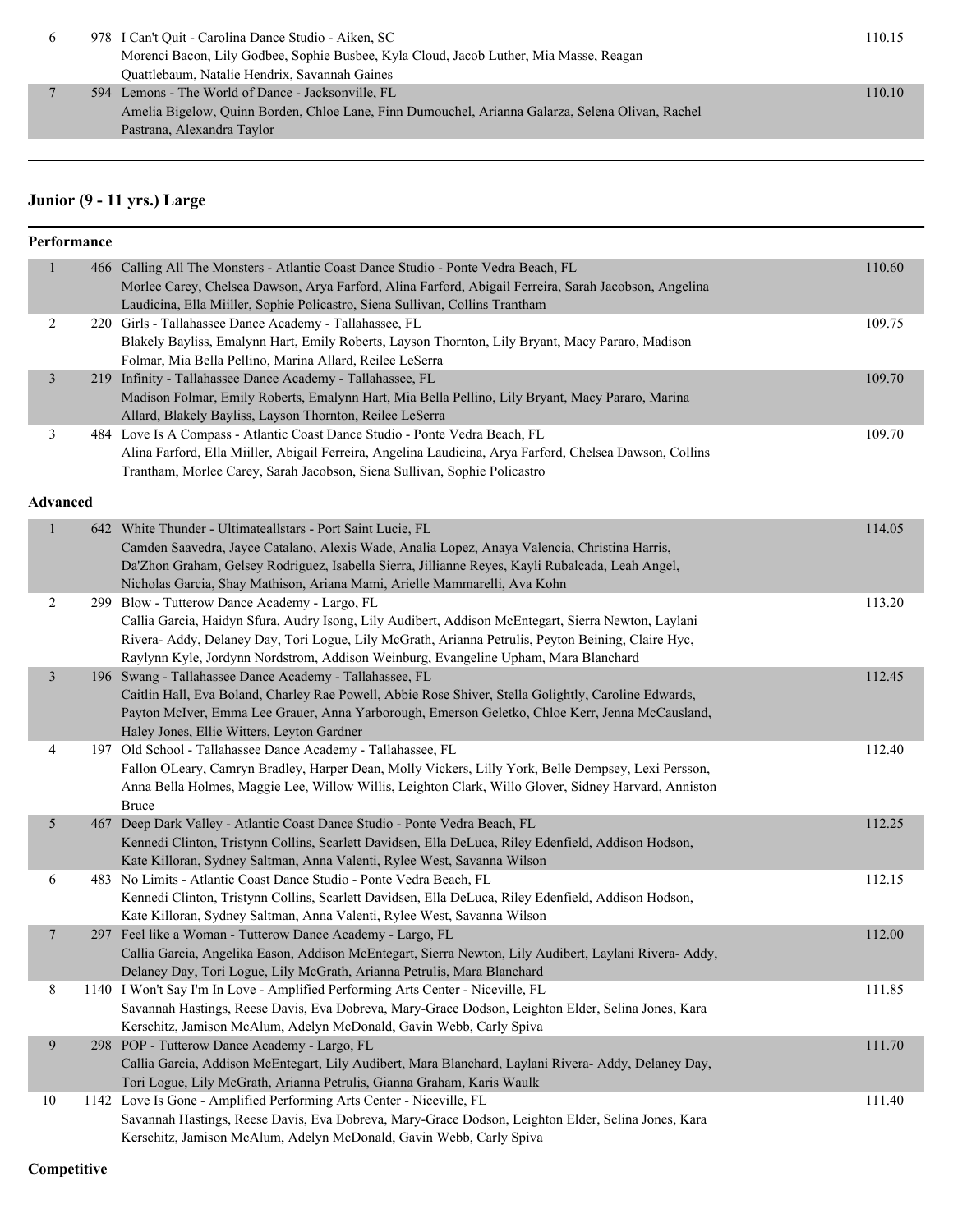|  | 1059 Hunter - Xtreme Dance Studio - Sanford, FL<br>Jada Bond, Hailey Cage, Rachel Combs, Zalea Ebbeler, Elianie Figueroa, Jordyn Forte, Emma Ilgenfritz,<br>Isabela Kovalski, Jillian Malec, Abby Nanus, Francisca Ortega, Peyton Reedy, Tya Smith, Summer<br>Sousley, Emma Sutherland                                                                                           | 112.55 |
|--|----------------------------------------------------------------------------------------------------------------------------------------------------------------------------------------------------------------------------------------------------------------------------------------------------------------------------------------------------------------------------------|--------|
|  | 590 Cardi Party - The World of Dance - Jacksonville, FL<br>Arianna Davis, Noelis Jimenez, Chloe Lane, Josie Robertson, Fabiola Cabrera-Diaz, Finn Dumouchel,<br>Arianna Galarza, Emma Morrison, Amelia Bigelow, Quinn Borden, Kayla Kosowski, Jordin Moody,<br>Selena Olivan, Rachel Pastrana, Haley Phillips, Kendall Sorrells, Olivia Stanciu, Alexandra Taylor,<br>Gracie Nix | 111.95 |
|  | 556 Plus One - The World of Dance - Jacksonville, FL<br>Amelia Bigelow, Alexandra Taylor, Savana Quiles, Selena Olivan, Josie Robertson, Noelis Jimenez,<br>Robyn Northcut, Rachel Pastrana, Ella Mendoza, London Kelley, Emma Morrison                                                                                                                                          | 110.95 |
|  |                                                                                                                                                                                                                                                                                                                                                                                  |        |

# **Junior (9 - 11 yrs.) Super**

| <b>Advanced</b> |                                                                                                       |        |
|-----------------|-------------------------------------------------------------------------------------------------------|--------|
|                 | 193 Summer Vacation - Tallahassee Dance Academy - Tallahassee, FL                                     | 111.65 |
|                 | Fallon OLeary, Anniston Bruce, Blakely Bayliss, Abbie Rose Shiver, Willo Glover, Sidney Harvard, Anna |        |
|                 | Bella Holmes, Belle Dempsey, Camryn Bradley, Caitlin Hall, Caroline Edwards, Chloe Kerr, Charley Rae  |        |
|                 | Powell, Emerson Geletko, Ellie Witters, Lexi Persson, Leighton Clark, Jenna McCausland, Harper Dean,  |        |
|                 | Lilly York, Leyton Gardner, Madison Folmar, Willow Willis, Stella Golightly, Payton McIver, Molly     |        |
|                 | Vickers, Maggie Lee                                                                                   |        |

## **Junior (9 - 11 yrs.) Production**

| Performance |                                                                                                    |        |
|-------------|----------------------------------------------------------------------------------------------------|--------|
|             | 1119 A little party - All That Jazz Dance Company LLC - Palatka, FL                                | 109.60 |
|             | Peyton Longhi, Brooke Ward, Denaria Williams, E'Nala James, Nola Fortner, Ariana Cruz, Jade Evans, |        |
|             | Abi Brauman, Hallie Jo Shockley, Karsyn Cassidy, Kynleigh Nail                                     |        |
|             |                                                                                                    |        |

## **Teen (12 - 14 yrs.) Solo**

|                | Performance |                                                                                           |       |  |  |
|----------------|-------------|-------------------------------------------------------------------------------------------|-------|--|--|
|                |             | 710 All My Friends - No Limits Dance Studio - Orange Park, FL<br>Mia Disparti             | 86.20 |  |  |
| 2              | 871         | Dig - Bravo School of Dance & Theater - Jacksonville, FL<br>Brianna Dooley                | 86.15 |  |  |
| 3              |             | 1224 Sign Of The Times - Dancemania - Jacksonville, FL<br>Ana Vidal                       | 86.10 |  |  |
| 4              |             | 803 Wings - Honey's School of Dance - Ocala, FL<br>Autumn Mennenga                        | 86.05 |  |  |
| 5              |             | 70 Say Something - Academy of Dance and Performing Arts - Lynn Haven, FL<br>Ellie Batyski | 85.95 |  |  |
| 6              | 267         | Petal - Relevé Academy of Dance - Orange Park, FL<br><b>Brooke Solis</b>                  | 85.90 |  |  |
| $\overline{7}$ |             | 722 Titanium - No Limits Dance Studio - Orange Park, FL<br><b>Annabelle Cowart</b>        | 85.70 |  |  |
| 8              | 719         | Should I Stay or Should I Go - No Limits Dance Studio - Orange Park, FL                   | 85.65 |  |  |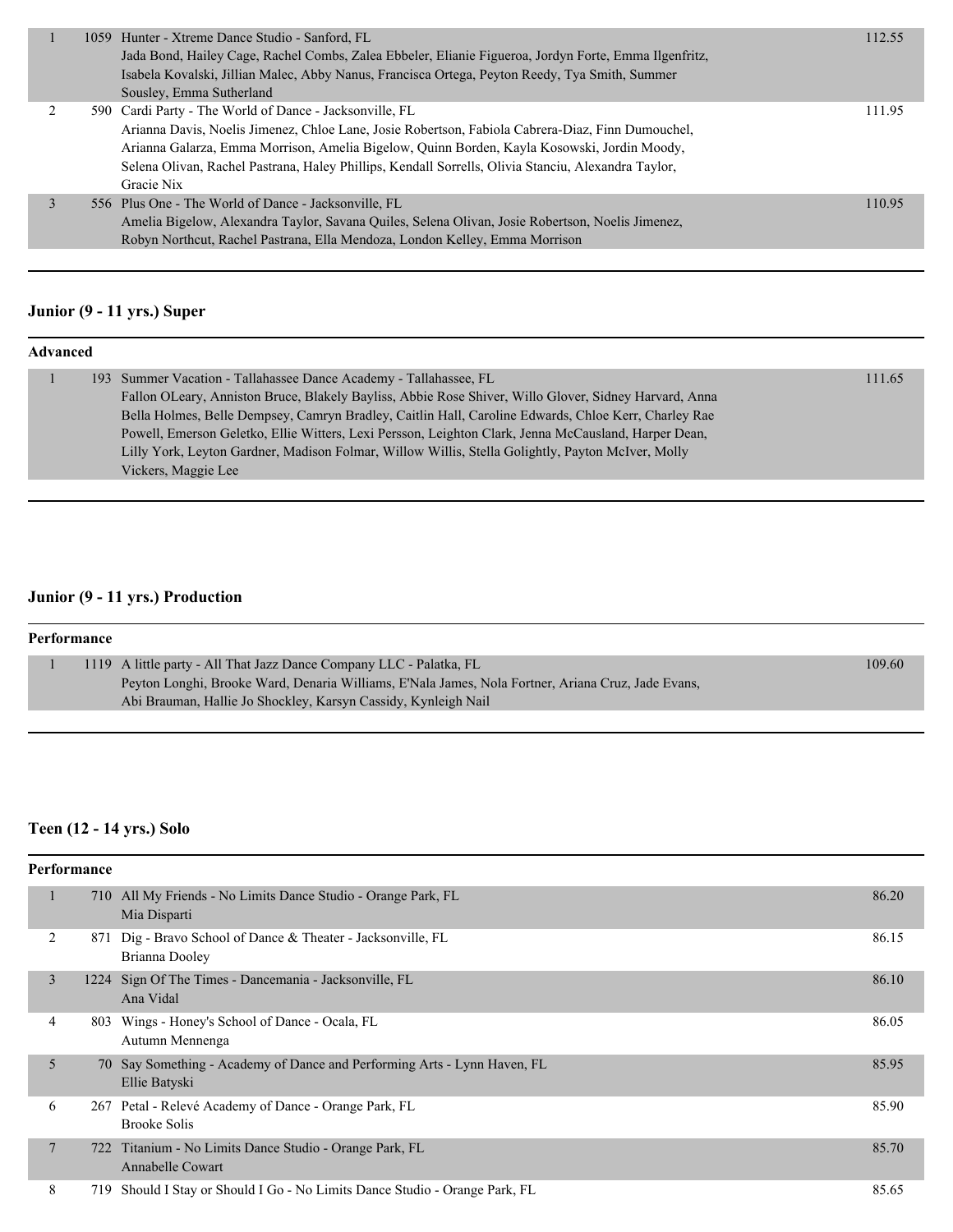|    | Eden Santa Lucia                                             |       |
|----|--------------------------------------------------------------|-------|
|    | 513 Lost Without You - Encore Allstars Inc - Baxley, GA      | 85.60 |
|    | LeAnna Drew                                                  |       |
|    | 715 Out of Hiding - No Limits Dance Studio - Orange Park, FL | 85.60 |
|    | Alexis Lo                                                    |       |
| 10 | 702 Madness - No Limits Dance Studio - Orange Park, FL       | 85.40 |
|    | Hannah Buettner                                              |       |

#### **Advanced**

| 1              |                                                                               | 718 Remember - No Limits Dance Studio - Orange Park, FL<br>87.35<br>Arianna Moore             |       |  |  |
|----------------|-------------------------------------------------------------------------------|-----------------------------------------------------------------------------------------------|-------|--|--|
| 2              |                                                                               | 1087 I Can Watch You - Xtreme Dance Studio - Sanford, FL<br>Tya Smith                         |       |  |  |
| $\mathfrak{Z}$ |                                                                               | 731 Feel Like I'm Drowning - No Limits Dance Studio - Orange Park, FL<br><b>Haley Bloedow</b> |       |  |  |
| 4              |                                                                               | 149 Eclipse - Tallahassee Dance Academy - Tallahassee, FL<br>Wynn Whitfield                   | 86.60 |  |  |
| 5              |                                                                               | 134 Pushin On - Tallahassee Dance Academy - Tallahassee, FL<br>Mae Deison                     | 86.55 |  |  |
| 5              |                                                                               | 330 Honest - Tutterow Dance Academy - Largo, FL<br>Audry Isong                                | 86.55 |  |  |
| 5              |                                                                               | 439 So Much Better - Atlantic Coast Dance Studio - Ponte Vedra Beach, FL<br>Addison Hodson    | 86.55 |  |  |
| 5              | 1084 The Garden - Xtreme Dance Studio - Sanford, FL<br>Francisca Ortega       |                                                                                               |       |  |  |
| 6              | 433 Baby - Atlantic Coast Dance Studio - Ponte Vedra Beach, FL<br>Ella DeLuca |                                                                                               | 86.50 |  |  |
| 7              |                                                                               | 112 Head Above Water - Tallahassee Dance Academy - Tallahassee, FL<br>Emily McConnaughhay     | 86.45 |  |  |
| 8              |                                                                               | 328 His Eye is on the Sparrow - Tutterow Dance Academy - Largo, FL<br>Callia Garcia           | 86.40 |  |  |
| 8              |                                                                               | 376 Iris - Platinum Dance Center - Tallahassee, FL<br>Juniper Degreef                         | 86.40 |  |  |
| 8              |                                                                               | 615 Lonely - Star Quality Dance & Cheer Center - Keystone Heights, FL<br>Giavanna Pellerito   | 86.40 |  |  |
| 9              |                                                                               | 337 Remember - Tutterow Dance Academy - Largo, FL<br>Sierra Newton                            | 86.30 |  |  |
| 10             |                                                                               | 1012 Janet - Dancing Unlimited - Richmond Hills, GA<br>Timara McMillian                       | 86.25 |  |  |
| Competitive    |                                                                               |                                                                                               |       |  |  |
| 1              |                                                                               | 1073 Icon - Xtreme Dance Studio - Sanford, FL<br>Catherine Clayton                            | 87.65 |  |  |
| 2              |                                                                               | 632 Fall For You - The Arts District - Bellview, FL                                           | 86.60 |  |  |

| 3<br>23 Me Museum - Radar Dance Complex - Ocala, FL<br>Nehyssa Turenne                      | 86.55 |
|---------------------------------------------------------------------------------------------|-------|
| 1156 Dream State - Amplified Performing Arts Center - Niceville, FL<br>4<br>Autumn Ritenour | 86.50 |
| 1077 Sinner - Xtreme Dance Studio - Sanford, FL<br>5<br><b>Addison Frohman</b>              | 86.40 |
| 747 Sense - Academy of Dance - Jacksonville, FL<br>6<br>Isabel Berger                       | 86.15 |
| 908 Emergency - Carolina Collective Dance - Bluffton, SC<br>6<br>Carenza Larrow             | 86.15 |

7 740 12 - Academy of Dance - Jacksonville, FL 86.05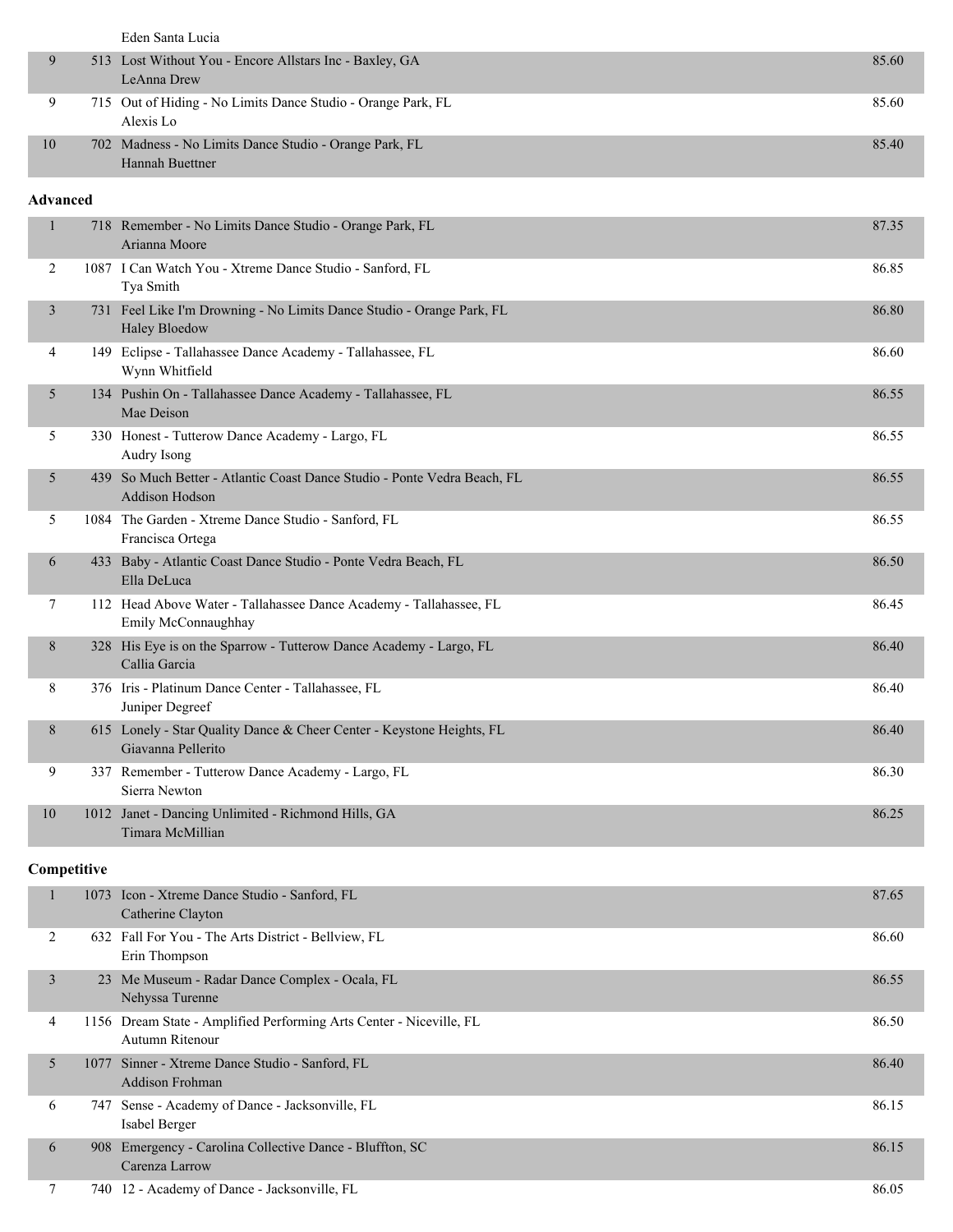| Caitlin Mercier |  |  |
|-----------------|--|--|
|                 |  |  |
|                 |  |  |

|    | 746 Always A Woman - Academy of Dance - Jacksonville, FL<br>Audrey Whitcomb         | 86.05 |
|----|-------------------------------------------------------------------------------------|-------|
| 8  | 833 L.O.V.E - Bravo School of Dance & Theater - Jacksonville, FL<br>Emma Kephart    | 86.00 |
| 8  | 910 Heart of Stone - Carolina Collective Dance - Bluffton, SC<br>Mollie Mikkelson   | 86.00 |
| 9  | 737 Multiple Facets - Academy of Dance - Jacksonville, FL<br>Abigel Horvath         | 85.85 |
| 9  | 1076 Change the Angle - Xtreme Dance Studio - Sanford, FL<br><b>Aubrey Ellis</b>    | 85.85 |
| 10 | 855 All I Want - Bravo School of Dance & Theater - Jacksonville, FL<br>Ella Buckner | 85.80 |

## **Teen (12 - 14 yrs.) Duet/Trio**

|                          | Performance |                                                                                                                             |        |
|--------------------------|-------------|-----------------------------------------------------------------------------------------------------------------------------|--------|
| $\mathbf{1}$             |             | 246 Black Widow - South Florida Dance Company - Port St Lucie, FL<br>Giana Spector, Cecelia Biglin                          | 114.80 |
| 2                        |             | 244 Lose My Breath - South Florida Dance Company - Port St Lucie, FL<br>Mallory Lopp, Kayleigh Alfredo                      | 114.20 |
| $\overline{\mathbf{3}}$  |             | 1178 So Will I - Relevé Academy of Dance - Orange Park, FL<br>McKenzie McCullough, Lilly Sweat                              | 113.80 |
| 4                        |             | 804 Chasing Cars - Honey's School of Dance - Ocala, FL<br>Autumn Mennenga, Conrad Means                                     | 113.75 |
| 5                        |             | 452 Holier Than Thou - Atlantic Coast Dance Studio - Ponte Vedra Beach, FL<br>Sydney Carmichael, Bella Davidson, Hailey May | 113.70 |
| 6                        |             | 510 All For The Best - Encore Allstars Inc - Baxley, GA<br>Reece Branch, Sophie Bird                                        | 113.50 |
| $\overline{\phantom{a}}$ |             | 42 Best Friend - Academy of Dance and Performing Arts - Lynn Haven, FL<br>Cassie Powell, Clara Morris                       | 113.25 |
| 8                        |             | 724 Wherever You Will Go - No Limits Dance Studio - Orange Park, FL<br>Eden Santa Lucia, Alexis Lo                          | 113.05 |
| 9                        |             | 243 Clearly - South Florida Dance Company - Port St Lucie, FL<br>Isabella Mattola, Caitlyn Collins                          | 112.45 |
| 10                       |             | 690 Anything You Can Do - No Limits Dance Studio - Orange Park, FL<br>Itzel Rojas, Annabelle Cowart                         | 112.35 |
| <b>Advanced</b>          |             |                                                                                                                             |        |
| $\mathbf{1}$             |             | 302 Old Days - Tutterow Dance Academy - Largo, FL<br>Callia Garcia, Audry Isong, Myah Caufman                               | 115.75 |
| $\overline{2}$           |             | 707 Last Night - No Limits Dance Studio - Orange Park, FL<br>Nyla Givens, Haley Bloedow                                     | 115.25 |
| $\mathfrak{Z}$           |             | 454 Reptile - Atlantic Coast Dance Studio - Ponte Vedra Beach, FL<br>Riley Edenfield, Addison Hodson                        | 115.15 |
| 4                        |             | 171 Queen - Tallahassee Dance Academy - Tallahassee, FL<br>Ali Harllee, Mae Deison, Mabry Leger                             | 114.90 |
| 5                        |             | 167 Lose My Breath - Tallahassee Dance Academy - Tallahassee, FL<br>Kate Rayboun, Annabelle Kirk                            | 114.75 |
| 6                        |             | 1013 My Tribe - Dancing Unlimited - Richmond Hills, GA<br>Presley Hambrick, Timara McMillian                                | 114.60 |
| $\tau$                   |             | 536 I Would Die For You - Winnersville Elite Cheer and Dance - Valdosta, GA<br>Gracie Stalvey, Kaitlynn Stalvey             | 114.45 |
| 8                        |             | 665 King of New York - Encore Allstars Inc - Baxley, GA                                                                     | 114.25 |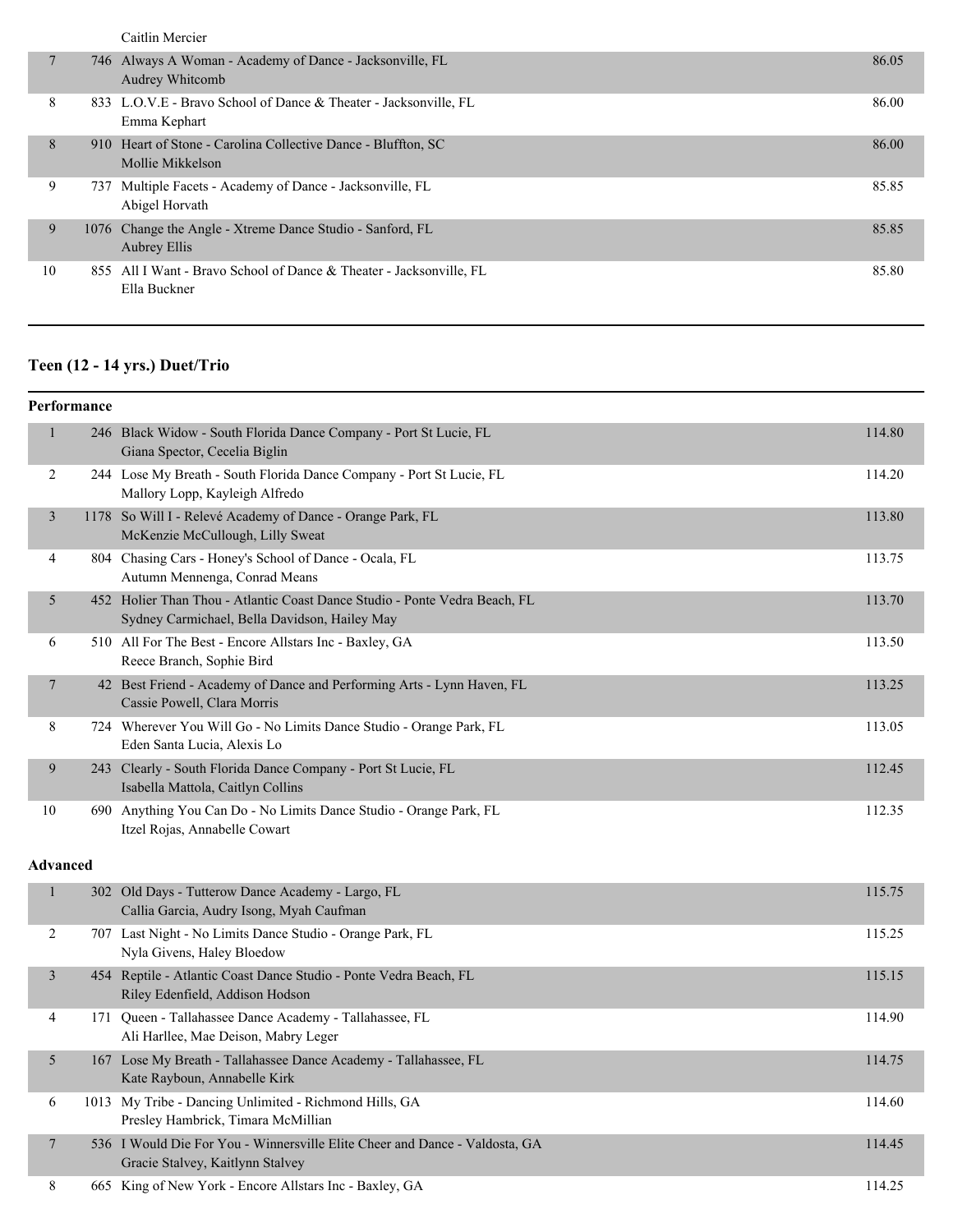|    | Annaleigh Carter, Jaden Pearce                                   |        |
|----|------------------------------------------------------------------|--------|
| 8  | 725 Whole Lotta Woman - No Limits Dance Studio - Orange Park, FL | 114.25 |
|    | Alexa Schoenbeck, Mia Disparti, Arianna Moore                    |        |
| 9  | 170 Happy - Tallahassee Dance Academy - Tallahassee, FL          | 113.95 |
|    | Ellah Pearl Moran, Emily McConnaughhay, Wynn Whitfield           |        |
| 10 | 166 Incomplete - Tallahassee Dance Academy - Tallahassee, FL     | 113.85 |
|    | Braylee Dempsey, Kate Rayboun                                    |        |

## **Competitive**

|    | 945            | What The World Needs Now - Carolina Collective Dance - Bluffton, SC<br>Savy Luechtefeld, Mollie Mikkelson, Aubrey McDuffie | 117.10 |
|----|----------------|----------------------------------------------------------------------------------------------------------------------------|--------|
|    | 2              | 938 Never Gone - Carolina Collective Dance - Bluffton, SC<br>Emma Sweeney, Savy Luechtefeld                                | 116.05 |
|    | 3              | 946 Size - Carolina Collective Dance - Bluffton, SC<br>Savy Luechtefeld, Mollie Mikkelson, Aubrey McDuffie                 | 115.85 |
|    | 4              | 153 Darling - Tallahassee Dance Academy - Tallahassee, FL<br>Stella Matheson, Lark Whitfield, Avery Brumfield              | 115.70 |
|    | $\overline{4}$ | 836 I Surrender - Bravo School of Dance & Theater - Jacksonville, FL<br>Emma Smith, Ella Buckner, Zion Lockett             | 115.70 |
|    | 5              | 1092 The Machine - Xtreme Dance Studio - Sanford, FL<br>Rachel Combs, Zalea Ebbeler, Abby Nanus                            | 115.55 |
|    | 6              | 640 Money - Radar Dance Complex - Ocala, FL<br>Nehyssa Turenne, Madison Thauer, Aubrey Price                               | 115.25 |
|    | 7<br>870       | Fix You - Bravo School of Dance & Theater - Jacksonville, FL<br>Emma Kephart, Ella Buckner, Brianna Dooley                 | 114.95 |
|    | 8              | 706 Kissing You - No Limits Dance Studio - Orange Park, FL<br>Kiya Domingo, Nyla Givens, Haley Bloedow                     | 114.85 |
|    | 9<br>749.      | Ave Maria - Academy of Dance - Jacksonville, FL<br>Audrey Whitcomb, Savannah Jackson                                       | 114.40 |
| 10 | 755            | 1000 Beautiful Things - Academy of Dance - Jacksonville, FL<br>Abigel Horvath, Audrey Whitcomb, Caitlin Mercier            | 114.30 |
|    |                |                                                                                                                            |        |

# **Teen (12 - 14 yrs.) Small**

|                | <b>Performance</b> |                                                                                                                                                                                                  |        |
|----------------|--------------------|--------------------------------------------------------------------------------------------------------------------------------------------------------------------------------------------------|--------|
| $\mathbf{1}$   |                    | 240 FAME - South Florida Dance Company - Port St Lucie, FL<br>Mallory Lopp, Kayleigh Alfredo, Isabella Mattola, Caitlyn Collins                                                                  | 112.85 |
| 2              |                    | 504 Sing - Encore Allstars Inc - Baxley, GA<br>LeAnna Drew, Sophie Bird, Olivia Crosby, Reece Branch, Logan Parker, Layla Addis, Carrington Jordan                                               | 112.80 |
| 3              |                    | 61 Dance like Yo Daddy - Academy of Dance and Performing Arts - Lynn Haven, FL<br>Faith Wirrick, Cassie Powell, Anslie Harland, Lacey McSwane, Kaelyn Alford, Abigail Aldridge, Ciara<br>Holland | 112.70 |
| 3              |                    | 68 Momma, I'm a big girl now! - Academy of Dance and Performing Arts - Lynn Haven, FL<br>Marianne Masters, Faith Wirrick, Cassie Powell, Anslie Harland, Clara Morris, Ciara Holland             | 112.70 |
| $\overline{3}$ |                    | 505 One Hand In My Pocket - Encore Allstars Inc - Baxley, GA<br>LeAnna Drew, Sophie Bird, Olivia Crosby, Reece Branch, Logan Parker, Layla Addis, Carrington Jordan                              | 112.70 |
| 4              |                    | 468 Conga - Atlantic Coast Dance Studio - Ponte Vedra Beach, FL<br>Delaney DeWeese, Hailey May, Sydney Carmichael, Rosa Martino, Holly Rust, Caitlin Salevski, Emily<br>Silber, Mya Tuczynski    | 112.50 |
| 5              | 711                | Mission Complete - No Limits Dance Studio - Orange Park, FL<br>Melody Villarreal, Itzel Rojas, Eden Santa Lucia, Annabelle Cowart, Alexis Lo                                                     | 112.40 |
| 6              |                    | 772 Right Now - North Florida Dance Center - Green Cove Springs, fl<br>Adeline Bryan, Erin Larson, Julie Lacouture, Anna Fry, Sanaa Lee-Bowman                                                   | 112.35 |
| 7              |                    | 798 The Seed - North Florida Dance Center - Green Cove Springs, fl                                                                                                                               | 111.90 |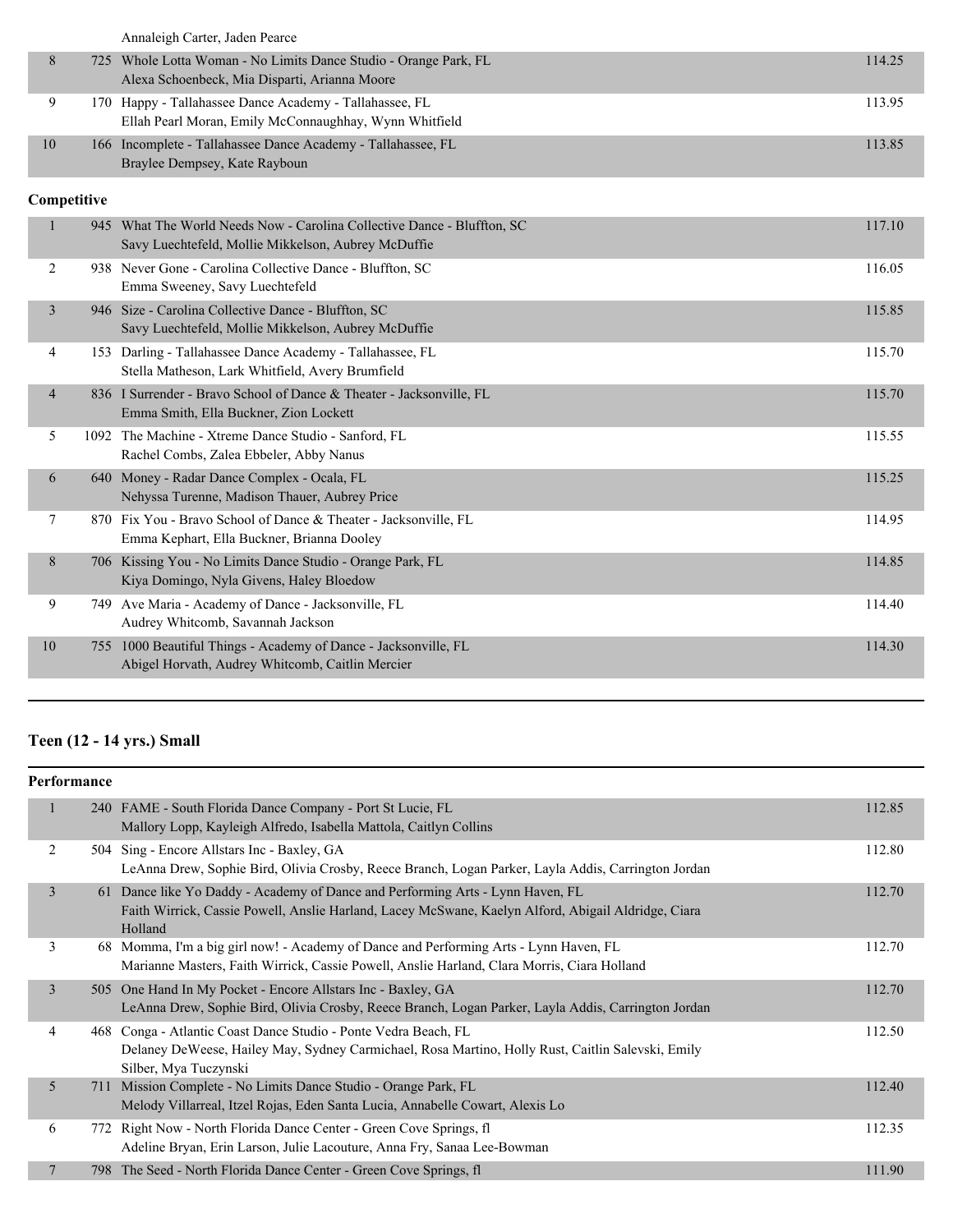|                | Erin Larson, Taylor Barr, Kamryn Crawford, Abby Hayden, Sanaa Lee-Bowman, Layla Morrell, Julie<br>Lacouture, Anna Fry                                                                    |        |
|----------------|------------------------------------------------------------------------------------------------------------------------------------------------------------------------------------------|--------|
| 8              | 1190 Five Guys Named Moe - The Edge - Jacksonville, FL<br>Riley Austin, Chloe Baker, Hadley Murray, Lauren Reynolds, Emma Wolpoff                                                        | 111.65 |
| 9              | 482 Storm Troopers - Atlantic Coast Dance Studio - Ponte Vedra Beach, FL                                                                                                                 | 111.55 |
|                | Sydney Carmichael, Delaney DeWeese, Rosa Martino, Hailey May, Holly Rust, Caitlin Salevski, Emily<br>Silber, Mya Tuczynski                                                               |        |
| 10             | 239 Take Me Home - South Florida Dance Company - Port St Lucie, FL<br>Mallory Lopp, Kayleigh Alfredo, Isabella Mattola, Caitlyn Collins                                                  | 111.45 |
|                |                                                                                                                                                                                          |        |
| Advanced       |                                                                                                                                                                                          |        |
| $\mathbf{1}$   | 208 Gypsy - Tallahassee Dance Academy - Tallahassee, FL<br>Mae Deison, Ali Harllee, Mabry Leger, Emily McConnaughhay, Ellah Pearl Moran, Wynn Whitfield,<br>Aubrey Wolfe, Mary Helen Lee | 115.40 |
| 2              | 288 Drivers License - Tutterow Dance Academy - Largo, FL                                                                                                                                 | 115.15 |
|                | Kendyl Sheffield, Grace Sanders, Katherine Joyce, Haidyn Sfura, Callia Garcia, Audry Isong, Angelika<br>Eason, Marin Covington                                                           |        |
| $\mathfrak{Z}$ | 884 Vogue - Bravo School of Dance & Theater - Jacksonville, FL                                                                                                                           | 115.10 |
|                | Victoria Hubbard Fete, Tyla Powell, Brianna Dooley, Eva Buckner, Kaya Geissmann, Jalen Wilchar,<br>Amaya Blackmone, Olivia Booras, Madelyn Ventro                                        |        |
| 3              | 1001 Soulfight - Dancing Unlimited - Richmond Hills, GA                                                                                                                                  | 115.10 |
|                | Zoey Hambrick, Presley Hambrick, Peyton Sack, Ava Groves, Timara McMillian, Kenzi Clark, Shyla                                                                                           |        |
| $\overline{4}$ | German, Aniya Williams, Marina Wolfe<br>459 Influencers - Atlantic Coast Dance Studio - Ponte Vedra Beach, FL                                                                            | 114.45 |
|                | Riley Edenfield, Addison Hodson, Reagan Kearney, Rylee West                                                                                                                              |        |
| 4              | 661 All That Jazz - Encore Allstars Inc - Baxley, GA<br>Kamdyn Quinn, Jaden Pearce, Baleigh Rushing, Chloe Jordan, Annaleigh Carter                                                      | 114.45 |
| 5              | 879 Lose You To Love Me - Bravo School of Dance & Theater - Jacksonville, FL                                                                                                             | 114.25 |
|                | Victoria Hubbard Fete, Brianna Dooley, Eva Buckner, Kaya Geissmann, Madelyn Ventro, Olivia Booras,<br>Amaya Blackmone, Jalen Wilchar                                                     |        |
| 6              | 954 Ladies Choice - Carolina Collective Dance - Bluffton, SC                                                                                                                             | 113.90 |
|                | Mahana Mankowski, Quinn Hausher, Ross Boyles, Sophia Stewart, Richie Ford, Addie Hoffman, Ava<br>Eubanks                                                                                 |        |
| $\overline{7}$ | 481 Let It Be - Atlantic Coast Dance Studio - Ponte Vedra Beach, FL                                                                                                                      | 113.80 |
|                | Alyssa Abruzzini, Brooke DesRosiers, Stella Hammer, Reagan Kearney, Brianna Miiller, Alina Pajcic,<br>Gabriella Triepke, Lauren Wild, Reva Wolchok                                       |        |
| 8              | 545 Puttin' On The Ritz - Winnersville Elite Cheer and Dance - Valdosta, GA                                                                                                              | 113.75 |
|                | Audrey Merriman, Trista Simmons, Camden Singletary, Katie Hansen, Carsyn Hines                                                                                                           |        |
| 8              | 660 Angel Down - Encore Allstars Inc - Baxley, GA<br>Kamdyn Quinn, Jaden Pearce, Baleigh Rushing, Chloe Jordan, Annaleigh Carter                                                         | 113.75 |
| 9              | 469 The Way You Make Me Feel - Atlantic Coast Dance Studio - Ponte Vedra Beach, FL                                                                                                       | 113.65 |
|                | Alyssa Abruzzini, Brooke DesRosiers, Stella Hammer, Reagan Kearney, Brianna Miiller, Alina Pajcic,<br>Gabriella Triepke, Lauren Wild, Reva Wolchok                                       |        |
| 10             | 396 Click Clack - Platinum Dance Center - Tallahassee, FL                                                                                                                                | 113.60 |
|                | Julia White, Bryce Pursell, Alani Beauchamp, Lila Knowlton, Maddie Liedy                                                                                                                 |        |
| 10             | 955 I See Fire - Carolina Collective Dance - Bluffton, SC<br>Addie Hoffman, Sophia Stewart, Quinn Hausher, Mahana Mankowski, Ross Boyles, Ava Eubanks, Richie<br>Ford                    | 113.60 |
| Competitive    |                                                                                                                                                                                          |        |
| $\mathbf{1}$   | 292 Nature Boy - Tutterow Dance Academy - Largo, FL                                                                                                                                      | 117.20 |
|                | Callia Garcia, Emily Cannarozzi, Audry Isong, Kiley Campbell, Breanna Stevens, Sara Tulinski, Mara<br>Blanchard                                                                          |        |
| 2              | 644 Junior Elite - Ultimateallstars - Port Saint Lucie, FL<br>Gabriel Bonet, Jacob Emrich, D'Azjiah Graham, Madison Vargas, Grace Williams, Ava Kohn, Arielle                            | 117.00 |
|                | Mammarelli                                                                                                                                                                               |        |
| $\mathfrak{Z}$ | 1104 Look Away - Xtreme Dance Studio - Sanford, FL<br>Cheyenne Howell, Julia Tabor, Catherine Clayton, Janel Clerk, Aubrey Ellis, Ava Grosso, Layla Kelley,                              | 116.65 |
|                | Federico Ortega                                                                                                                                                                          |        |
| 4              | 1096 Coming At Me - Xtreme Dance Studio - Sanford, FL                                                                                                                                    | 116.15 |

ı.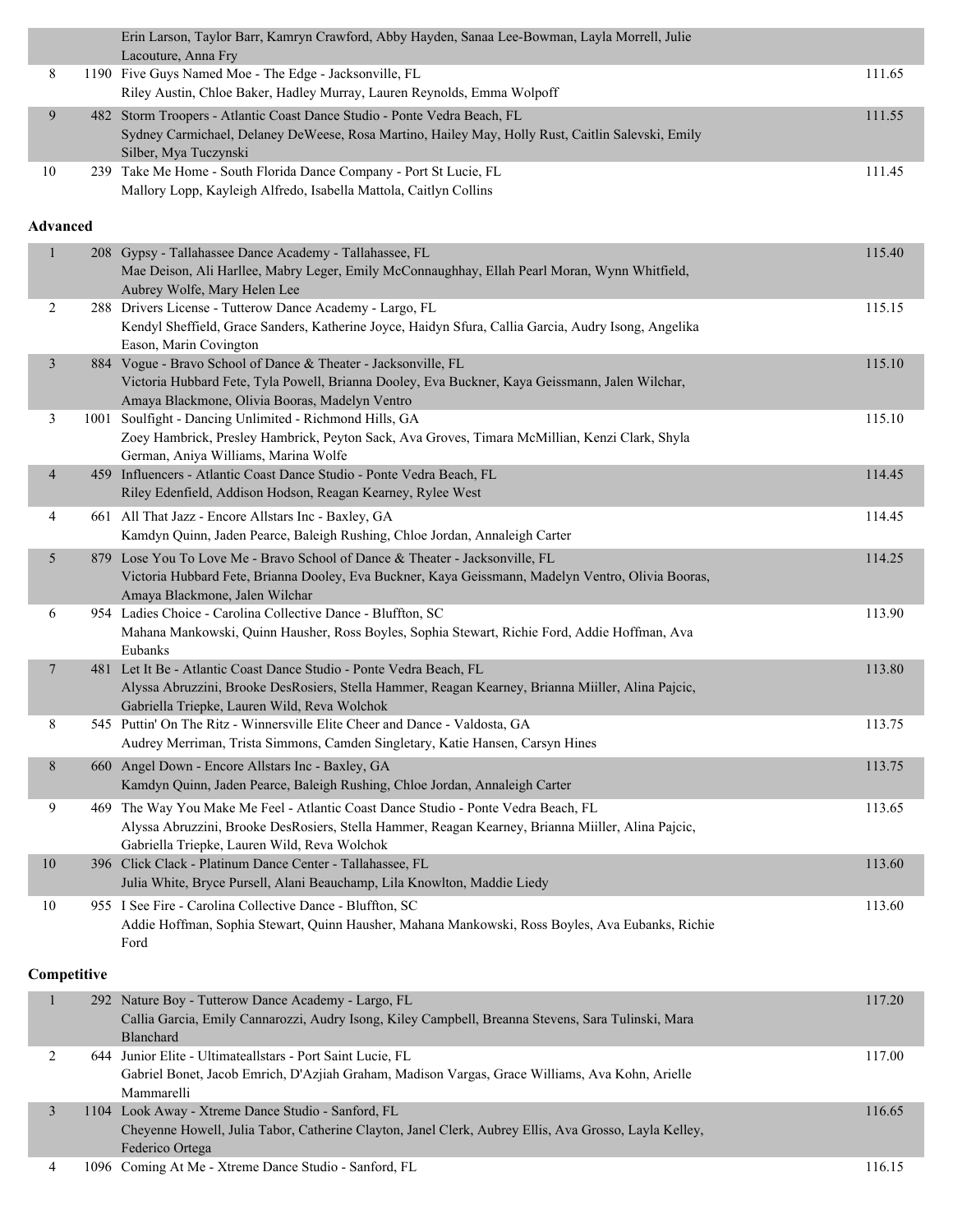|                 |     | Hailey Cage, Addison Frohman, Ava Grosso, Kherington Jones, Blake Metcalf, Francisca Ortega, Peyton<br>Reedy, Sarah Richards                                                                                           |        |
|-----------------|-----|------------------------------------------------------------------------------------------------------------------------------------------------------------------------------------------------------------------------|--------|
| 5               | 883 | What About Us - Bravo School of Dance & Theater - Jacksonville, FL<br>Zion Lockett, Ailia Markos-Perkowski, Ella Buckner, Emma Kephart, Eva Buckner, Emma Smith, Isabel<br>Vega, Lilliana De-la-Mata, Makayla Guenther | 115.85 |
| 6               |     | 758 Resonant - Academy of Dance - Jacksonville, FL<br>Anna Villanova, Delainey Champion, Abigel Horvath, Audrey Whitcomb, Leilani Acosta, Caitlin<br>Mercier, Savannah Jackson                                         | 115.65 |
| 6               |     | 1172 We'll Be Alright - Amplified Performing Arts Center - Niceville, FL<br>Amaya Tundidor, Angelle Theriot, Autumn Ritenour, Avary Ritenour, Giana Trovato, Julia Milz, Kalli<br>Kerschitz                            | 115.65 |
| 7               |     | 839 In My Blood - Bravo School of Dance & Theater - Jacksonville, FL<br>Emma Smith, Emma Kephart, Ella Buckner, Zion Lockett                                                                                           | 115.55 |
| $7\phantom{.0}$ |     | 1163 Girls Like Us - Amplified Performing Arts Center - Niceville, FL<br>Julia Milz, Angelle Theriot, Autumn Ritenour, Giana Trovato, Amaya Tundidor, Kalli Kerschitz, Avary<br>Ritenour, Brianna Staystork            | 115.55 |
| 8               |     | 843 Breezeblocks - Bravo School of Dance & Theater - Jacksonville, FL<br>Makayla Guenther, Lilliana De-la-Mata, Emma Smith, Emma Kephart, Ella Buckner, Ailia<br>Markos-Perkowski, Zion Lockett                        | 115.20 |
| 9               |     | 1103 Oh My My - Xtreme Dance Studio - Sanford, FL<br>Parker DiGiacomo, Matilda Day, Tara Edwards, Addison Frohman, Kherington Jones                                                                                    | 115.05 |
| 10              |     | 844 Wavey - Bravo School of Dance & Theater - Jacksonville, FL<br>Makayla Guenther, Lilliana De-la-Mata, Kerissa Manning, Isabel Vega, Emma Smith, Emma Kephart,<br>Ella Buckner, Ailia Markos-Perkowski, Zion Lockett | 114.85 |

# **Teen (12 - 14 yrs.) Large**

| Performance             |     |                                                                                                                                                                                                                                                                                                                                                                               |        |
|-------------------------|-----|-------------------------------------------------------------------------------------------------------------------------------------------------------------------------------------------------------------------------------------------------------------------------------------------------------------------------------------------------------------------------------|--------|
| $\mathbf{1}$            |     | 506 Werk - Encore Allstars Inc - Baxley, GA<br>LeAnna Drew, Sophie Bird, Olivia Crosby, Reece Branch, Logan Parker, Layla Addis, Carrington Jordan,<br>Laney Nencioni, Haleigh Maxey, Anna Watts, Emily Emory, Kenlee Ardery, Bristol Bagley                                                                                                                                  | 113.20 |
| 2                       |     | 488 Boogie Fever - Atlantic Coast Dance Studio - Ponte Vedra Beach, FL<br>Morlee Carey, Sydney Carmichael, Chelsea Dawson, Delaney DeWeese, Arya Farford, Alina Farford,<br>Abigail Ferreira, Sarah Jacobson, Angelina Laudicina, Hailey May, Ella Miiller, Sophie Policastro, Holly<br>Rust, Caitlin Salevski, Emily Silber, Siena Sullivan, Collins Trantham, Mya Tuczynski | 112.85 |
| <b>Advanced</b>         |     |                                                                                                                                                                                                                                                                                                                                                                               |        |
| 1                       |     | 643 Black Thunder - Ultimateallstars - Port Saint Lucie, FL<br>Jacob Emrich, Madison Vargas, Grace Williams, Ava Kohn, Kayli Rubalcada, Leah Angel, Nina<br>Beckman, Myeisha Cairo, Cadence Davis, Nicholas Garcia, Da'Zhon Graham, Analia Lopez, Ariana<br>Mami, Arielle Mammarelli, Isabella Sierra, Michaela Talbott, Alexis Wade, D'Azjiah Graham                         | 116.60 |
| $\overline{2}$          |     | 547 I Will Wait - Winnersville Elite Cheer and Dance - Valdosta, GA<br>Adleigh Greene, Caroline White, Carsyn Hines, Gracie Stalvey, Molly Merriman, Audrey Merriman,<br>Katie Hansen, Lexie Wright, Pauletta Bivins, Riley Klein, Allison Singletary, Camden Singletary,<br>Kaitlynn Stalvey, Lilly Booth, Trista Simmons                                                    | 115.15 |
| $\overline{\mathbf{3}}$ |     | 286 Dont Think About You - Tutterow Dance Academy - Largo, FL<br>Baye Borisoff, Katherine Joyce, Haidyn Sfura, Deana Petrov, Audry Isong, Angelika Eason, Sierra<br>Newton, Myah Caufman, Marin Covington, Kylie Olson, Katie Clare, Isabelle Turner, Isabela DosAnjos,<br>Anisa Vigo, Chloe Womack, Mara Blanchard                                                           | 115.10 |
| 4                       |     | 998 Moana - Dancing Unlimited - Richmond Hills, GA<br>Zoey Hambrick, Presley Hambrick, Isabel Thomas, Skyler Thomas, Peyton Sack, Jamison Lindsay, Ava<br>Groves, Timara McMillian, Kynlee MacMillan, Madison Grantham, Kenzi Clark, Brooklyn English, Eva<br>Kate Holliday, Shyla German, Aniya Williams, Marina Wolfe, Brianna Cunningham, Zoie Campbell, Ellie<br>Sikes    | 115.05 |
| 5                       |     | 209 Carry Me Home - Tallahassee Dance Academy - Tallahassee, FL<br>Madelyn Persson, Blair Bayliss, Claire Smith, Daniella Nakis, Ella Tobe, Isabella Dennis, Hayes Clark,<br>Emory Kerr, Madelyn Singleton, Macy Cureton, Linley Foster, Montana Whitehurst, Tristan Pankey                                                                                                   | 114.30 |
| 6                       | 394 | Bridge Over Troubled Water - Platinum Dance Center - Tallahassee, FL<br>Lila Knowlton, Alani Beauchamp, Maddie Liedy, Sydney Kilgore, Juniper Degreef, Julia White, Bryce<br>Pursell, Ruthe Hurd, Marlayna Gavins, Brynn Jacobson                                                                                                                                             | 114.00 |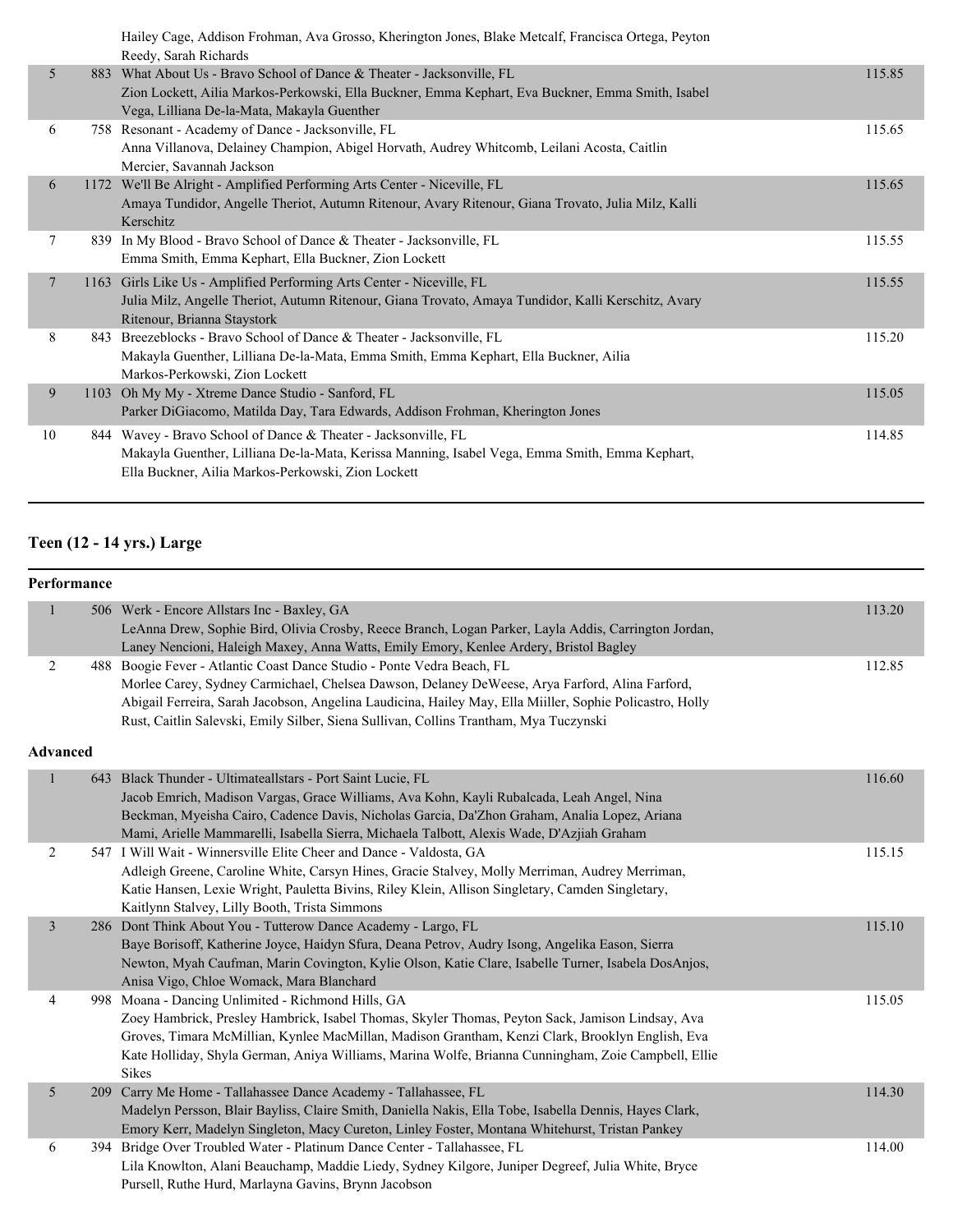| $\overline{7}$ |             | 210 Sweet Dreams - Tallahassee Dance Academy - Tallahassee, FL<br>Madelyn Persson, Blair Bayliss, Ella Tobe, Daniella Nakis, Claire Smith, Isabella Dennis, Hayes Clark,<br>Emory Kerr, Madelyn Singleton, Macy Cureton, Linley Foster, Tristan Pankey, Montana Whitehurst                                                                                                                           | 113.80 |
|----------------|-------------|------------------------------------------------------------------------------------------------------------------------------------------------------------------------------------------------------------------------------------------------------------------------------------------------------------------------------------------------------------------------------------------------------|--------|
| 8              |             | 397 Extraordinary Being - Platinum Dance Center - Tallahassee, FL<br>Maddie Liedy, Lila Knowlton, Alani Beauchamp, Sydney Kilgore, Juniper Degreef, Julia White, Bryce<br>Pursell, Avery Thompson, Ruthe Hurd, Rebecca Paul, Marlayna Gavins, Kiley Richards, Eva Paul, Brynn<br>Jacobson                                                                                                            | 113.65 |
| 8              |             | 769 Team - North Florida Dance Center - Green Cove Springs, fl<br>Abigail Hulion, Julie Lacouture, Erin Larson, Sanaa Lee-Bowman, Layla Morrell, Jeanell Pike, Cheyanne<br>Preciado, Bella Romano, Arion Towns, McKinzy Walp, Erin Wilson                                                                                                                                                            | 113.65 |
| 8              |             | 802 The Sound of Silence - North Florida Dance Center - Green Cove Springs, fl<br>Mikayla Beck, Meghan Brooks, Callie Cooper, Lyla Havird, Abigail Hulion, Camryn Larson, Sophia<br>Lubinsky, Jeanell Pike, Giada Martinez, Hailey Potter, Cheyanne Preciado, Bella Romano, Erin Wilson                                                                                                              | 113.65 |
| 9              |             | 701 Grown - No Limits Dance Studio - Orange Park, FL<br>Lily Teal, Mia Disparti, Annabelle Cowart, Eden Santa Lucia, Kate Lowery, Melody Villarreal, Hannah<br>Buettner, Zoe Koffski, Alexis Lo, Arianna Moore, Delaney Pritchard, Itzel Rojas, Alexa Schoenbeck                                                                                                                                     | 113.10 |
|                | Competitive |                                                                                                                                                                                                                                                                                                                                                                                                      |        |
| $\mathbf{1}$   |             | 1056 Bling - Xtreme Dance Studio - Sanford, FL<br>Parker DiGiacomo, Blake Metcalf, Hailey Cage, Rachel Combs, Matilda Day, Zalea Ebbeler, Tara<br>Edwards, Elianie Figueroa, Addison Frohman, Ava Grosso, Kherington Jones, Abby Nanus, Francisca<br>Ortega, Peyton Reedy, Sarah Richards, Tya Smith, Summer Sousley                                                                                 | 117.05 |
| 2              |             | 877 The Greatest Show - Bravo School of Dance & Theater - Jacksonville, FL<br>Victoria Hubbard Fete, Ella Buckner, Emma Kephart, Brianna Dooley, Carley McCoy, Juessa Mae<br>Santos, Kennedy Ross, Tyla Powell, Zion Lockett, Ailia Markos-Perkowski, Eva Buckner, Jalen Wilchar,<br>Kaya Geissmann, Madelyn Ventro, Amaya Blackmone, Elizabeth Anderson, Emma Smith, Luka Ferrari,<br>Olivia Booras | 116.70 |
| 3              |             | 1029 Womans Work - River City Fine Arts Academy - Jacksonville, FL<br>Cimone Williams, Reese Dickerson, Rosalena Carr, Elisabet Haney, Noelle Gillyard, Katy King, Makayla<br>Thomas, Mackenzie Suter, Charlotte Fey, Lillian Suter, Kinley Heraman                                                                                                                                                  | 116.00 |
| 4              |             | 949 Flawless - Carolina Collective Dance - Bluffton, SC<br>Madi McBride, Lyndsay Borja, Kaylee Sharp, Richie Ford, Emma Sweeney, Carenza Larrow, Addison<br>Premer, Savy Luechtefeld, Sami Nix, Aubrey McDuffie                                                                                                                                                                                      | 115.40 |
| 5              |             | 548 Be A Lady - The World of Dance - Jacksonville, FL<br>Ryann Ellison Renk, Amelia Bigelow, Madelyn Bill, Alexis Davidson, Liani Desseaux, Jordin Moody,<br>Mollie Mundy, Elizabeth Lawson, Haley Phillips, Jaylen Richie, Kendall Sorrells, Olivia Stanciu                                                                                                                                         | 114.85 |
| 5              |             | 752 Hopelessly In Love - Academy of Dance - Jacksonville, FL<br>Leilani Acosta, Isabel Berger, Anna Villanova, Olivia Coley, Savannah Jackson, Audrey Whitcomb,<br>Abigel Horvath, Delainey Champion, Caitlin Mercier, Mia Mollitt                                                                                                                                                                   | 114.85 |
| 6              |             | 751 New Dorp New York - Academy of Dance - Jacksonville, FL<br>Anna Villanova, Olivia Coley, Delainey Champion, Abigel Horvath, Audrey Whitcomb, Leilani Acosta,<br>Mia Mollitt, Isabel Berger, Caitlin Mercier, Savannah Jackson                                                                                                                                                                    | 114.75 |
| 7              |             | 1030 Ojos Asi - River City Fine Arts Academy - Jacksonville, FL<br>Rosalena Carr, Reese Dickerson, Noelle Gillyard, Elisabet Haney, Cimone Williams, Makayla Thomas,<br>Mackenzie Suter, Katy King, Lillian Suter, Kinley Heraman, Charlotte Fey                                                                                                                                                     | 114.50 |

## **Teen (12 - 14 yrs.) Super**

| Advanced |                                                                                                   |        |
|----------|---------------------------------------------------------------------------------------------------|--------|
|          | 546 Disco Fever - Winnersville Elite Cheer and Dance - Valdosta, GA                               | 115.15 |
|          | Charleigh Hines, Joely Daugherty, Kenzi Nin, Kylee Brinson, Olivia Stem, Adleigh Greene, Alyssa   |        |
|          | Hanks, Caroline White, Carsyn Hines, Gracie Stalvey, Gwen Daughtrey, Molly Merriman, Audrey       |        |
|          | Merriman, Katie Hansen, Lexie Wright, Pauletta Bivins, Riley Klein, Allison Singletary, Camden    |        |
|          | Singletary, Kaitlynn Stalvey, Lilly Booth, Trista Simmons                                         |        |
|          | 195 Formation - Tallahassee Dance Academy - Tallahassee, FL                                       | 114.90 |
|          | Mae Deison, Ella Tobe, Claire Smith, Macy Cureton, Ali Harllee, Mabry Leger, Montana Whitehurst,  |        |
|          | Hayes Clark, Emory Kerr, Isabella Dennis, Linley Foster, Emily McConnaughhay, Ellah Pearl Moran,  |        |
|          | Madelyn Singleton, Wynn Whitfield, Aubrey Wolfe, Tristan Pankey, Daniella Nakis, Madelyn Persson, |        |
|          | Mary Helen Lee                                                                                    |        |
|          | 999 Eat the Rich - Dancing Unlimited - Richmond Hills, GA                                         | 114.65 |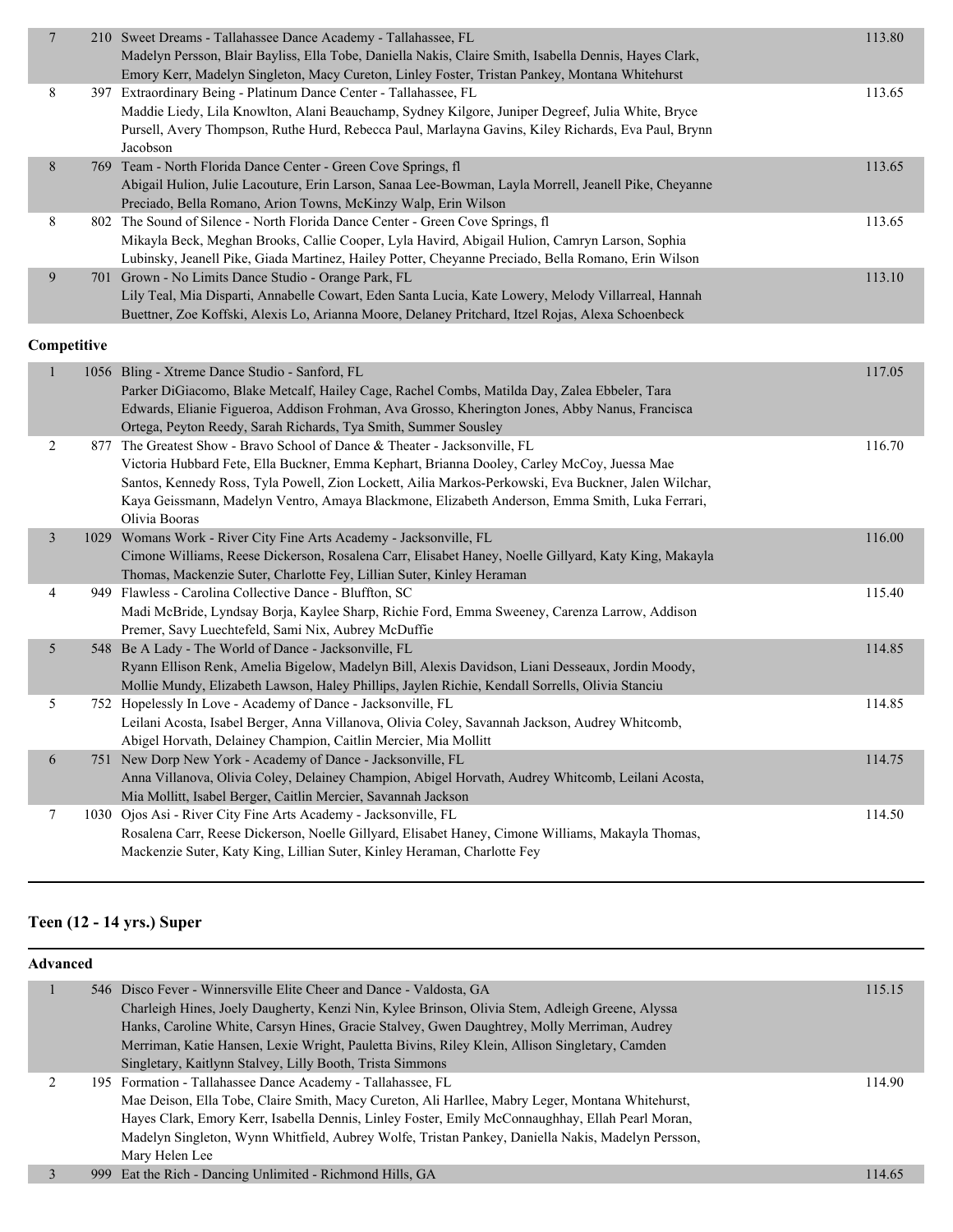|                |     | Zoey Hambrick, Presley Hambrick, Isabel Thomas, Skyler Thomas, Peyton Sack, Jamison Lindsay, Ava<br>Groves, Timara McMillian, Kynlee MacMillan, Madison Grantham, Kenzi Clark, Brooklyn English, Eva<br>Kate Holliday, Shyla German, Aniya Williams, Marina Wolfe, Brianna Cunningham, Zoie Campbell, Ellie<br>Sikes, Kaya Markgraf                                                                                                                                                                                                                                                                                                                   |        |
|----------------|-----|-------------------------------------------------------------------------------------------------------------------------------------------------------------------------------------------------------------------------------------------------------------------------------------------------------------------------------------------------------------------------------------------------------------------------------------------------------------------------------------------------------------------------------------------------------------------------------------------------------------------------------------------------------|--------|
| 4              |     | 503 Pep Rally - Encore Allstars Inc - Baxley, GA<br>Brileigh Bagley, Lizzie Branch, Lanier Brown, Annaleigh Carter, Jaden Dubberly, Baylee Garcia, Abby<br>Henderson, Chloe Jordan, Ava McCarty, Jaden Pearce, Kamdyn Quinn, Baleigh Rushing, Kellyn Smith,<br>Harley Steedley, Alyssa Summerall, Savanna Taylor, Ella Kate Ball, Blakelyn Carver, Annabeth Hardee,<br>Aubrey Collins, Avelin Igou, Brenley Shipes, Heather Wainwright, Layla Addis, Kenlee Ardery, Bristol<br>Bagley, Sophie Bird, Reece Branch, Olivia Crosby, LeAnna Drew, Emily Emory, Carrington Jordan,<br>Haleigh Maxey, Laney Nencioni, Logan Parker, Anna Watts, Jordan Lege | 114.20 |
| 5              |     | 191 We Don't Eat - Tallahassee Dance Academy - Tallahassee, FL<br>Mae Deison, Ella Tobe, Claire Smith, Macy Cureton, Ali Harllee, Mabry Leger, Montana Whitehurst,<br>Hayes Clark, Emory Kerr, Isabella Dennis, Linley Foster, Emily McConnaughhay, Ellah Pearl Moran,<br>Madelyn Singleton, Wynn Whitfield, Tristan Pankey, Daniella Nakis, Blair Bayliss, Madelyn Persson,<br>Mary Helen Lee, Aubrey Wolfe                                                                                                                                                                                                                                          | 114.05 |
| 6              |     | 489 Boom Boom - Atlantic Coast Dance Studio - Ponte Vedra Beach, FL<br>Alyssa Abruzzini, Kennedi Clinton, Tristynn Collins, Scarlett Davidsen, Ella DeLuca, Brooke DesRosiers,<br>Riley Edenfield, Stella Hammer, Addison Hodson, Reagan Kearney, Kate Killoran, Brianna Miiller, Alina<br>Pajcic, Sydney Saltman, Gabriella Triepke, Anna Valenti, Rylee West, Lauren Wild, Savanna Wilson,<br>Reva Wolchok                                                                                                                                                                                                                                          | 113.80 |
| $\overline{7}$ |     | 770 Beggin - North Florida Dance Center - Green Cove Springs, fl<br>Caleb Beck, Mikayla Beck, Meghan Brooks, Callie Cooper, Lyla Havird, Abigail Hulion, Julie Lacouture,<br>Camryn Larson, Erin Larson, Sanaa Lee-Bowman, Sophia Lubinsky, Giada Martinez, Layla Morrell,<br>Jeanell Pike, Kaitlin Potter, Erin Wilson, Hailey Potter, Cheyanne Preciado, Micaela Reliz, Bella<br>Romano, McKinzy Walp                                                                                                                                                                                                                                               | 113.70 |
| 8              |     | 398 That Man - Platinum Dance Center - Tallahassee, FL<br>Scarlett Litherland, Reya Degreef, Piper Rippee, London Horton, Lainey Gavins, Lacey Amiss, Kennedy<br>Morrell, Hadley Gavins, Emma Clare Ansola-Crowley, Audrey Hinojosa, Anslee Franklin, Alexa Paul, AJ<br>Camper, Ruthe Hurd, Rebecca Paul, Marlayna Gavins, Kiley Richards, Eva Paul, Brynn Jacobson,<br>Maddie Liedy, Lila Knowlton, Alani Beauchamp, Sydney Kilgore, Juniper Degreef, Julia White, Bryce<br>Pursell, Avery Thompson                                                                                                                                                  | 113.30 |
| Competitive    |     |                                                                                                                                                                                                                                                                                                                                                                                                                                                                                                                                                                                                                                                       |        |
| $\mathbf{1}$   | 284 | One Moment in Time - Tutterow Dance Academy - Largo, FL<br>Haidyn Sfura, Baye Borisoff, Megan Bishop, Emily Cannarozzi, Alysia Haun, Madisyn Notz, Audry<br>Isong, Grace Sanders, Callia Garcia, Marin Covington, Angelika Eason, Kylie Olson, Kiley Campbell,<br>Isabela DosAnjos, Terra Kingston, Breanna Stevens, Sara Tulinski, Isabelle Turner, Kendyl Sheffield,<br>Anisa Vigo, Lily Audibert, Myah Caufman, Katherine Joyce, Addison McEntegart, Sierra Newton, Deana<br>Petrov, Delaney Day, Tori Logue, Lily McGrath, Chloe Womack, Katie Clare, Mara Blanchard                                                                              | 116.55 |
| $\overline{c}$ |     | 697 Fireball Remix - No Limits Dance Studio - Orange Park, FL<br>Lily Teal, Isabella Benites, Emma Upright, Mia Disparti, Nyla Givens, Kiya Domingo, Abigail Monteith,<br>Annabelle Cowart, Eden Santa Lucia, Helena Almeida, Haley Bloedow, Hannah Buettner, Zoe Koffski,<br>Alexis Lo, Arianna Moore, Delaney Pritchard, Itzel Rojas, Alexa Schoenbeck, Kate Lowery, Melody<br>Villarreal                                                                                                                                                                                                                                                           | 114.50 |
| $\mathfrak{Z}$ |     | 880 Feedback - Bravo School of Dance & Theater - Jacksonville, FL<br>Carley McCoy, Juessa Mae Santos, Kamila Brenes, Kennedy Ross, Tyla Powell, Ailia Markos-Perkowski,<br>Brianna Dooley, Amanda Schwartz, Emma Kephart, Jalen Wilchar, Kaya Geissmann, Lauryn Jefferson,<br>Madelyn Ventro, Olivia Booras, Emma Smith, Lilliana De-la-Mata, Luka Ferrari, Madeline Acosta,<br>Makayla Guenther, Jada Ramirez, Jaylanni Mustafa                                                                                                                                                                                                                      | 114.30 |
| 4              |     | 492 Sharp Dressed Man - Carolina Dance Studio - Aiken, SC<br>Reagan Quattlebaum, Ellie Rodriguez, Elysia Sadsad, Anna Stancel, Gabby Whisnant, Morenci Bacon,<br>Savannah Gaines, Lily Godbee, Elora Klepac, Tatum McAlhaney, Madison Still, Grace Swales, Caroline<br>Busbee, Sophie Busbee, Kyla Cloud, Braelynn Crosby, Natalie Hendrix, Harper Jamison, Carmen<br>Leaphart, Baylee Lyons, Brandon Luther, Jacob Luther, Mia Masse, Marissa Napier, Emory Patterson,<br>Ally Perez, Maytland Williams, Kelsey Kirkpatrick                                                                                                                          | 113.95 |
| 5              |     | 491 My Strange Addiction - Carolina Dance Studio - Aiken, SC<br>Reagan Quattlebaum, Ellie Rodriguez, Elysia Sadsad, Anna Stancel, Gabby Whisnant, Kelsey Kirkpatrick,<br>Morenci Bacon, Savannah Gaines, Lily Godbee, Elora Klepac, Tatum McAlhaney, Madison Still, Grace<br>Swales, Caroline Busbee, Sophie Busbee, Kyla Cloud, Braelynn Crosby, Natalie Hendrix, Harper<br>Jamison, Carmen Leaphart, Baylee Lyons, Brandon Luther, Jacob Luther, Mia Masse, Marissa Napier,<br>Emory Patterson, Ally Perez, Maytland Williams                                                                                                                       | 112.80 |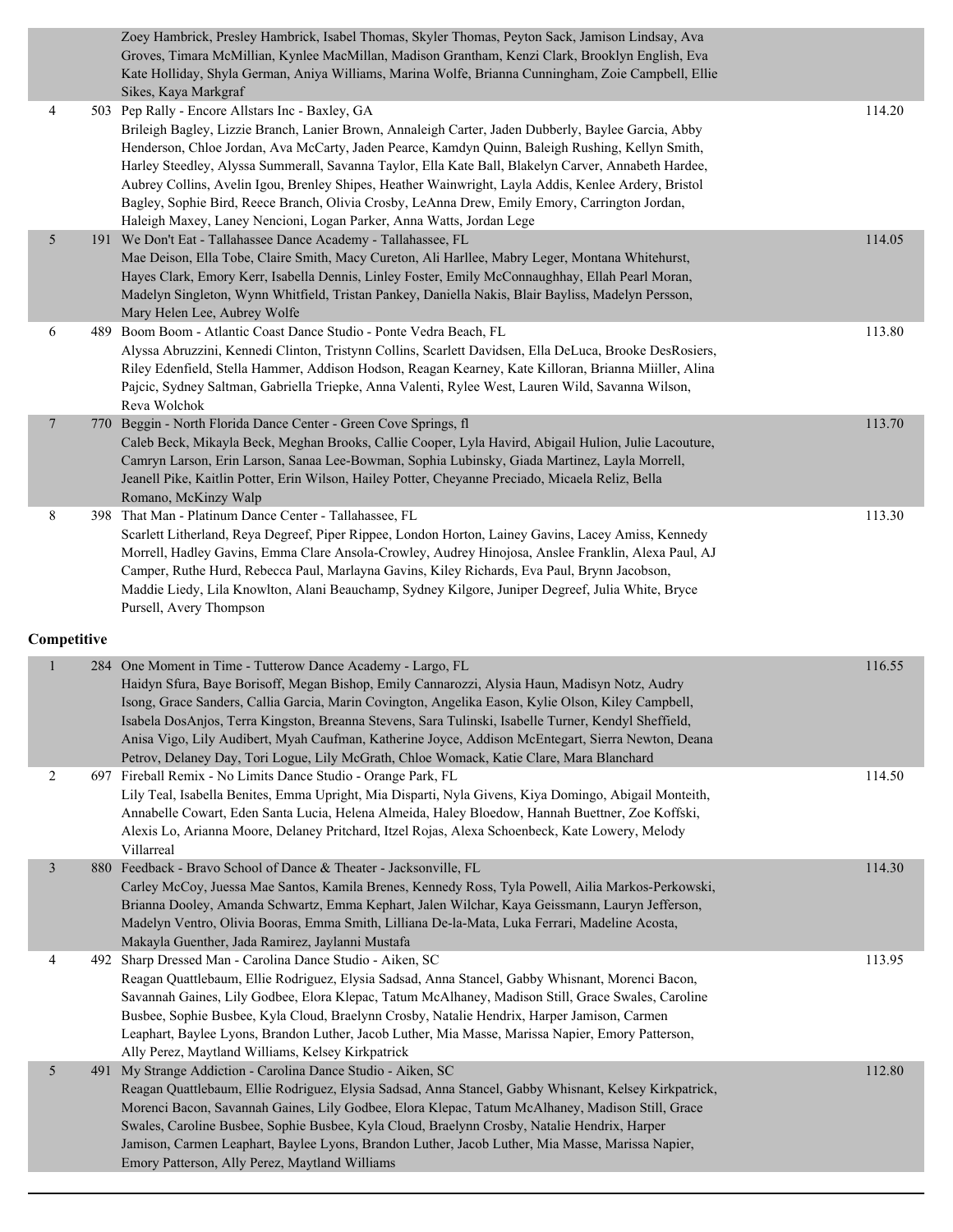## **Teen (12 - 14 yrs.) Production**

|                 | Performance |                                                                                                                                                                                                                                                                                                                                                                                                                                                                                                                                                                                                                                                                                                                                                    |        |
|-----------------|-------------|----------------------------------------------------------------------------------------------------------------------------------------------------------------------------------------------------------------------------------------------------------------------------------------------------------------------------------------------------------------------------------------------------------------------------------------------------------------------------------------------------------------------------------------------------------------------------------------------------------------------------------------------------------------------------------------------------------------------------------------------------|--------|
| $\mathbf{1}$    |             | 73 Greatest Showman - Academy of Dance and Performing Arts - Lynn Haven, FL<br>Scarlet Aldridge, Lydia Morris, Isaiah Wirrick, Hadley Kent, Everett Morris, Avery Wattenbarger,<br>Alexandra Gibson, Adelynn Crowe, Lacey McSwane, Kaelyn Alford, Ellie Batyski, Clara Morris, Ciara<br>Holland, Abigail Aldridge, Marianne Masters, Faith Wirrick, Cassie Powell, Anslie Harland, Grace<br>Masters, Braleigh Rocher                                                                                                                                                                                                                                                                                                                               | 113.50 |
| <b>Advanced</b> |             |                                                                                                                                                                                                                                                                                                                                                                                                                                                                                                                                                                                                                                                                                                                                                    |        |
| $\mathbf{1}$    |             | 194 Tiempo De Fiesta - Tallahassee Dance Academy - Tallahassee, FL<br>Mae Deison, Claire Smith, Stella Matheson, Barrett Matheson, Merrell Webster, Kate Butler, Macy<br>Cureton, Ali Harllee, Mabry Leger, Montana Whitehurst, Hayes Clark, Emory Kerr, Elani Capoot,<br>Ainsley Hay, Emily Anne Murphy, Linse-Lane Meyer, Braylee Dempsey, Alexie Thomas, Presley<br>Vickers, Isabella Dennis, Emily McConnaughhay, Ellah Pearl Moran, Wynn Whitfield, Aubrey Wolfe,<br>Tristan Pankey, Avery Brumfield, Brycelyn Dresser, Mia Steadman, Ellie Wolfe, Blair Bayliss, Paige<br>Willoughby, Lark Whitfield, Bryson Haley, Madelyn Persson, Mary Helen Lee                                                                                          | 115.40 |
| $\overline{2}$  |             | 428 High School Musical: Summer Vacation - First Coast Center for the Arts - Atlantic Beach, FL<br>Sierra Ferrell, Savona Dawson, Megan Popola, Makenzie Watrous, Lauren Kraus, Carlee Fiegl, Ashlynd<br>Roberts, Adalina Gutierrez, Olivia Studer, Kendall Sweat, Gabi Lilly, Catalina Ford, Naomi Stapleton,<br>Katharine Studer, Jordyn Moore, Hailey Hodgens                                                                                                                                                                                                                                                                                                                                                                                   | 113.15 |
| Competitive     |             |                                                                                                                                                                                                                                                                                                                                                                                                                                                                                                                                                                                                                                                                                                                                                    |        |
| $\mathbf{1}$    |             | 959 Mary Poppins Returns - Carolina Collective Dance - Bluffton, SC<br>Savy Luechtefeld, Mollie Mikkelson, Audrey Mikkelson, Layla Morgan, Sophia Lombardo, Eliza Flores,<br>Lyndsay Borja, Richie Ford, Bella Wagner, Jane Hunt, Carenza Larrow, Madi McBride, Lyrah Atkins,<br>Aubrey McDuffie, Ainsley Wilson, Amelia Thomas, Emma Sweeney, Addison Premer                                                                                                                                                                                                                                                                                                                                                                                      | 116.50 |
| $\overline{c}$  |             | 876 80's Hits - Bravo School of Dance & Theater - Jacksonville, FL<br>Victoria Hubbard Fete, Callie Arroyo, Jada Ramirez, Arina Bocharova, Ana Rodriguez, Luka Ferrari,<br>Isabel Vega, Madeline Acosta, Elizabeth Anderson, Ailia Markos-Perkowski, Brianna Dooley, Elise<br>Evans, Kaya Geissmann, Autumn Hodge, Lauryn Jefferson, Leonora Lara, Olivia Levy, Madison<br>Anderson, Jaylanni Mustafa, Amanda Schwartz, Madison Vogel, Avery Zeveney, Emma Smith, Zion<br>Lockett, Ella Buckner, Eva Buckner, Elena Buckner, Emma Kephart, Carley McCoy, Juessa Mae Santos,<br>Makayla Guenther, Madelyn Ventro, Jalen Wilchar, Amaya Blackmone, Tyla Powell, Kerissa Manning,<br>Lilliana De-la-Mata, Kinsley Eberly, Kennedy Ross, Olivia Booras | 115.15 |
| $\mathfrak{Z}$  |             | 553 Rock of Ages - The World of Dance - Jacksonville, FL<br>Ryann Ellison Renk, Arianna Davis, Noelis Jimenez, Robyn Northcut, Josie Robertson, Isla Barrera,<br>Amelia Bigelow, Madelyn Bill, Alexis Davidson, Liani Desseaux, Anissa Galagarza, Jordin Moody,<br>Mollie Mundy, Elizabeth Lawson, Selena Olivan, Rachel Pastrana, Haley Phillips, Savana Quiles, Jaylen<br>Richie, Kendall Sorrells, Olivia Stanciu, Alexandra Taylor, Karleigh Venable                                                                                                                                                                                                                                                                                           | 114.35 |

#### **Senior (15 - 19 yrs.) Solo**

| <b>Performance</b> |                                                                                          |       |  |  |
|--------------------|------------------------------------------------------------------------------------------|-------|--|--|
|                    | 688 I Will Sing - No Limits Dance Studio - Orange Park, FL<br>Alexa Schoenbeck           | 86.30 |  |  |
|                    | 854 Good For You - Bravo School of Dance & Theater - Jacksonville, FL<br>Madeline Acosta | 86.10 |  |  |
|                    | 1192 Immature - The Edge - Jacksonville, FL<br>Ella Bergstol                             | 85.80 |  |  |
|                    | 248 Ride Out - South Florida Dance Company - Port St Lucie, FL<br>Mallory Lopp           | 85.55 |  |  |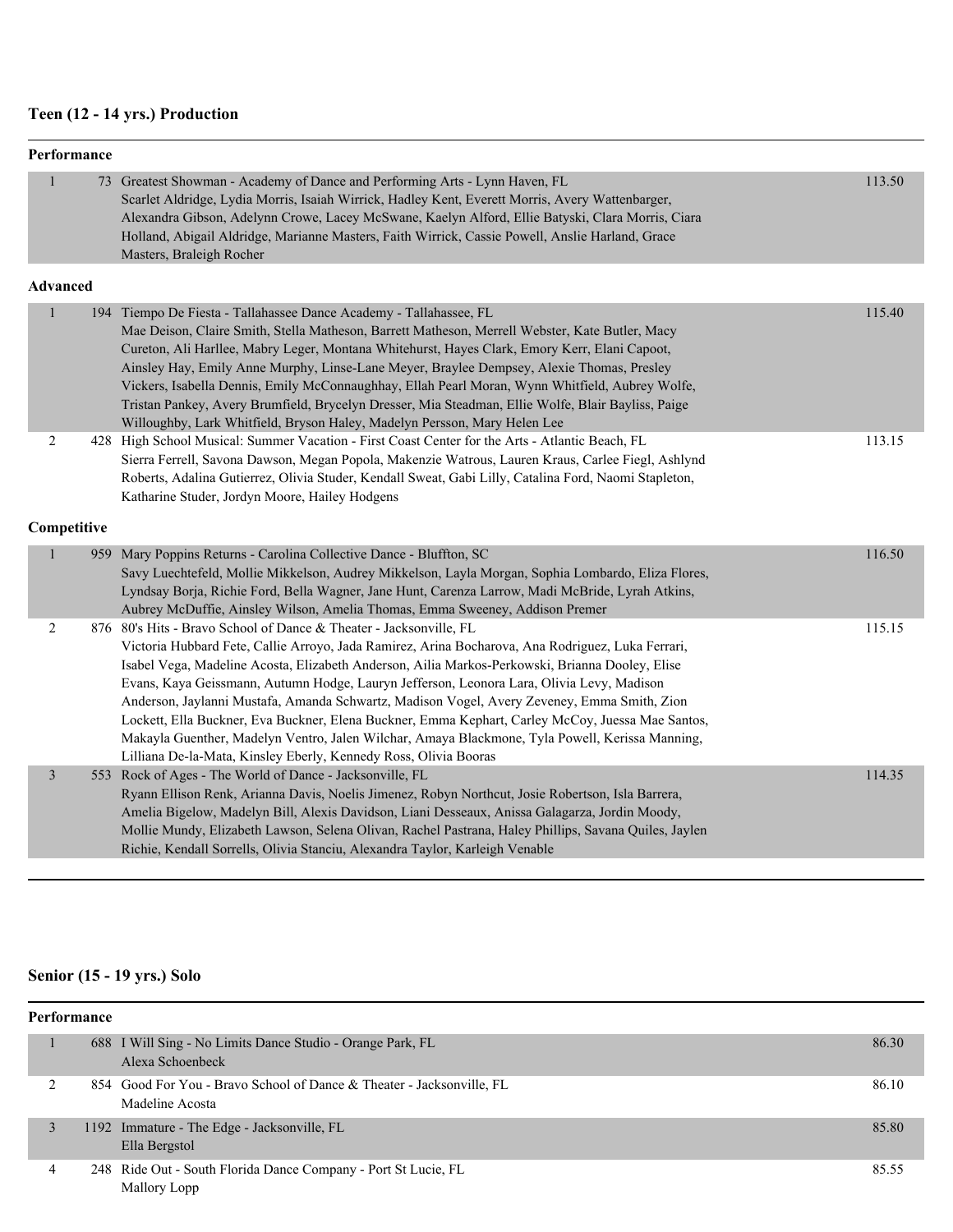| 5            | 1214 One Way Or Another - Dancemania - Jacksonville, FL<br>Darcy Hay                                    | 84.95 |
|--------------|---------------------------------------------------------------------------------------------------------|-------|
| 6            | 699 Forest Fire - No Limits Dance Studio - Orange Park, FL<br>Delaney Pritchard                         | 84.50 |
| $\tau$       | 65 Emergency - Academy of Dance and Performing Arts - Lynn Haven, FL<br><b>Grace Masters</b>            | 84.45 |
| 7            | 1182 Feelings - Divaz of Pink Sapphyre - Orlando, FL<br>Drew Ferguson                                   | 84.45 |
| 8            | 1202 Lose - Oceanway School of Dance & Performing Arts - Jacksonville, FL<br>Desiree Harris             | 84.40 |
| 9            | 508 Rubberband Man - Encore Allstars Inc - Baxley, GA<br>Sophie Bird                                    | 84.35 |
| 10           | 527 So Long Dearie - Winnersville Elite Cheer and Dance - Valdosta, GA<br>Katie Hansen                  | 84.30 |
| 10           | 864 Sandcastles - Bravo School of Dance & Theater - Jacksonville, FL<br>Ana Rodriguez                   | 84.30 |
| Advanced     |                                                                                                         |       |
| $\mathbf{1}$ | 524 Creep - Winnersville Elite Cheer and Dance - Valdosta, GA<br>Lexie Wright                           | 86.90 |
| 2            | 596 Halley's Comet - Star Quality Dance & Cheer Center - Keystone Heights, FL<br>Kyla Coburn            | 86.55 |
| 3            | 777 Stay - North Florida Dance Center - Green Cove Springs, fl<br>Erin Wilson                           | 86.45 |
| 3            | 881 The Way You Make Me Feel - Bravo School of Dance & Theater - Jacksonville, FL<br>Elizabeth Anderson | 86.45 |
| 4            | 313 Evergreen - Tutterow Dance Academy - Largo, FL<br>Myah Caufman                                      | 86.40 |
| 4            | 677 Body Love - Encore Allstars Inc - Baxley, GA<br>Jaden Dubberly                                      | 86.40 |
| 4            | 1187 Eyes On Me - Tallahassee Dance Academy - Tallahassee, FL<br>Lark Whitfield                         | 86.40 |
| 5            | 282 Hopelessly Devoted To You - First Coast Center for the Arts - Atlantic Beach, FL<br>Sierra Ferrell  | 86.35 |
| 5            | 1206 Iris - Dancing Unlimited - Richmond Hills, GA<br>Peyton Sack                                       | 86.35 |
| 6            | 682 Fast Car - Encore Allstars Inc - Baxley, GA<br>Jordan Lege                                          | 86.20 |
| $\tau$       | 276 Give Me One Reason - First Coast Center for the Arts - Atlantic Beach, FL<br>Makenzie Watrous       | 86.05 |
| 8            | 122 River - Tallahassee Dance Academy - Tallahassee, FL<br>Kate Butler                                  | 86.00 |
| 9            | 121 The Face - Tallahassee Dance Academy - Tallahassee, FL<br>Julia Zhu                                 | 85.95 |
| 9            | 348 I wanna love you forever - Tutterow Dance Academy - Largo, FL<br><b>Baye Borisoff</b>               | 85.95 |
| 9            | 703 I'm Stuck - No Limits Dance Studio - Orange Park, FL<br>Helena Almeida                              | 85.95 |
| 10           | 138 Icon - Tallahassee Dance Academy - Tallahassee, FL<br>Mia Steadman                                  | 85.90 |
| 10           | 323 Trampoline - Tutterow Dance Academy - Largo, FL<br>Katie Clare                                      | 85.90 |
|              |                                                                                                         |       |

#### **Competitive**

| 1240 Vast - Stars Dance Studio - Miami, FL | 88.00 |
|--------------------------------------------|-------|
| Aleah Grayce Gibbs                         |       |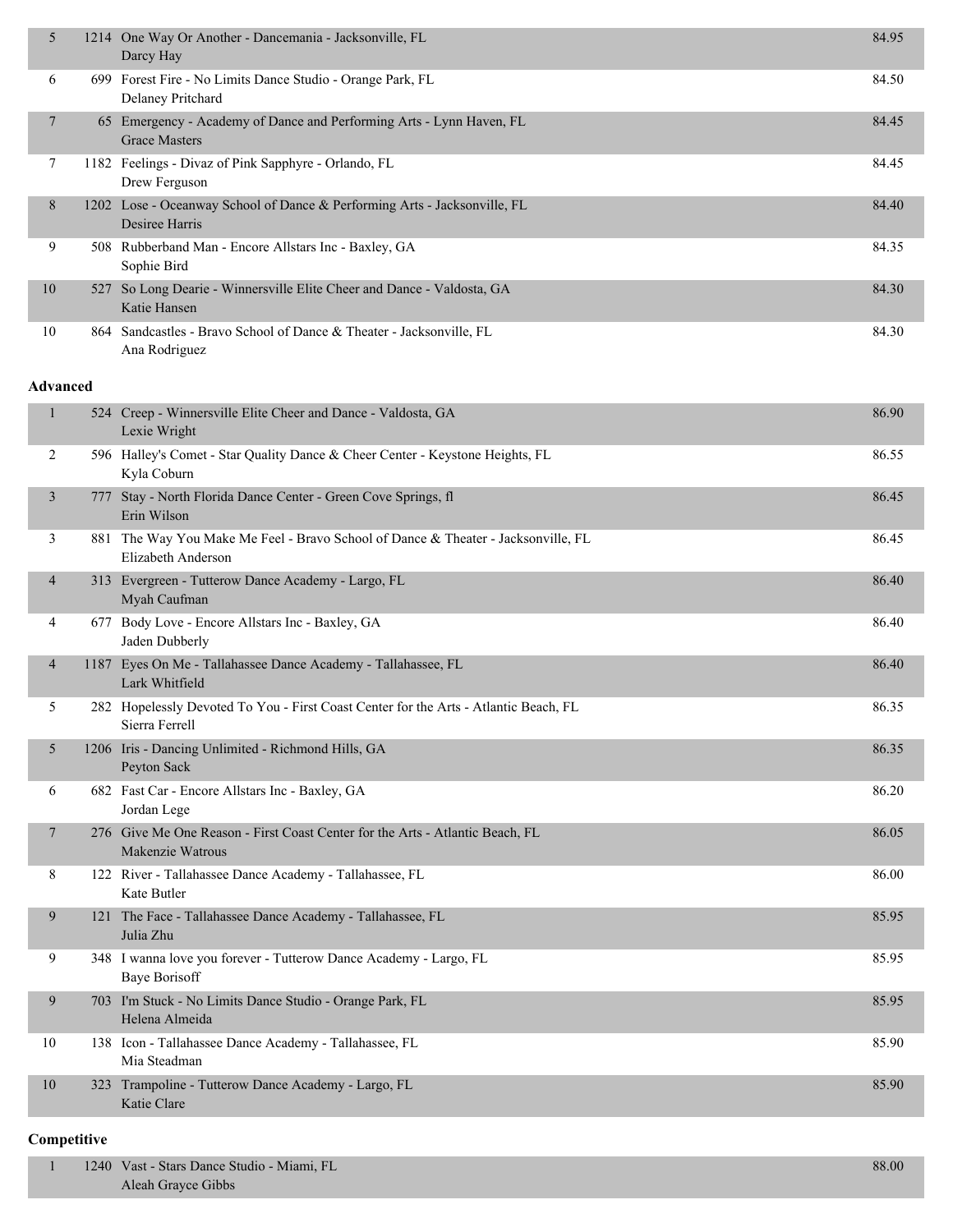| 2  |      | 1064 You Left Me - Xtreme Dance Studio - Sanford, FL<br>Ashlyn Metcalf                   | 87.75 |
|----|------|------------------------------------------------------------------------------------------|-------|
| 3  |      | 1169 Ode To Love Lost - Amplified Performing Arts Center - Niceville, FL<br>Jera Trovato | 87.70 |
| 4  |      | 1063 Found - Xtreme Dance Studio - Sanford, FL<br>Aryssa Ebbeler                         | 87.60 |
| 5  |      | 1094 And My Beloved - Xtreme Dance Studio - Sanford, FL<br>Amelia Dole                   | 87.55 |
| 6  |      | 1065 Get It While You Can - Xtreme Dance Studio - Sanford, FL<br>Lexie Elliott           | 87.50 |
| 7  | 1068 | That's Life - Xtreme Dance Studio - Sanford, FL<br>Oliver Morris                         | 87.45 |
| 8  |      | 692 Burlesque - No Limits Dance Studio - Orange Park, FL<br>Kiya Domingo                 | 87.30 |
| 9  | 1221 | If I Ain't Got You - Independance Studio - Gainesville, FL<br>Isabella Valiente          | 87.20 |
| 10 | 1074 | Inamorata - Xtreme Dance Studio - Sanford, FL<br>Janel Clerk                             | 87.10 |
| 10 | 1082 | Without You - Xtreme Dance Studio - Sanford, FL<br>Julia Tabor                           | 87.10 |
|    |      |                                                                                          |       |

# **Senior (15 - 19 yrs.) Duet/Trio**

|                | <b>Advanced</b> |                                                                                                                     |       |  |  |
|----------------|-----------------|---------------------------------------------------------------------------------------------------------------------|-------|--|--|
| $\mathbf{1}$   |                 | 533 The Face - Winnersville Elite Cheer and Dance - Valdosta, GA<br>Lexie Wright, Lilly Booth                       | 86.85 |  |  |
| 2              |                 | 278 Rescue - First Coast Center for the Arts - Atlantic Beach, FL<br>Savona Dawson, Lauren Kraus                    | 86.40 |  |  |
| $\overline{3}$ |                 | 411 Don't Think; Stay In Line - Center Stage Studio, LLC - Waycross, GA<br>Alex Farmer, Mekenah Dill                | 86.35 |  |  |
| 4              |                 | 534 Already Gone - Winnersville Elite Cheer and Dance - Valdosta, GA<br>Lexie Wright, Kaitlynn Stalvey, Lilly Booth | 86.15 |  |  |
| 5              |                 | 158 Unknown - Tallahassee Dance Academy - Tallahassee, FL<br>Presley Vickers, Brycelyn Dresser                      | 86.05 |  |  |
| 6              |                 | 678 For My Help - Encore Allstars Inc - Baxley, GA<br>Jaden Dubberly, Jordan Lege                                   | 85.95 |  |  |
| 7              |                 | 164 Tumbling Lights - Tallahassee Dance Academy - Tallahassee, FL<br>Elani Capoot, Alexie Thomas                    | 85.90 |  |  |
| 8              |                 | 305 Enough for you - Tutterow Dance Academy - Largo, FL<br>Kendyl Sheffield, Isabelle Turner, Isabela DosAnjos      | 85.70 |  |  |
| 9              |                 | 160 Peace - Tallahassee Dance Academy - Tallahassee, FL<br>Emily Anne Murphy, Ainsley Hay                           | 85.60 |  |  |
| 10             |                 | 162 Dangerous - Tallahassee Dance Academy - Tallahassee, FL<br>Kate Butler, Alexie Thomas                           | 85.55 |  |  |
|                | Competitive     |                                                                                                                     |       |  |  |
| 1              |                 | 1089 The First Time - Xtreme Dance Studio - Sanford, FL<br>Aryssa Ebbeler, Oliver Morris                            | 88.10 |  |  |
| 2              |                 | 1070 Architect - Xtreme Dance Studio - Sanford, FL<br>Lexie Elliott, Ashlyn Metcalf                                 | 87.75 |  |  |
| $\overline{3}$ | 1071            | Under Pressure - Xtreme Dance Studio - Sanford, FL<br>Oliver Morris, Lexie Elliott, Amelia Dole                     | 87.60 |  |  |

4 306 All I ask - Tutterow Dance Academy - Largo, FL 87.40 Sara Tulinski, Kiley Campbell, Breanna Stevens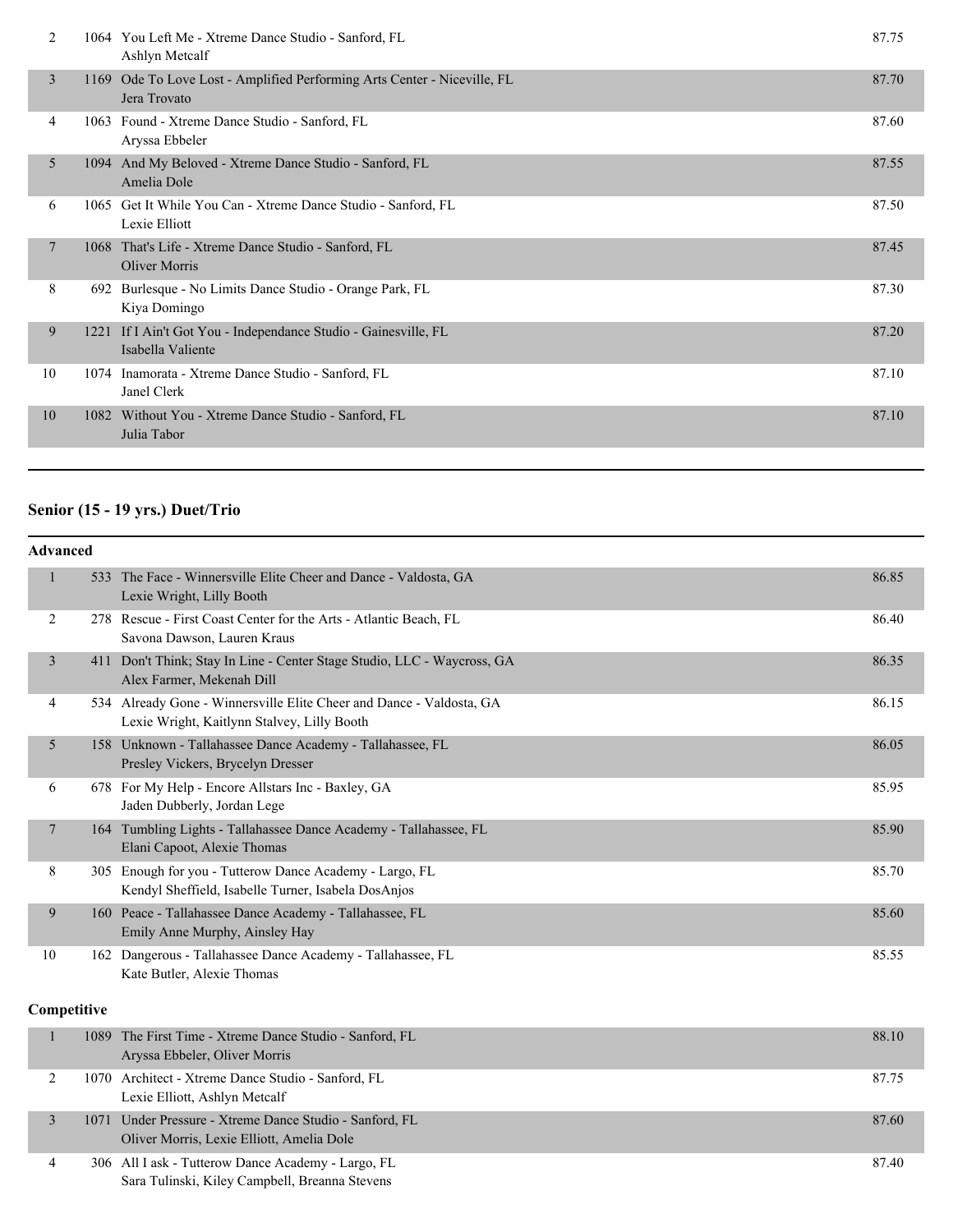| 5           |     | 730 Grow As We Go - No Limits Dance Studio - Orange Park, FL<br>Kiya Domingo, Abigail Monteith            | 86.70 |
|-------------|-----|-----------------------------------------------------------------------------------------------------------|-------|
| 6           |     | 155 Shine on You - Tallahassee Dance Academy - Tallahassee, FL<br>Merrell Webster, Avery Brumfield        | 86.60 |
| $7^{\circ}$ |     | 150 Maps - Tallahassee Dance Academy - Tallahassee, FL<br>Linse-Lane Meyer, Mia Steadman, Merrell Webster | 86.50 |
| 7           |     | 152 Snowing - Tallahassee Dance Academy - Tallahassee, FL<br>Linse-Lane Meyer, Ellie Wolfe                | 86.50 |
| 8           |     | 151 Over The Love - Tallahassee Dance Academy - Tallahassee, FL<br>Lark Whitfield, Barrett Matheson       | 86.40 |
| 8           | 307 | Almost Fell - Tutterow Dance Academy - Largo, FL<br>Terra Kingston, Madisyn Notz, Emily Cannarozzi        | 86.40 |
| 9           |     | 756 Homage to Siblings - Academy of Dance - Jacksonville, FL<br>Anna Villanova, Savannah Jackson          | 86.20 |
| 10          |     | 584 Meant to Stay Hid - The World of Dance - Jacksonville, FL<br>Liani Desseaux, Anissa Galagarza         | 86.15 |
|             |     |                                                                                                           |       |

## **Senior (15 - 19 yrs.) Small**

| Performance     |                                                                                                                                                                                                                    |        |
|-----------------|--------------------------------------------------------------------------------------------------------------------------------------------------------------------------------------------------------------------|--------|
| $\mathbf{1}$    | 57 Ashes - Academy of Dance and Performing Arts - Lynn Haven, FL<br>Grace Masters, Emily Powell, Braleigh Rocher, Cassie Powell, Clara Morris, Ellie Batyski                                                       | 113.55 |
| <b>Advanced</b> |                                                                                                                                                                                                                    |        |
| $\mathbf{1}$    | 543 Came Here For Love - Winnersville Elite Cheer and Dance - Valdosta, GA<br>Kaitlynn Stalvey, Audrey Merriman, Riley Klein, Lilly Booth, Lexie Wright, Trista Simmons, Camden<br>Singletary, Katie Hansen        | 115.40 |
| 2               | 542 I Got You - Winnersville Elite Cheer and Dance - Valdosta, GA<br>Audrey Merriman, Kaitlynn Stalvey, Katie Hansen, Trista Simmons, Camden Singletary, Lilly Booth,<br>Lexie Wright, Riley Klein, Gracie Stalvey | 115.20 |
| $\overline{2}$  | 544 Take Me Back - Winnersville Elite Cheer and Dance - Valdosta, GA<br>Kaitlynn Stalvey, Riley Klein, Lilly Booth, Lexie Wright                                                                                   | 115.20 |
| 3               | 291 Shelter - Tutterow Dance Academy - Largo, FL<br>Baye Borisoff, Myah Caufman, Marin Covington, Kylie Olson, Kendyl Sheffield, Katie Clare, Grace<br>Sanders, Anisa Vigo, Deana Petrov                           | 115.05 |
| $\overline{4}$  | 192 Shout - Tallahassee Dance Academy - Tallahassee, FL<br>Barrett Matheson, Merrell Webster, Kate Butler, Ainsley Hay, Emily Anne Murphy, Leah Pagan, Mia<br>Steadman, Paige Willoughby                           | 114.80 |
| 5               | 418 Drifting - Center Stage Studio, LLC - Waycross, GA<br>Gabbie Stevenson, Alex Farmer, Caroline Wheeler, Mekenah Dill                                                                                            | 114.55 |
| 6               | 465 Sweet Disposition - Atlantic Coast Dance Studio - Ponte Vedra Beach, FL<br>Gabriella Triepke, Reagan Kearney, Brianna Miiller, Julia Stephens, Kyra Triepke, Katie Quick, Lauren<br>Wild                       | 114.00 |
| 7               | 274 L.O.V.E - First Coast Center for the Arts - Atlantic Beach, FL<br>Savona Dawson, Lauren Kraus, Carlee Fiegl, Ashlynd Roberts, Kendall Sweat, Jordyn Moore                                                      | 113.95 |
| 8               | 203 Maybe We'll Go, Maybe We'll Stay - Tallahassee Dance Academy - Tallahassee, FL<br>Mary Kate Kise, Kate Rayboun, Annabelle Kirk, Leah Pagan, Paige Willoughby                                                   | 113.80 |
| $\mathbf{9}$    | 1198 TOP OF THE ROCK - Oceanway School of Dance & Performing Arts - Jacksonville, FL<br>Mackenna Huggins, Laci Denmark, Keira Hood, Carter Gray, Amya Conerly, Serenity Mead, Jasmyn<br>McPherson                  | 113.75 |
| $10\,$          | 275 Dear Patience - First Coast Center for the Arts - Atlantic Beach, FL<br>Sierra Ferrell, Megan Popola, Makenzie Watrous, Olivia Studer                                                                          | 113.55 |
| 10              | 359 Breathe Again - Platinum Dance Center - Tallahassee, FL<br>Alani Beauchamp, Lila Knowlton, Maddie Liedy, Julia White                                                                                           | 113.55 |
| 10              | 776 Paint It Black - North Florida Dance Center - Green Cove Springs, fl<br>Cheyanne Preciado, Abigail Hulion, Erin Wilson, Meghan Brooks                                                                          | 113.55 |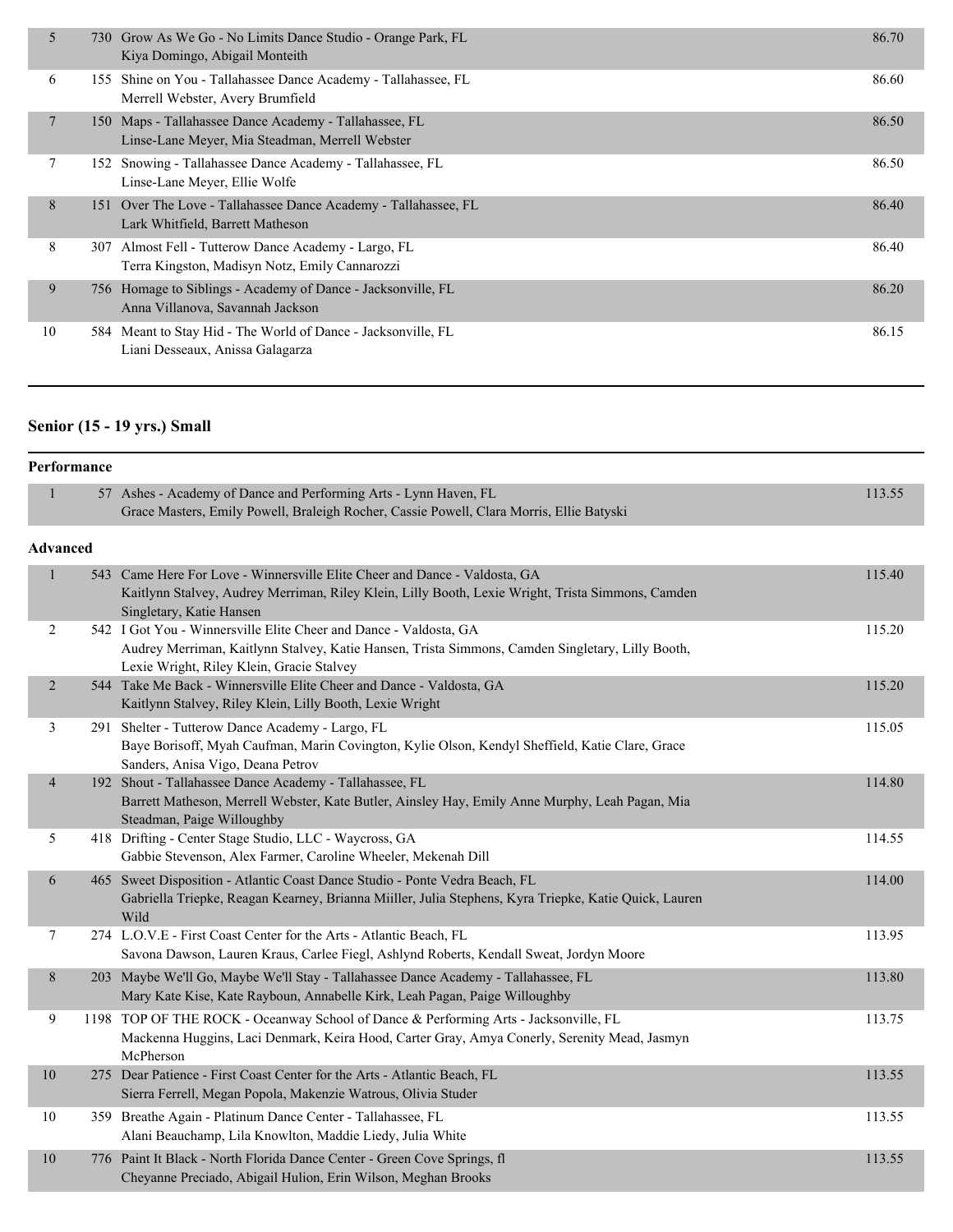**Competitive**

| 1  | 646 Coed Elite - Ultimateallstars - Port Saint Lucie, FL<br>Gabriel Bonet, Jacob Emrich, Donald Harris, Gabrielle Blake, Gia Gomez, Grace Williams, Jer'Niah<br>Williams, Tony Morman          | 118.00 |
|----|------------------------------------------------------------------------------------------------------------------------------------------------------------------------------------------------|--------|
| 2  | 1057 This World Is Sick - Xtreme Dance Studio - Sanford, FL<br>Hanaa Mohamad, Ashlyn Metcalf, Oliver Morris, Catherine Clayton, Amelia Dole, Lexie Elliott, Aryssa<br>Ebbeler                  | 117.65 |
| 3  | 1105 Deceived - Xtreme Dance Studio - Sanford, FL<br>Hanaa Mohamad, Amelia Dole, Lexie Elliott, Ashlyn Metcalf, Catherine Clayton, Aryssa Ebbeler                                              | 117.15 |
| 4  | 287 Have you ever been in Love - Tutterow Dance Academy - Largo, FL<br>Terra Kingston, Sara Tulinski, Megan Bishop, Madisyn Notz, Kiley Campbell, Breanna Stevens, Alysia<br>Haun              | 116.95 |
| 5  | 944 Undercover - Carolina Collective Dance - Bluffton, SC<br>Bella Wagner, Kaylee Sharp, Lyndsay Borja, Madi McBride, Emma Sweeney, Carenza Larrow, Addison<br>Premer                          | 116.30 |
| 6  | 199 Gold - Tallahassee Dance Academy - Tallahassee, FL<br>Stella Matheson, Barrett Matheson, Merrell Webster, Linse-Lane Meyer, Avery Brumfield, Mia<br>Steadman, Ellie Wolfe, Lark Whitfield  | 116.20 |
| 6  | 1166 Fix It To Break It - Amplified Performing Arts Center - Niceville, FL<br>Angelle Theriot, Autumn Ritenour, Avary Ritenour, Alivia Yellen, Isabella Calasso, Jera Trovato, Megan<br>Sidor  | 116.20 |
| 7  | 708 Like a River Runs - No Limits Dance Studio - Orange Park, FL<br>Nyla Givens, Emma Upright, Kiya Domingo, Abigail Monteith, Helena Almeida, Haley Bloedow                                   | 116.00 |
| 8  | 1167 Naeem - Amplified Performing Arts Center - Niceville, FL<br>Angelle Theriot, Autumn Ritenour, Avary Ritenour, Alivia Yellen, Devan Rivera, Isabella Calasso, Jera<br>Trovato, Megan Sidor | 115.95 |
| 9  | 943 Hurt For Me - Carolina Collective Dance - Bluffton, SC<br>Madi McBride, Lyndsay Borja, Kaylee Sharp, Bella Wagner, Emma Sweeney, Carenza Larrow, Addison<br>Premer                         | 115.90 |
| 10 | 721 Feels - No Limits Dance Studio - Orange Park, FL<br>Nyla Givens, Kiya Domingo, Abigail Monteith, Helena Almeida                                                                            | 115.75 |
|    |                                                                                                                                                                                                |        |

## **Senior (15 - 19 yrs.) Large**

|                | <b>Advanced</b> |                                                                                                                                                                                                                                                                                                                               |        |  |  |
|----------------|-----------------|-------------------------------------------------------------------------------------------------------------------------------------------------------------------------------------------------------------------------------------------------------------------------------------------------------------------------------|--------|--|--|
|                |                 | 657 Tap Class - Encore Allstars Inc - Baxley, GA<br>Kamdyn Quinn, Jaden Dubberly, Jaden Pearce, Baleigh Rushing, Chloe Jordan, Annaleigh Carter, Jordan<br>Lege, Ava McCarty, Kellyn Smith, Lanier Brown, Alyssa Summerall, Harley Steedley, Baylee Garcia,<br>Savanna Taylor, Brileigh Bagley, Lizzie Branch, Abby Henderson | 115.55 |  |  |
| 2              |                 | 201 Brother - Tallahassee Dance Academy - Tallahassee, FL<br>Bryson Haley, Kate Butler, Elani Capoot, Ainsley Hay, Emily Anne Murphy, Braylee Dempsey, Julia<br>Zhu, Alexie Thomas, Presley Vickers, Brycelyn Dresser                                                                                                         | 115.15 |  |  |
| $\overline{3}$ |                 | 294 Tolerate It - Tutterow Dance Academy - Largo, FL<br>Baye Borisoff, Myah Caufman, Marin Covington, Kylie Olson, Kendyl Sheffield, Isabelle Turner, Isabela<br>DosAnjos, Grace Sanders, Chloe Womack, Sierra Newton, Katherine Joyce, Haidyn Sfura, Deana Petrov,<br>Angelika Eason                                         | 115.05 |  |  |
| 4              |                 | 658 Burden Down - Encore Allstars Inc - Baxley, GA<br>Jordan Lege, Ava McCarty, Kellyn Smith, Lanier Brown, Jaden Dubberly, Alyssa Summerall, Harley<br>Steedley, Baylee Garcia, Savanna Taylor, Brileigh Bagley, Lizzie Branch, Abby Henderson                                                                               | 114.50 |  |  |
| 5              | <b>202</b>      | Cards On Me - Tallahassee Dance Academy - Tallahassee, FL<br>Kate Butler, Bryson Haley, Elani Capoot, Ainsley Hay, Emily Anne Murphy, Braylee Dempsey, Julia<br>Zhu, Alexie Thomas, Presley Vickers, Brycelyn Dresser                                                                                                         | 114.40 |  |  |
| 6              |                 | 659 Why Dont You Do Right - Encore Allstars Inc - Baxley, GA<br>Jordan Lege, Ava McCarty, Kellyn Smith, Lanier Brown, Jaden Dubberly, Alyssa Summerall, Harley<br>Steedley, Baylee Garcia, Savanna Taylor, Brileigh Bagley, Lizzie Branch, Abby Henderson                                                                     | 114.30 |  |  |
| $\overline{7}$ |                 | 470 Rocket Man - Atlantic Coast Dance Studio - Ponte Vedra Beach, FL<br>Bella Davidson, Alex Zurlinden, Valerie Reyes, Julia Stephens, Ava Weitz, Daizey Beatty, Zoe DeLuca,<br>Harper Ellis, Alaina Hamernik, Whitfield Brice, Bridgette Wells                                                                               | 114.15 |  |  |
| 8              |                 | 422 On the Run - Center Stage Studio, LLC - Waycross, GA                                                                                                                                                                                                                                                                      | 114.00 |  |  |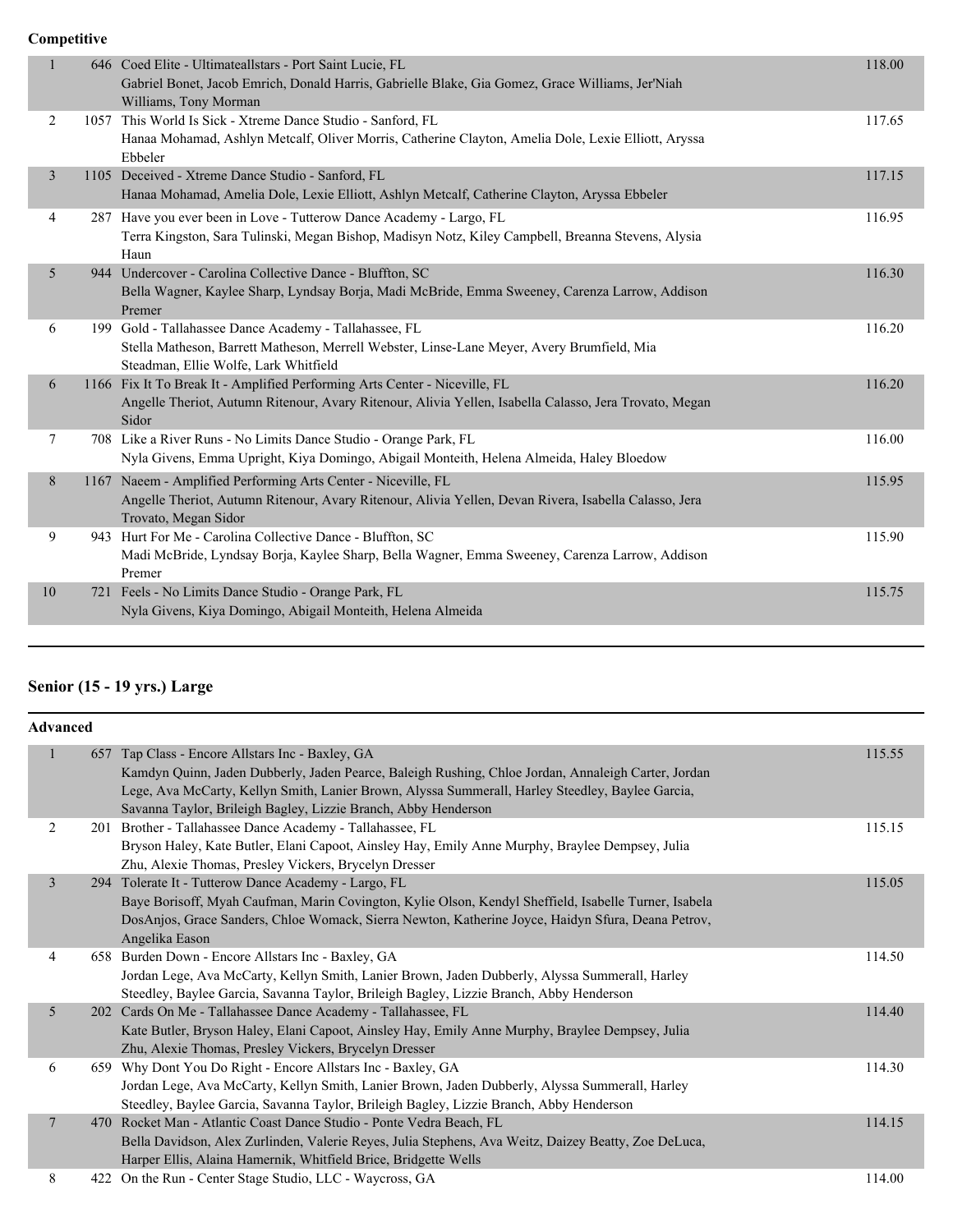|   | Kaylen Davis, Ella Rodeffer, Alex Farmer, Brianna Brooks, Caroline Wheeler, Emma Knowlton, Isabelle |        |
|---|-----------------------------------------------------------------------------------------------------|--------|
|   | Lefand, Jerrie Baldwin, Kelcy Ricketson, Mackenzie Quick, Mekenah Dill, Peyton Passieu              |        |
| 9 | 480 You Raise Me Up - Atlantic Coast Dance Studio - Ponte Vedra Beach, FL                           | 113.10 |
|   | Daizey Beatty, Whitfield Brice, Bella Davidson, Zoe DeLuca, Harper Ellis, Alaina Hamernik, Valerie  |        |
|   | Reyes, Julia Stephens, Ava Weitz, Bridgette Wells, Alex Zurlinden                                   |        |

#### **Competitive**

|                         |     | 645 Red Thunder - Ultimateallstars - Port Saint Lucie, FL<br>Gia Gomez, Donald Harris, Gabrielle Blake, Gabriel Bonet, Jacob Emrich, D'Azjiah Graham, Kaiya<br>Jewell, Madison Jewell, Anabelle Lopez, Tony Morman, Caitlynn Redhead, Victoria Sierra, Madison<br>Vargas, Grace Williams, Jer'Niah Williams, Ava Kohn, Arielle Mammarelli                     | 118.05 |
|-------------------------|-----|---------------------------------------------------------------------------------------------------------------------------------------------------------------------------------------------------------------------------------------------------------------------------------------------------------------------------------------------------------------|--------|
| $\overline{2}$          |     | 1060 Aperture - Xtreme Dance Studio - Sanford, FL<br>Hanaa Mohamad, Lexie Elliott, Ashlyn Metcalf, Julia Tabor, Cheyenne Howell, Janel Clerk, Layla Kelley,<br>Oliver Morris, Federico Ortega, Aubrey Ellis, Aryssa Ebbeler, Amelia Dole, Catherine Clayton                                                                                                   | 117.80 |
| $\overline{\mathbf{3}}$ | 293 | The Sun Goes Dim - Tutterow Dance Academy - Largo, FL<br>Baye Borisoff, Terra Kingston, Sara Tulinski, Megan Bishop, Madisyn Notz, Kiley Campbell, Isabelle<br>Turner, Emily Cannarozzi, Chloe Womack, Breanna Stevens, Alysia Haun, Kendyl Sheffield, Isabela<br>DosAnjos                                                                                    | 117.70 |
| 4                       |     | 290 Material Girl - Tutterow Dance Academy - Largo, FL<br>Terra Kingston, Sara Tulinski, Megan Bishop, Madisyn Notz, Kiley Campbell, Isabelle Turner, Emily<br>Cannarozzi, Breanna Stevens, Alysia Haun, Deana Petrov, Myah Caufman                                                                                                                           | 116.50 |
| 5                       |     | 190 Lovestoned - Tallahassee Dance Academy - Tallahassee, FL<br>Elani Capoot, Ainsley Hay, Emily Anne Murphy, Linse-Lane Meyer, Braylee Dempsey, Julia Zhu, Alexie<br>Thomas, Presley Vickers, Avery Brumfield, Brycelyn Dresser, Mia Steadman, Lark Whitfield, Bryson<br>Haley, Stella Matheson, Barrett Matheson, Merrell Webster, Kate Butler, Ellie Wolfe | 116.30 |
| 6                       |     | 289 Brother - Tutterow Dance Academy - Largo, FL<br>Callia Garcia, Angelika Eason, Megan Bishop, Emily Cannarozzi, Alysia Haun, Madisyn Notz, Audry<br>Isong, Terra Kingston, Sara Tulinski, Anisa Vigo, Katherine Joyce, Delaney Day, Chloe Womack, Deana<br>Petrov, Kiley Campbell                                                                          | 115.45 |
| $\overline{7}$          |     | 479 Money - Atlantic Coast Dance Studio - Ponte Vedra Beach, FL<br>Ava Doyle, Penelope Dwyer, Ella Geric, Audrey Geric, Sophia Hakim, Ella McCormick, Katie Quick,<br>Ella Reister, Annie Ross, Gracie Trantham, Kyra Triepke                                                                                                                                 | 115.10 |
| 8                       | 471 | The Beast - Atlantic Coast Dance Studio - Ponte Vedra Beach, FL<br>Ava Doyle, Penelope Dwyer, Ella Geric, Audrey Geric, Sophia Hakim, Ella McCormick, Katie Quick,<br>Ella Reister, Annie Ross, Gracie Trantham, Kyra Triepke                                                                                                                                 | 114.65 |

# **Senior (15 - 19 yrs.) Super**

#### **Competitive**

| 285 Britney - Tutterow Dance Academy - Largo, FL                                                         | 116.75 |
|----------------------------------------------------------------------------------------------------------|--------|
| Baye Borisoff, Kylie Olson, Kiley Campbell, Isabela DosAnjos, Terra Kingston, Breanna Stevens, Sara      |        |
| Tulinski, Isabelle Turner, Kendyl Sheffield, Anisa Vigo, Marin Covington, Angelika Eason, Callia Garcia, |        |
| Haidyn Sfura, Megan Bishop, Emily Cannarozzi, Alysia Haun, Madisyn Notz, Audry Isong, Grace              |        |
| Sanders, Deana Petrov, Myah Caufman, Katherine Joyce, Delaney Day, Chloe Womack, Katie Clare             |        |
| 487 Let The Beat Control - Atlantic Coast Dance Studio - Ponte Vedra Beach, FL                           | 114.70 |
| Daizey Beatty, Zoe DeLuca, Harper Ellis, Alaina Hamernik, Katie Quick, Gracie Trantham, Whitfield        |        |
| Brice, Audrey Geric, Bridgette Wells, Bella Davidson, Penelope Dwyer, Ella Geric, Sophia Hakim, Annie    |        |
| Ross, Alex Zurlinden, Ava Doyle, Ella McCormick, Ella Reister, Valerie Reyes, Julia Stephens, Kyra       |        |
| Triepke, Ava Weitz                                                                                       |        |
|                                                                                                          |        |

# **Adult (20 yrs. & Over) Solo**

#### **Advanced**

1 792 Your Fault - North Florida Dance Center - Green Cove Springs, fl 84.30 Tori Rasmus